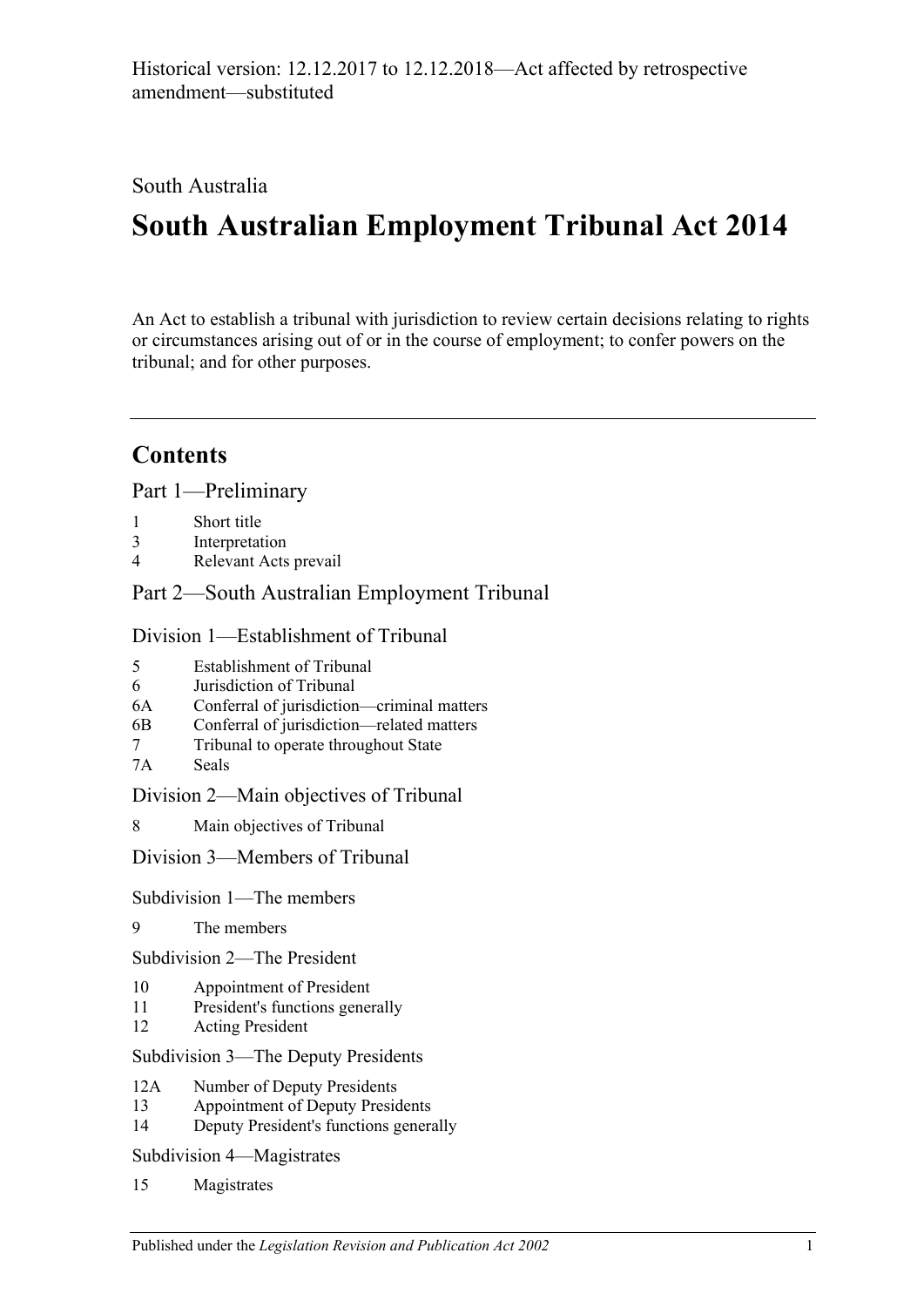#### Subdivision [5—Commissioners](#page-13-2)

- 16 [Appointment of Commissioners](#page-13-3)
- 17 [Commissioner ceasing to hold office and suspension](#page-14-0)
- 18 [Supplementary Commissioners](#page-15-0)

#### [Division 3A—Supplementary panel members](#page-16-0)

18A [Supplementary panel members](#page-16-1)

#### Division [4—Constitution of Tribunal and its decision-making processes](#page-16-2)

- 19 [Constitution of Tribunal and its decision-making processes](#page-16-3)
- 20 [Who presides at proceedings of Tribunal](#page-17-0)
- 21 [Decision if 2 or more members constitute Tribunal](#page-18-0)
- 22 [Determination of questions of law](#page-18-1)

#### Division [5—Related matters](#page-18-2)

- 24 [Validity of acts of Tribunal](#page-18-3)
- 25 [Disclosure of interest by members of Tribunal](#page-18-4)
- 26 [Delegation](#page-19-0)

## [Division 6—Additional provisions relating to jurisdiction](#page-19-1)

- 26A [Declaratory judgments](#page-19-2)
- 26B [Other provisions relating to civil jurisdiction of Court](#page-19-3)
- 26C [Binding nature of decisions](#page-19-4)

### [Division 7—Additional provisions relating to jurisdiction under](#page-20-0) *Return to Work Act [2014](#page-20-0)*

- 26D [Civil jurisdiction under](#page-20-1) *Return to Work Act 2014*
- 26E [Rights of action and recovery against third parties](#page-20-2)
- 26F [Review jurisdiction under](#page-20-3) *Return to Work Act 2014*
- 26G [Injuries that develop gradually](#page-20-4)
- 26H [Criminal jurisdiction](#page-21-0)
- 26I [Appeals](#page-21-1)

## [Division 8—Additional provisions relating to jurisdiction under](#page-21-2) *Workers [Compensation Act 1971](#page-21-2)*

26IA [Additional provisions relating to jurisdiction under](#page-21-3) *Workers Compensation Act 1971*

## Part [3—Exercise of jurisdiction](#page-22-0)

## [Division 1—Review jurisdiction](#page-22-1)

- 26J [Application of Division](#page-22-2)
- 27 [General nature of proceedings](#page-22-3)
- 28 [Decision-maker must assist Tribunal](#page-22-4)
- 29 [Effect of review proceedings on decision being reviewed](#page-23-0)
- 30 [Decision on review](#page-24-0)
- 31 [Tribunal may invite decision-maker to reconsider decision](#page-24-1)

#### [Division 2—Application of Division](#page-25-0)

31A [Application of Division](#page-25-1)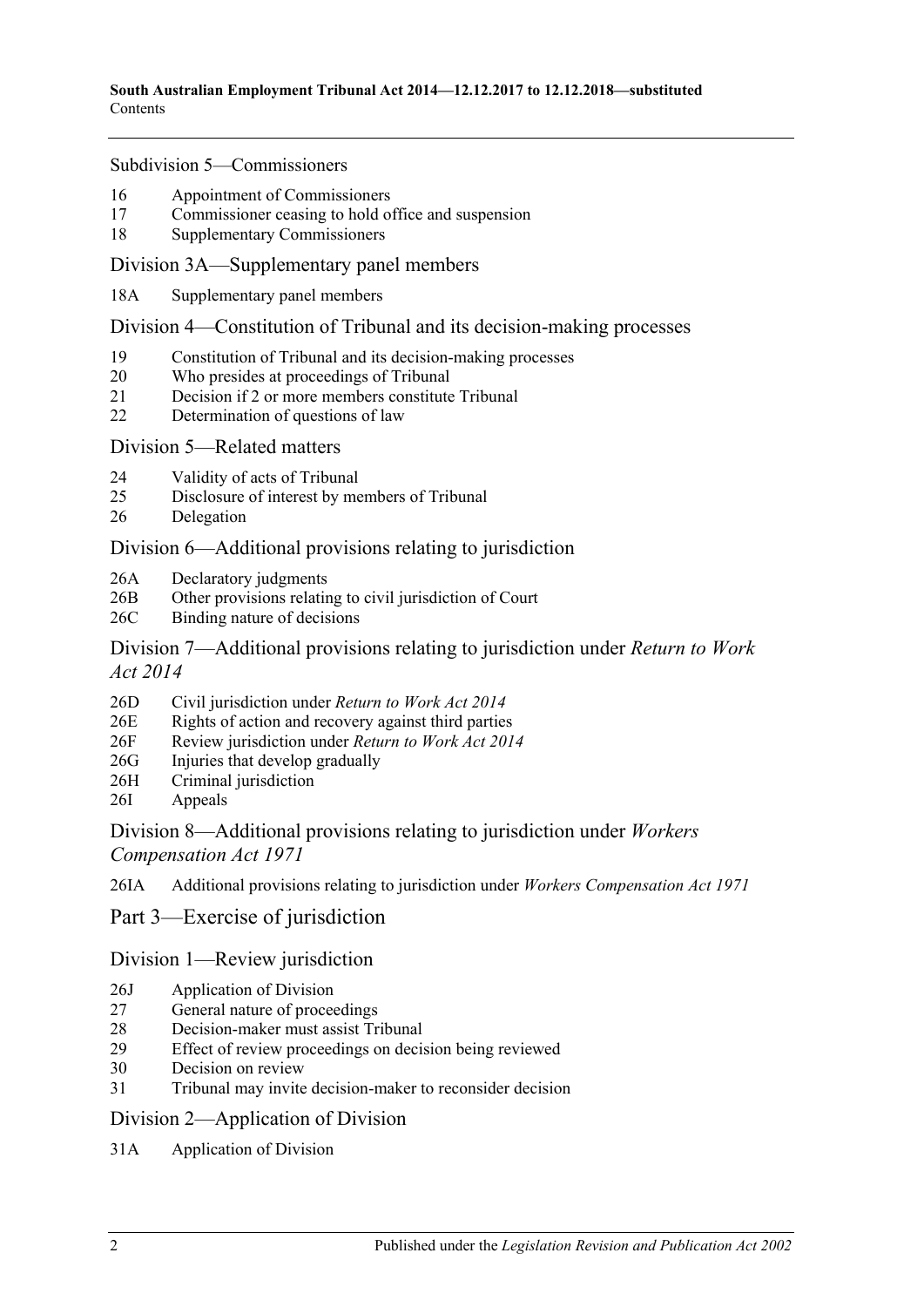# Part [4—Principles, powers and procedures](#page-25-2)

## Division [1—Principles governing hearings](#page-25-3)

[Principles governing hearings](#page-25-4)

### Division [2—Evidentiary powers](#page-26-0)

- [Power to require person to give evidence or to produce evidentiary material](#page-26-1)
- [Entry and inspection](#page-27-0)
- [Expert reports](#page-27-1)

### Division [3—Procedures](#page-27-2)

- [Practice and procedure generally](#page-27-3)
- [Directions for conduct of proceedings](#page-28-0)
- [Consolidating and splitting proceedings](#page-28-1)
- [More appropriate forum](#page-29-0)
- [Dismissing proceedings on withdrawal or for want of prosecution](#page-29-1)
- [Frivolous, vexatious or improper proceedings](#page-29-2)
- [Proceedings being conducted to cause disadvantage](#page-29-3)

## Division [4—Conferences, mediation and settlement](#page-30-0)

### Subdivision [1—Conferences](#page-30-1)

- [Compulsory conciliation conferences](#page-30-2)
- [Referral of matters for hearing and determination](#page-32-0)
- [Pre-hearing conferences](#page-32-1)

### Subdivision [2—Mediation](#page-32-2)

[Mediation](#page-32-3)

#### Subdivision [3—Settling proceedings](#page-33-0)

[Settling proceedings](#page-33-1)

# Division [5—Parties](#page-34-0)

- [Parties](#page-34-1)<br>49 Joinder
- [Joinder of parties etc](#page-34-2)
- [Intervening](#page-35-0)

## Division [6—Representation](#page-35-1)

# [Representation](#page-35-2)

## Division [7—Costs](#page-35-3)

- [Costs](#page-35-4)
- [Costs—related matters](#page-35-5)

## Division [8—Other procedural and related provisions](#page-36-0)

- [Sittings](#page-36-1)
- [Hearings in public](#page-36-2)
- [Preserving subject matter of proceedings](#page-37-0)
- [Security as to costs etc](#page-37-1)
- [Interlocutory orders](#page-38-0)<br>59 Conditional alternat
- [Conditional, alternative and ancillary orders and directions](#page-38-1)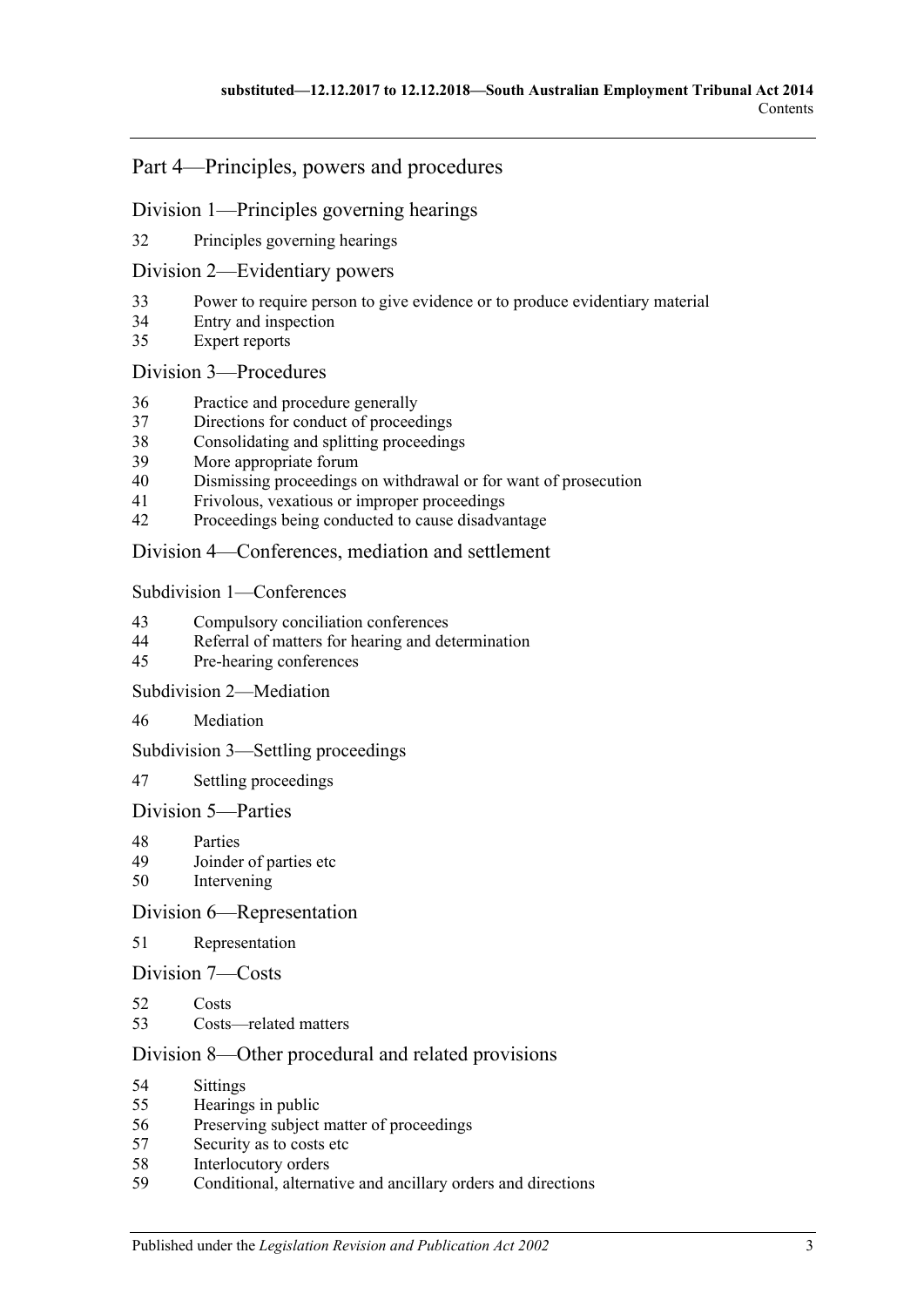#### **South Australian Employment Tribunal Act 2014—12.12.2017 to 12.12.2018—substituted** Contents

- [Special referees](#page-38-2)
- [Relief from time limits](#page-38-3)
- [Electronic hearings and proceedings without hearings](#page-38-4)
- [Completion of part-heard matters](#page-39-0)
- [Other claims of privilege](#page-39-1)
- [Power to enlarge scope](#page-39-2)

### Part [5—Review and appeals](#page-39-3)

### Division [1—Review and appeals](#page-39-4)

- [Internal review](#page-39-5)
- [Appeals](#page-40-0)
- [Final appeal to Supreme Court](#page-40-1)

#### Division [2—Related matters](#page-41-0)

- [Effect of appeal on decision](#page-41-1)
- [Reservation of questions of law](#page-41-2)
- Part [6—Staff](#page-41-3)

### Division [1—Registrars](#page-41-4)

- [Registrars](#page-41-5)
- [Functions of registrars](#page-42-0)
- [Delegation](#page-42-1)

#### Division [2—Other staff of Tribunal](#page-43-0)

[Other staff of Tribunal](#page-43-1)

#### Division [3—Use of services or staff](#page-43-2)

[Use of services or staff](#page-43-3)

#### Part [7—Miscellaneous](#page-43-4)

- [Immunities](#page-43-5)
- [Protection from liability for torts](#page-44-0)
- [Protection for compliance with Act](#page-44-1)
- [Alternative orders and relief](#page-44-2)
- [Power to cure irregularities](#page-44-3)
- [Correcting mistakes](#page-44-4)
- [Tribunal may review its decision if person was absent](#page-45-0)
- [Tribunal may authorise person to take evidence](#page-45-1)
- 83A [Transfer of proceedings](#page-46-0)
- [Miscellaneous provisions relating to legal process and service](#page-47-0)
- [Proof of decisions and orders of Tribunal](#page-47-1)
- [Enforcement of decisions and orders of Tribunal](#page-47-2)
- [Accessibility of evidence](#page-48-0)
- [Costs of proceedings](#page-48-1)
- 88A [Production of persons held in custody](#page-49-0)
- [Annual report](#page-49-1)
- [Additional reports](#page-49-2)
- [Disrupting proceedings of Tribunal](#page-49-3)
- 91A [Punishment of contempts](#page-50-0)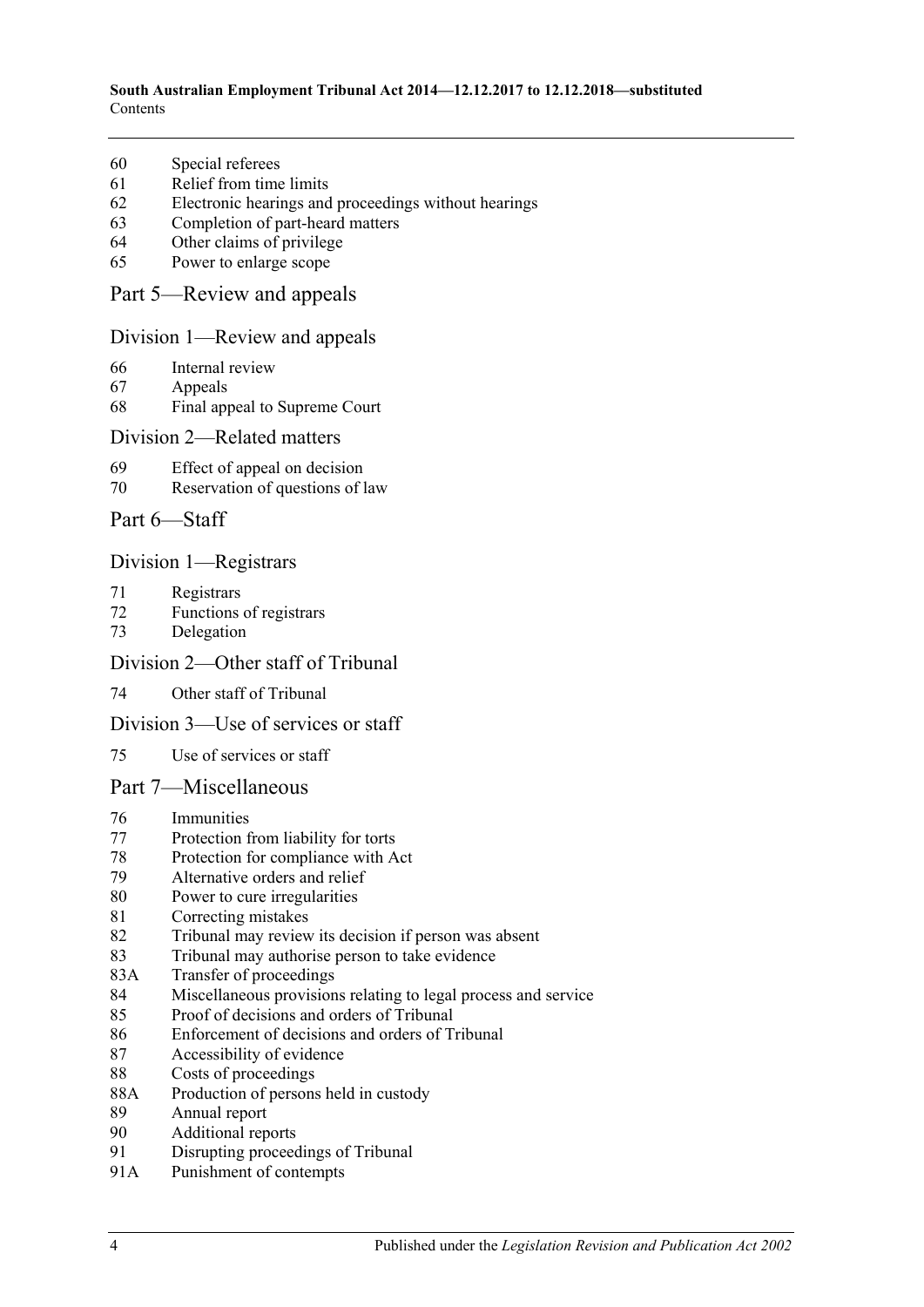91B [Offences](#page-50-1) 92 [Rules](#page-50-2) 93 [Regulations](#page-51-0) [Legislative history](#page-53-0)

# <span id="page-4-0"></span>**The Parliament of South Australia enacts as follows:**

# **Part 1—Preliminary**

# <span id="page-4-1"></span>**1—Short title**

This Act may be cited as the *South Australian Employment Tribunal Act 2014*.

## <span id="page-4-2"></span>**3—Interpretation**

(1) In this Act, unless the contrary intention appears—

*appear*, at a hearing, means to appear in person or participate in a way allowed under this Act or a relevant Act;

*applicant* means the person who—

- (a) brings a matter before the Tribunal; or
- (b) requests, requires, or otherwise seeks that a matter be referred to, or otherwise brought before, the Tribunal,

except to the extent that the regulations or the rules otherwise provide;

*Commissioner* means a person holding office as a Commissioner of the Tribunal;

*decision*, of a person or body (other than the Tribunal) under an Act includes a direction, determination or order of that person or body;

*decision*, of the Tribunal, includes a direction, determination or order of the Tribunal but, in prescribed circumstances, does not include an interlocutory direction, determination or order;

*decision-maker*—see [section](#page-22-5) 27(2);

*Department* means the administrative unit of the Public Service that is responsible for assisting a Minister in the administration of this Act;

*Deputy President* means a Deputy President of the Tribunal;

**District Court** means the District Court of South Australia;

*evidentiary material* includes any document, object or substance of evidentiary value in proceedings before the Tribunal and includes any other document, object or substance that should, in the opinion of the Tribunal, be produced for the purpose of enabling the Tribunal to determine whether or not it has evidentiary value;

#### *legally qualified member* means—

- (a) a Presidential member; or
- (b) a magistrate who is a member of the Tribunal; or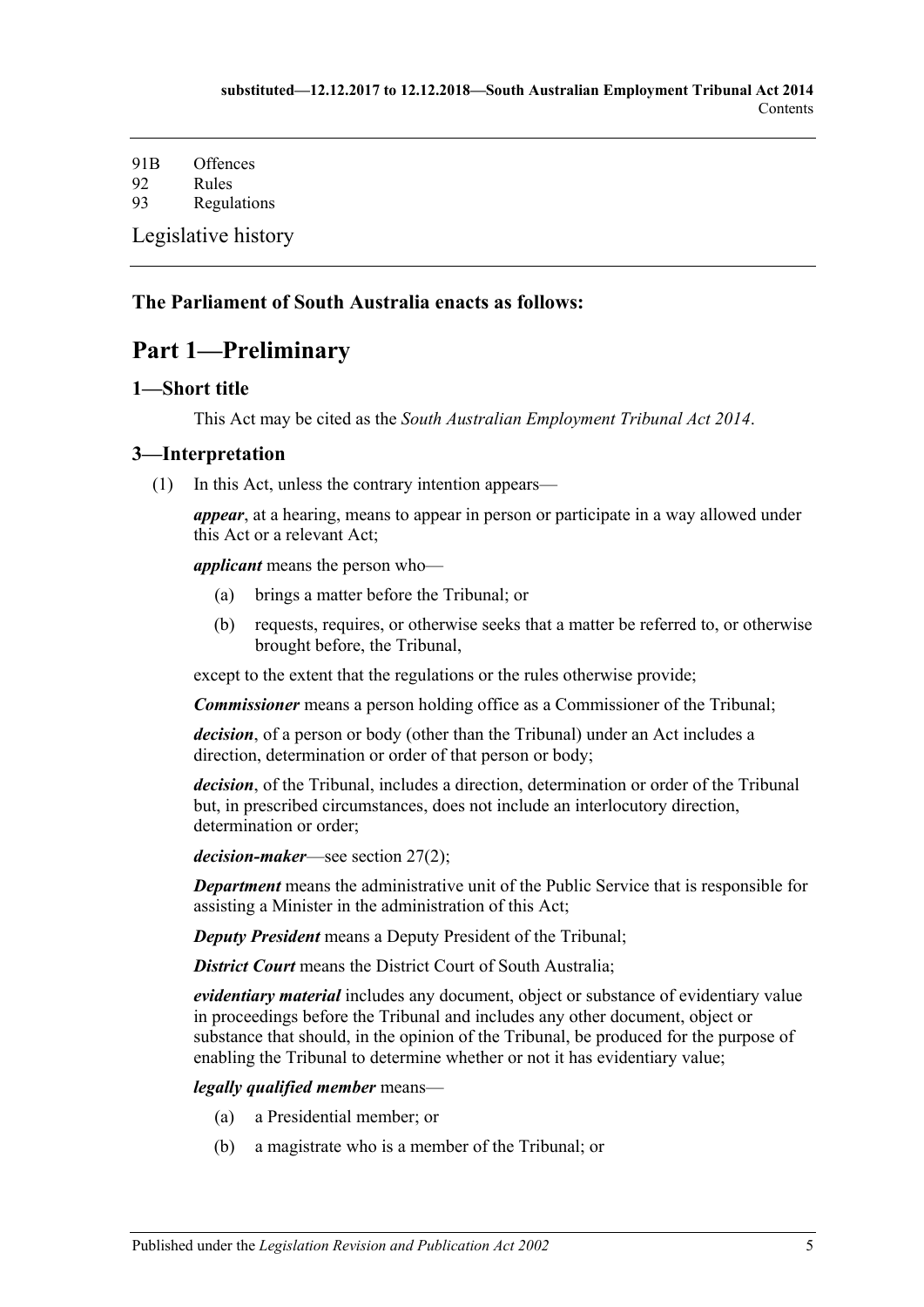(c) another member of the Tribunal who is a legal practitioner of at least 5 years standing;

*Magistrates Court* means the Magistrates Court of South Australia;

*monetary order* means an order of the Tribunal requiring the payment of money and includes—

- (a) an order made for the payment of a fine or other pecuniary penalty; and
- (b) an order as to the payment of any costs; and
- (c) an order for the payment of compensation for breach of an Act;

*President* means the President of the Tribunal;

*Presidential member* means the President or a Deputy President of the Tribunal;

*registrar* means the Registrar or a Deputy Registrar of the Tribunal;

*relevant Act* means an Act (including this Act) which confers jurisdiction on the Tribunal;

*rules* means the rules of the Tribunal in force under this Act;

*Tribunal* means the South Australian Employment Tribunal established by this Act (including, if the context so permits, the Tribunal in Court Session—see [section](#page-6-2) 5).

- (2) If under a relevant Act a person's failure or omission to do something is reviewable under this Act as a decision—
	- (a) this Act applies as if that person had made that decision; and
	- (b) any provision of the relevant Act as to when the decision is taken to have been made has effect.
- (3) The members of the staff of the Tribunal are—
	- (a) the registrars; and
	- (b) the other members of staff appointed or made available for the purposes of the Tribunal under this Act.
- (4) The officers of the Tribunal are—
	- (a) the registrars; and
	- (b) members of the staff of the Tribunal who are designated as officers of the Tribunal by the Registrar of the Tribunal; and
	- (c) other persons who are designated as officers of the Tribunal under this Act.

#### <span id="page-5-1"></span><span id="page-5-0"></span>**4—Relevant Acts prevail**

- (1) If there is an inconsistency between this Act and a relevant Act, the relevant Act prevails to the extent of the inconsistency.
- (2) [Subsection](#page-5-1) (1) does not apply in relation to a rule made under section  $92(1)(ka)$ .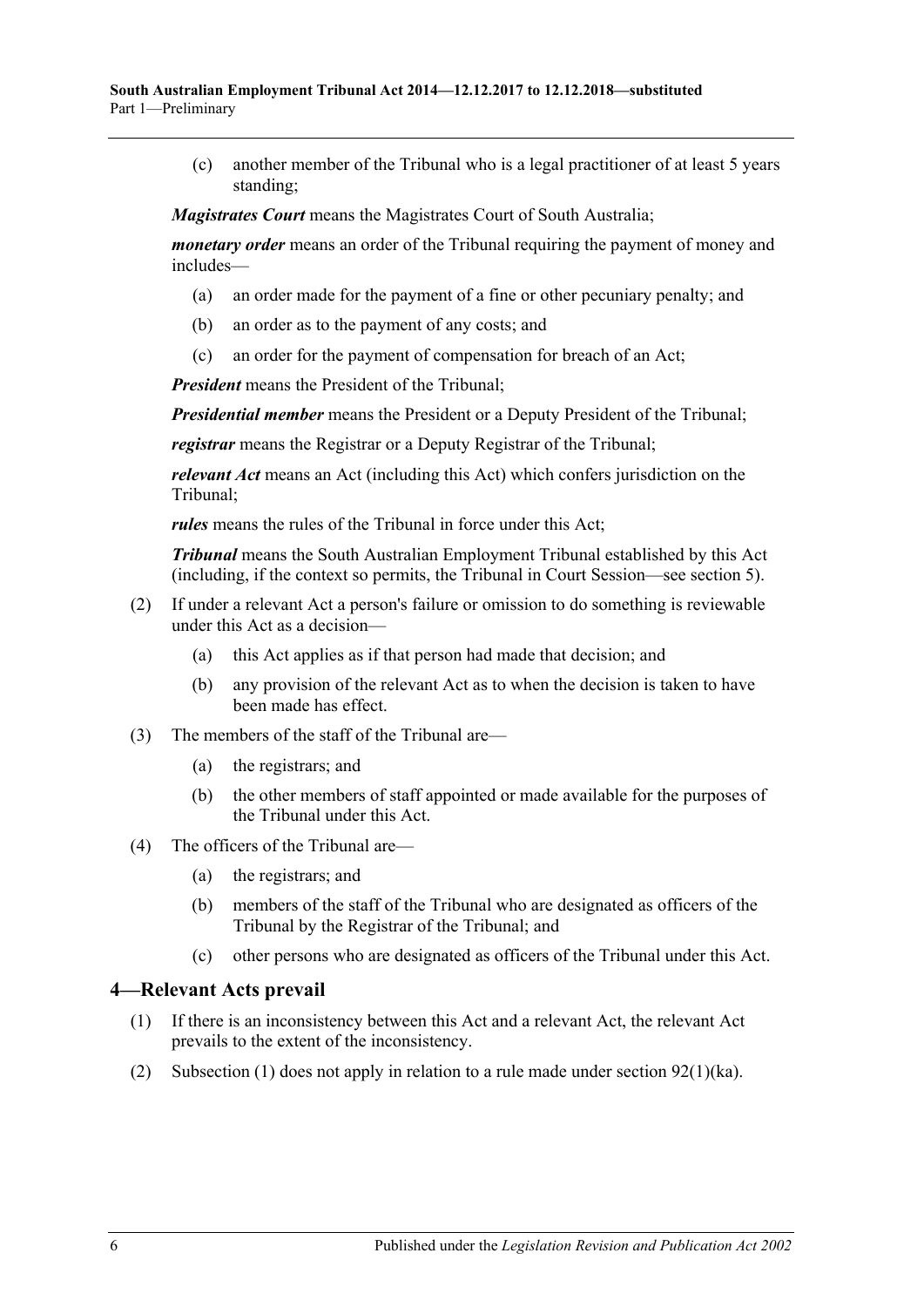# <span id="page-6-0"></span>**Part 2—South Australian Employment Tribunal**

# <span id="page-6-1"></span>**Division 1—Establishment of Tribunal**

# <span id="page-6-2"></span>**5—Establishment of Tribunal**

- (1) The *South Australian Employment Tribunal* is established.
- (2) The Tribunal will have a part that is the Tribunal in Court Session and, as so established by force of this Act, is a court of record.
- (3) The Tribunal in Court Session is to be the *South Australian Employment Court*.
- (4) The Tribunal will also have a part that is the Tribunal acting as an industrial relations commission.

# <span id="page-6-3"></span>**6—Jurisdiction of Tribunal**

- (1) Subject to this or any other Act, the Tribunal will have the jurisdiction (including the jurisdiction to try a charge for an offence) conferred on it by or under this or any other Act.
- (2) Matters within the jurisdiction of the Tribunal will be assigned to the South Australian Employment Court as follows:
	- (a) an Act conferring jurisdiction on the Tribunal may specifically assign matters to the South Australian Employment Court;
	- (b) the rules may (unless to do so is inconsistent with a provision of a relevant Act)—
		- (i) assign matters to the South Australian Employment Court;
		- (ii) assign matters to the South Australian Employment Court for resolution or determination after initial consideration or other steps having been undertaken in that part of the Tribunal that does not sit as the Court;
	- (c) the jurisdiction to try a charge for an offence is assigned to the South Australian Employment Court.
- (3) Matters within the jurisdiction of the Tribunal (and not assigned to the South Australian Employment Court) and dealt with by the Tribunal acting as an industrial relations commission do not need to be specifically assigned to such a commission.

# <span id="page-6-4"></span>**6A—Conferral of jurisdiction—criminal matters**

- (1) Subject to this section, the criminal jurisdiction of the South Australian Employment Court does not include jurisdiction in respect of major indictable offences.
- (2) In addition to any jurisdiction conferred by or under another Act, the regulations may confer on the South Australian Employment Court jurisdiction in respect of a summary or minor indictable offence against a specified Act or statutory provision.
- (3) If jurisdiction is conferred on the South Australian Employment Court under this or any other Act in respect of a summary or minor indictable offence, any proceedings for the offence must be commenced in the Court.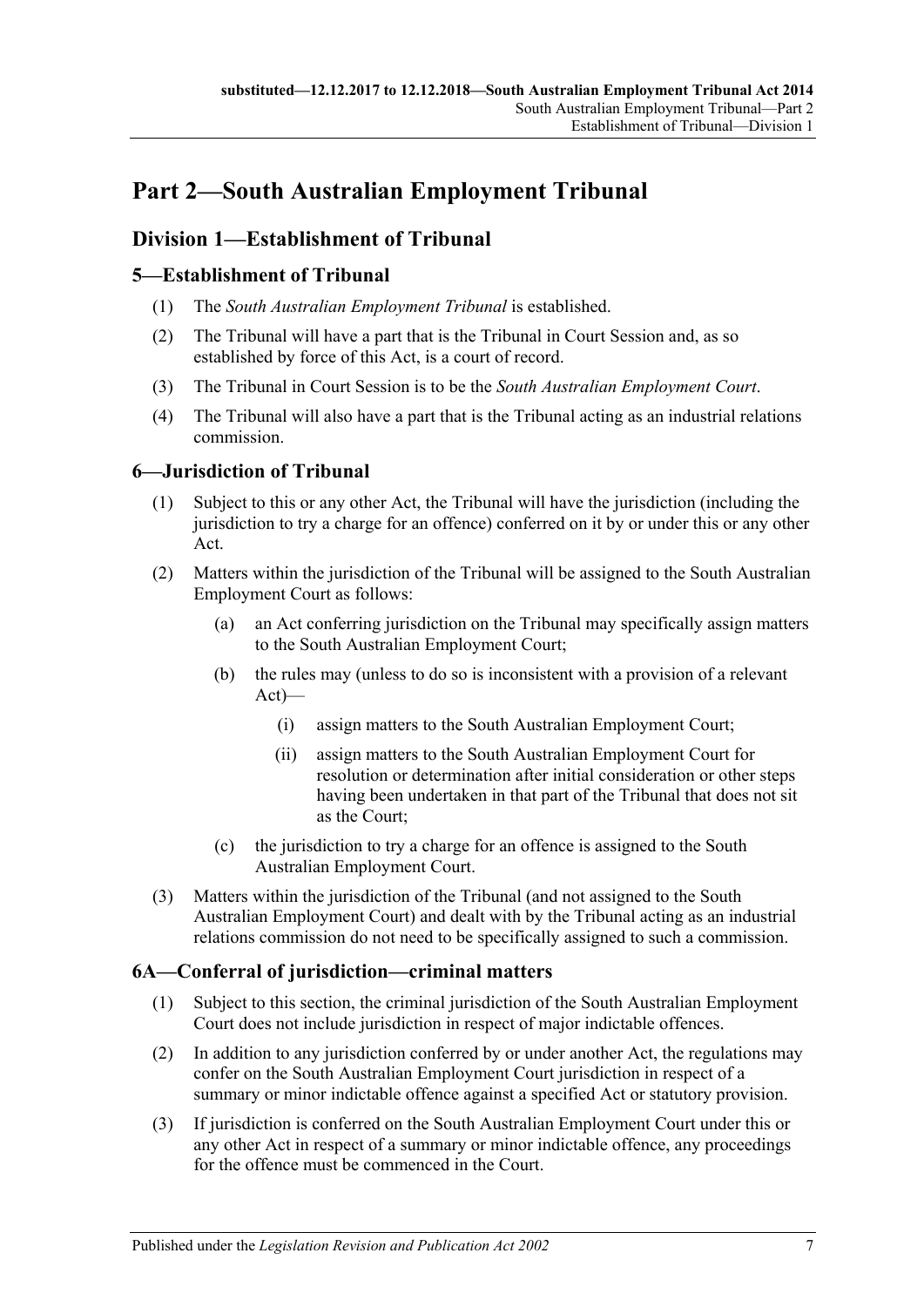- (4) The South Australian Employment Court will deal with a charge of a summary or minor indictable offence in the same way as the Magistrates Court deals with such a charge (and in accordance with the procedures that would apply if the Magistrates Court were dealing with such a charge) and the *[Summary Procedure Act](http://www.legislation.sa.gov.au/index.aspx?action=legref&type=act&legtitle=Summary%20Procedure%20Act%201921) 1921* (including the provisions of that Act allowing an award of costs for or against a party to criminal proceedings) applies to the South Australian Employment Court subject to any exclusions or modifications prescribed by the regulations as if references to the Magistrates Court extended to the South Australian Employment Court.
- (5) For the avoidance of doubt, if a person charged with a minor indictable offence elects, in accordance with the *[Summary Procedure Act](http://www.legislation.sa.gov.au/index.aspx?action=legref&type=act&legtitle=Summary%20Procedure%20Act%201921) 1921*, for a trial in a superior court, the South Australian Employment Court must commit the defendant for trial by jury in the District Court.
- <span id="page-7-3"></span>(6) Where proceedings for a minor indictable offence are dealt with by a magistrate of the South Australian Employment Court—
	- (a) the magistrate cannot impose a fine that exceeds the maximum fixed by the relevant Act or \$300 000 (whichever is the lesser); and
	- (b) the magistrate cannot impose a sentence of imprisonment that exceeds the maximum fixed by the relevant Act or 5 years (whichever is the lesser).
- (7) If a magistrate of the South Australian Employment Court is of the opinion in any particular case that a sentence should be imposed that exceeds the limit prescribed by [subsection](#page-7-3) (6), the magistrate may remand the defendant to appear for sentence before a judge of the South Australian Employment Court.
- (8) In the exercise of the criminal jurisdiction to which this section applies, summary proceedings will be heard by a Deputy President of the South Australian Employment Court who is also a magistrate unless the President determines that the proceedings should be heard by a judge of the Court.

## <span id="page-7-0"></span>**6B—Conferral of jurisdiction—related matters**

- (1) Without limiting any other provision, if a provision of an Act specifically enables an application to be made to the Tribunal, or a claim to be brought before the Tribunal, the Act will be taken to confer jurisdiction on the Tribunal to deal with the matter concerned.
- (2) Without limiting any other provision, [Divisions 6](#page-19-1) and [7](#page-20-0) provide for additional jurisdiction, powers and other matters relating to the conferral of jurisdiction on the Tribunal or the Tribunal in Court session.

## <span id="page-7-1"></span>**7—Tribunal to operate throughout State**

- (1) The Tribunal is to facilitate access to its services throughout the State and may sit at any place (either within or outside the State).
- (2) Registries of the Tribunal will be at the places determined by the President after consultation with the Minister.

## <span id="page-7-2"></span>**7A—Seals**

- (1) The Tribunal will have such seals as are necessary for the transaction of its business.
- (2) The Tribunal must have a seal for the South Australian Employment Court.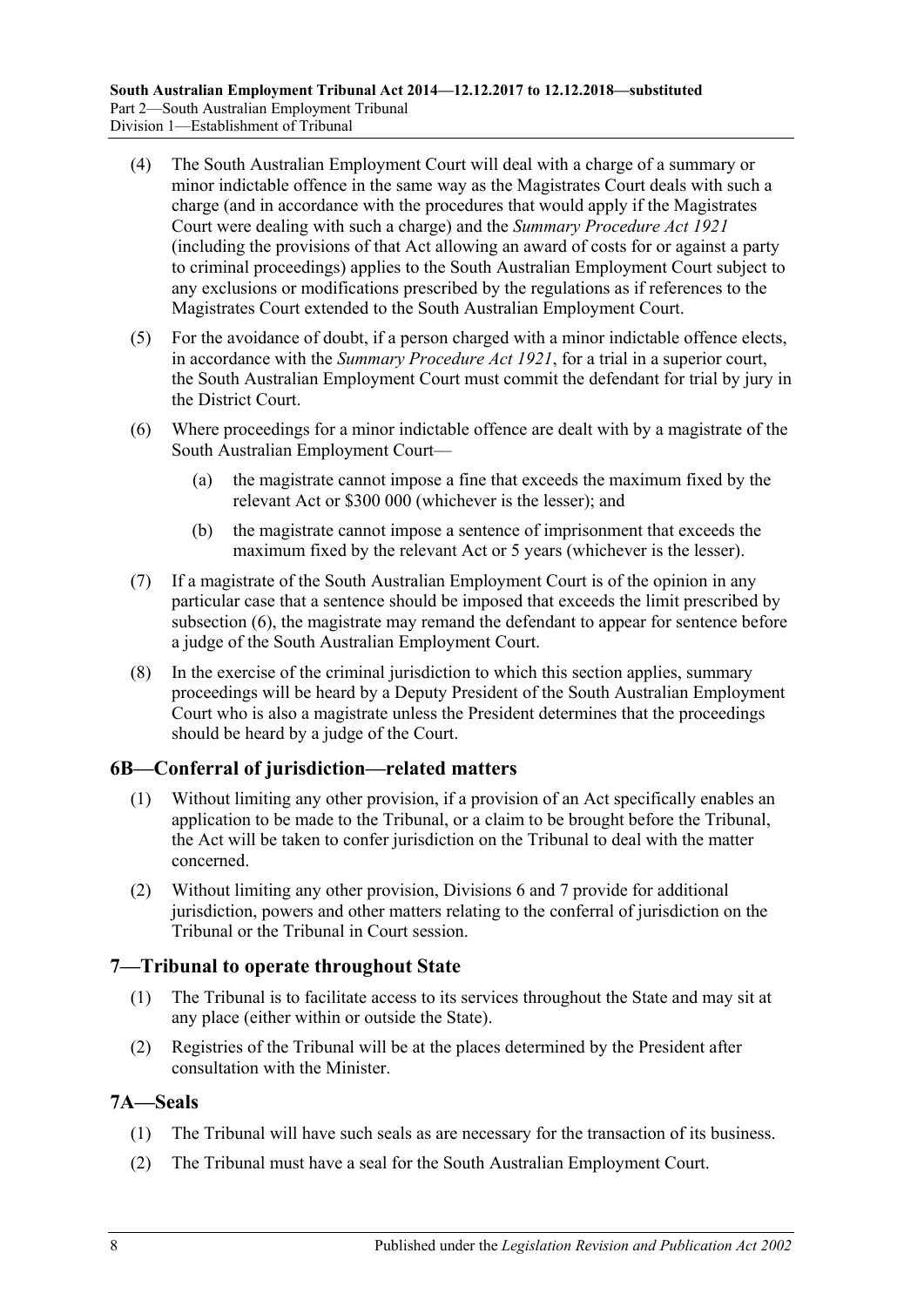(3) A document apparently sealed with a seal of the Tribunal (including with respect to the South Australian Employment Court) will, in the absence of evidence to the contrary, be taken to have been duly issued under the authority of the Tribunal.

# <span id="page-8-0"></span>**Division 2—Main objectives of Tribunal**

# <span id="page-8-1"></span>**8—Main objectives of Tribunal**

The main objectives of the Tribunal in dealing with matters within its jurisdiction are—

- (a) in the exercise of its jurisdiction, to promote the best principles of decision-making, including—
	- (i) independence in decision-making; and
	- (ii) natural justice and procedural fairness; and
	- (iii) high-quality, consistent decision-making; and
	- (iv) transparency and accountability in the exercise of statutory functions, powers and duties; and
- (b) to be accessible by being easy to find and easy to access, and to be responsive to parties, especially people with special needs; and
- (c) to ensure that applications are processed and resolved as quickly as possible while achieving a just outcome, including by resolving disputes through high-quality processes and the use of mediation and alternative dispute resolution procedures wherever appropriate; and
- (d) to keep costs to parties involved in proceedings before the Tribunal to a minimum insofar as is just and appropriate; and
- (e) to use straightforward language and procedures (including, insofar as is reasonably practicable and appropriate, by using simple and standardised forms); and
- (f) to act with as little formality and technicality as possible, including by informing itself in such manner as the Tribunal thinks fit; and
- (g) to be flexible in the way in which the Tribunal conducts its business and to adjust its procedures to best fit the circumstances of a particular case or a particular jurisdiction.

# <span id="page-8-3"></span><span id="page-8-2"></span>**Division 3—Members of Tribunal**

## **Subdivision 1—The members**

## <span id="page-8-4"></span>**9—The members**

The members of the Tribunal are—

- (a) the President; and
- (b) the Deputy Presidents; and
- (c) the magistrates who are designated as members of the Tribunal under this Act; and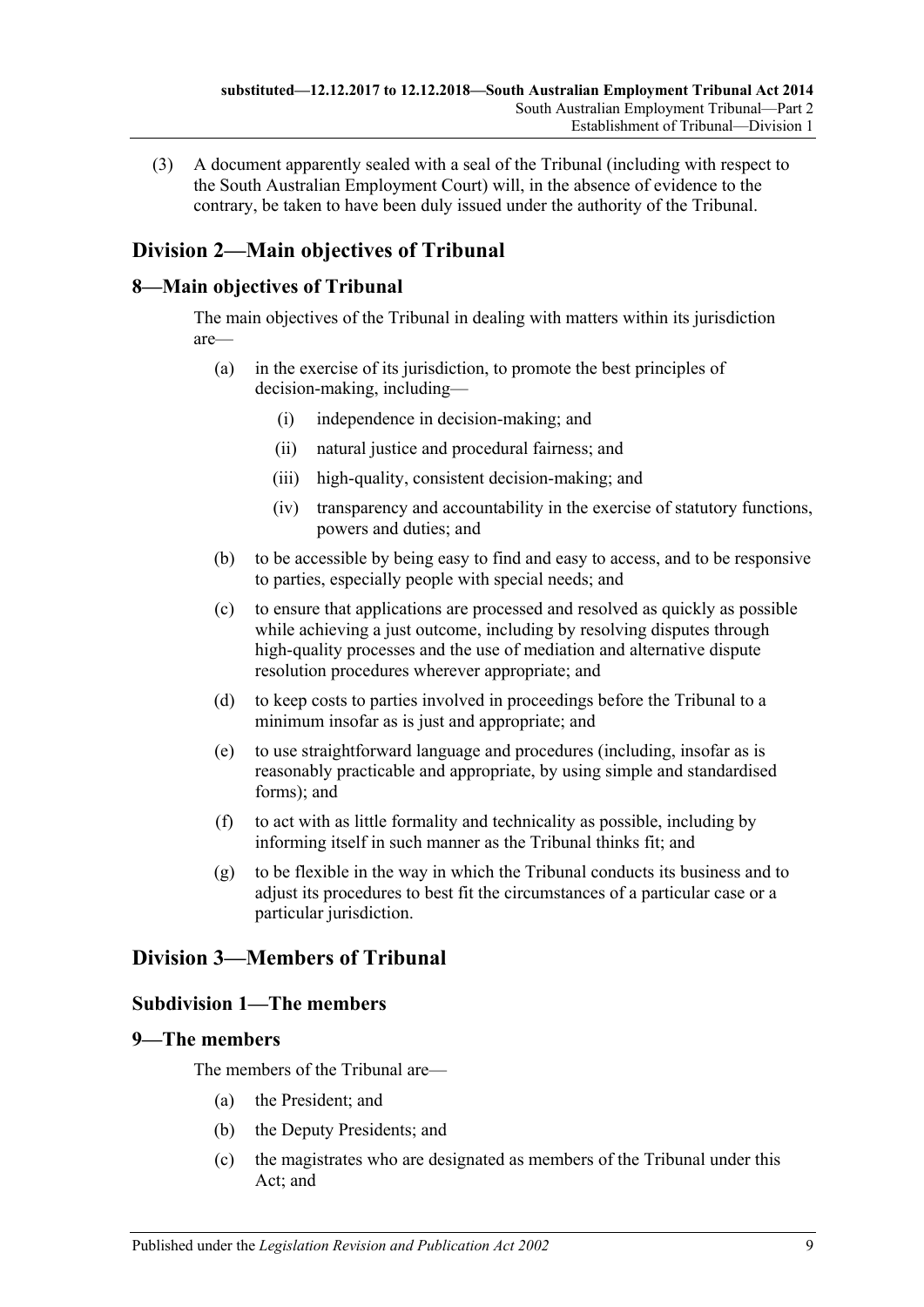- (d) the Commissioners; and
- (e) the supplementary panel members.

# <span id="page-9-0"></span>**Subdivision 2—The President**

### <span id="page-9-1"></span>**10—Appointment of President**

- (1) The President of the Tribunal will be a judge of the District Court appointed by the Governor, by proclamation, to be the President of the Tribunal.
- (2) The President of the Tribunal will, by virtue of holding that office, have the same rank, title, status and precedence as a judge of the Supreme Court.
- <span id="page-9-4"></span>(3) Furthermore, the appointment of a judge of the District Court as President of the Tribunal does not affect—
	- (a) the judge's tenure of office or status as a judge; or
	- (b) the payment of the judge's salary or allowances as a judge (subject to the operation of [subsection](#page-9-3) (7)); or
	- (c) the ability of the person to do anything in the person's capacity as a judge (including as to the exercise of the jurisdiction of the District Court); or
	- (d) any other right or privilege that the judge has as a judge.
- <span id="page-9-5"></span>(4) Service in the office of President of the Tribunal is taken, for all purposes, to constitute service as a judge of the District Court.
- <span id="page-9-6"></span>(5) Subject to [subsections](#page-9-4) (3) and [\(4\),](#page-9-5) an appointment may be subject to conditions determined by the Governor.
- <span id="page-9-7"></span>(6) Without limiting [subsection](#page-9-6) (5), the Remuneration Tribunal may determine that the President's salary or allowances as a judge will have an additional component on account of holding office under this Act (and the jurisdiction to make such a determination is conferred on the Remuneration Tribunal by this Act).
- <span id="page-9-3"></span>(7) Any salary or allowances payable as an additional component of remuneration under [subsection](#page-9-7) (6) cannot be reduced during the person's term of office as President.
- <span id="page-9-8"></span>(8) A person ceases to be the President of the Tribunal if—
	- (a) the person ceases to be a judge of the District Court; or
	- (b) the person, with the approval of the Governor, resigns as President by written notice to the Attorney-General; or
	- (c) the person dies.
- (9) Nothing under [subsection](#page-9-8) (8)(b) affects the person's tenure or status as a judge.
- (10) Before the Governor makes a proclamation under this section, the Attorney-General must consult with the Chief Justice and the Chief Judge.

### <span id="page-9-2"></span>**11—President's functions generally**

(1) The President of the Tribunal has the functions conferred on the President under this Act or any other Act.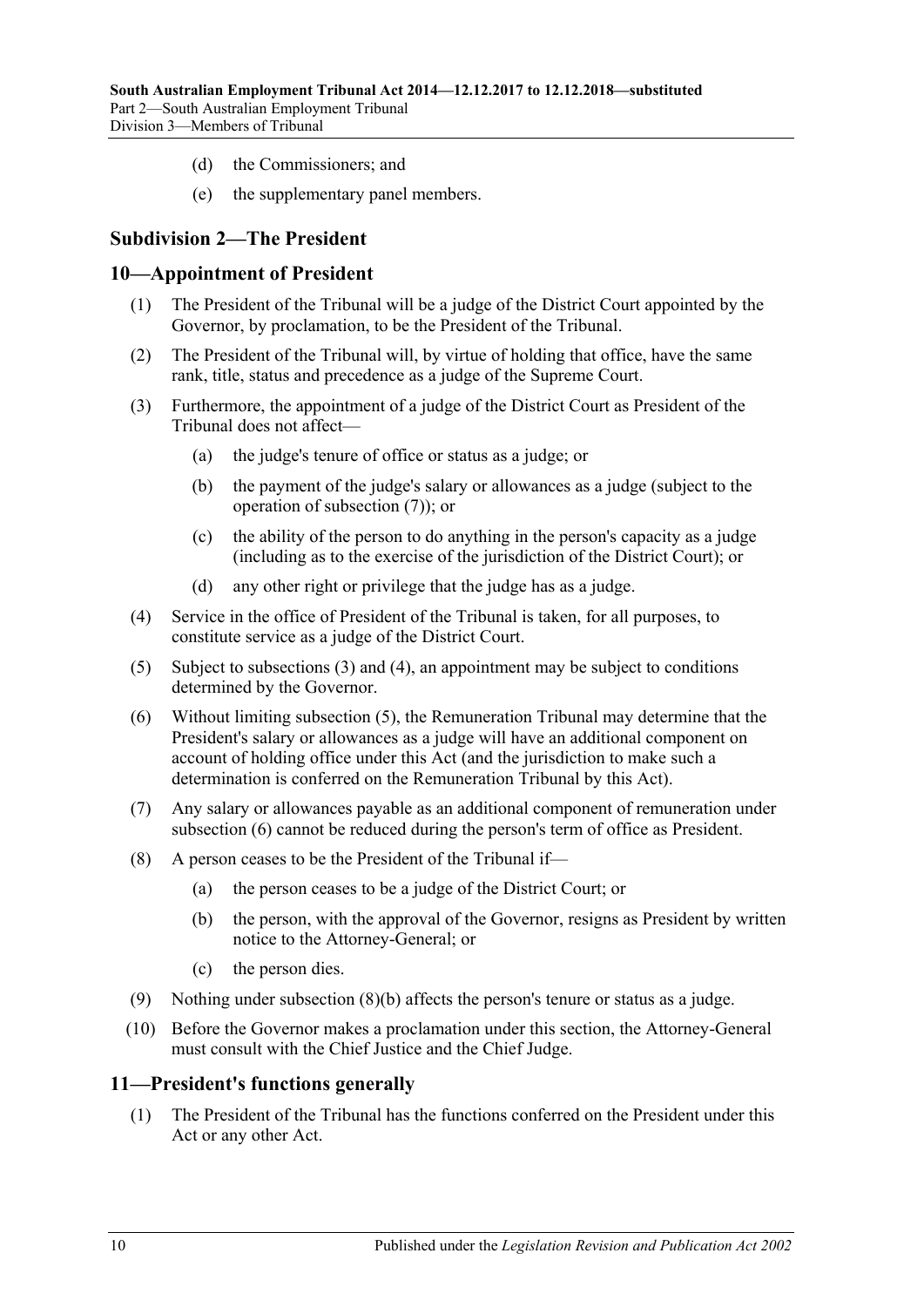- (2) The functions of the President include—
	- (a) participating as a member of the Tribunal; and
	- (b) having primary responsibility for the administration of the Tribunal; and
	- (c) managing the business of the Tribunal, including by ensuring that the Tribunal operates efficiently and effectively and continually improves the way in which it carries out its functions; and
	- (d) providing leadership and guidance to the Tribunal and engendering cohesiveness and collaboration amongst the members and staff of the Tribunal; and
	- (e) giving directions about the practices and procedures to be followed by the Tribunal; and
	- (f) developing and implementing performance standards and setting benchmarks for the Tribunal; and
	- (g) being responsible for promoting the training, education and professional development of members of the Tribunal; and
	- (h) overseeing the proper use of the resources of the Tribunal; and
	- (i) providing advice about—
		- (i) the membership of the Tribunal; and
		- (ii) the operations and activities of the Tribunal.
- (3) The President may do all things necessary or convenient to be done in the performance of the President's functions.
- (4) In the performance of the President's functions, the President is not subject to direction or control by the Minister.

#### <span id="page-10-1"></span><span id="page-10-0"></span>**12—Acting President**

- (1) If there is a vacancy in the office of President or the President is absent or for any other reason is unable to perform the functions of office, the Governor may, by proclamation, appoint a person to act as President of the Tribunal.
- (2) The Governor may only appoint—
	- (a) a Deputy President; or
	- (b) a judge of the District Court,

to act as President.

- (3) A person appointed to act as President—
	- (a) has all the functions of the President; and
	- (b) is taken to be the President for all purposes related to this Act or a relevant Act.
- (4) A person appointed to act as President is, for the period of his or her appointment, entitled to be paid additional salary and allowances to ensure that his or her salary and allowances equal the salary and allowances payable to a President of the Tribunal.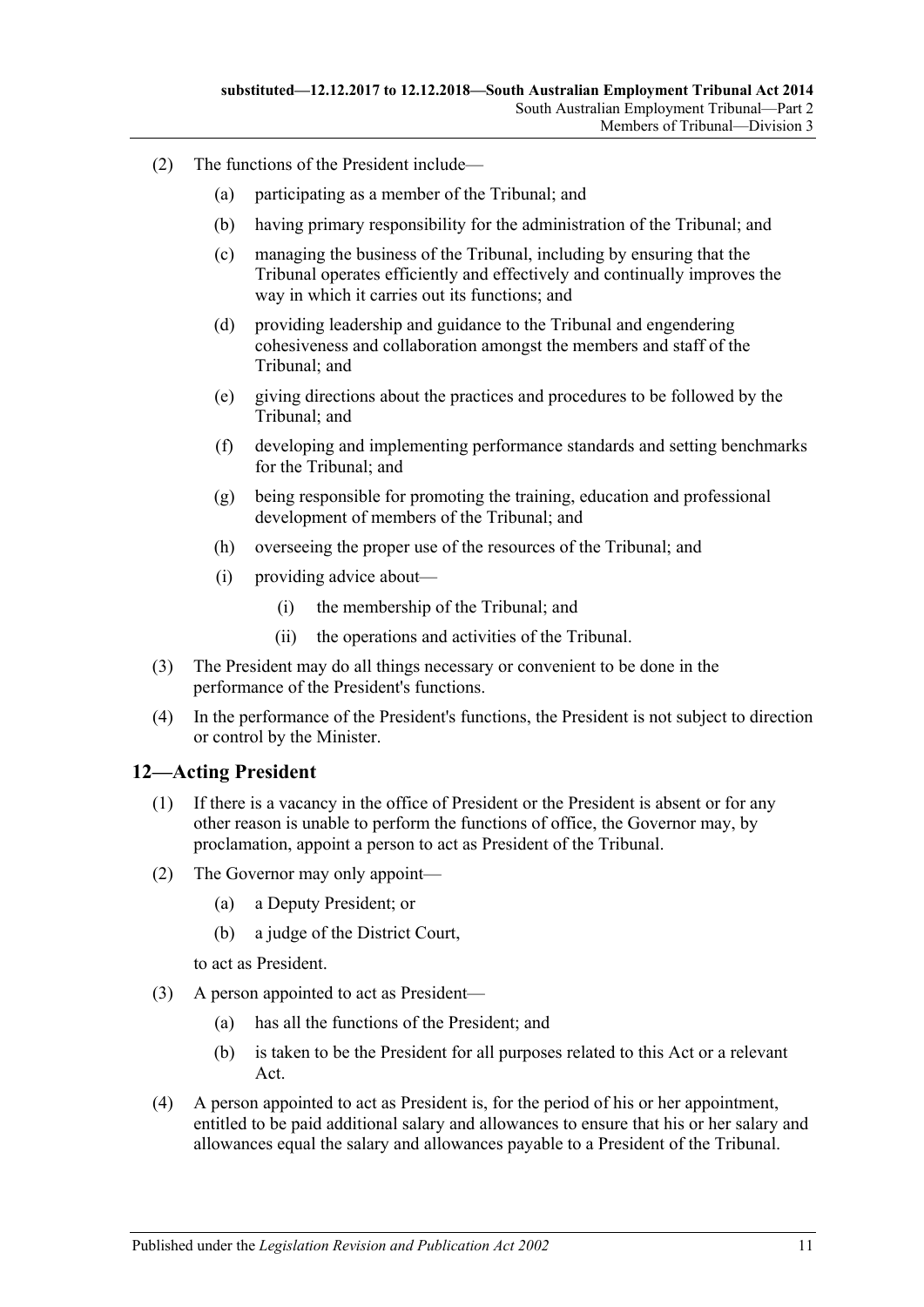- (5) The Governor may, by further proclamation—
	- (a) extend or renew an appointment under this section; or
	- (b) revoke an appointment under this section.
- (6) Until an appointment is made under [subsection](#page-10-1) (1) (or unless such an appointment is made) the most senior Deputy President who is also a judge of the District Court will be taken to hold an appointment to act as the President of the Tribunal.

## <span id="page-11-0"></span>**Subdivision 3—The Deputy Presidents**

#### <span id="page-11-1"></span>**12A—Number of Deputy Presidents**

There will be at least 2 Deputy Presidents of the Tribunal.

### <span id="page-11-2"></span>**13—Appointment of Deputy Presidents**

- <span id="page-11-3"></span>(1) A Deputy President will be—
	- (a) a judge of the District Court appointed by the Governor, by proclamation, to be a Deputy President of the Tribunal; or
	- (b) a magistrate appointed by the Governor, by proclamation, to be a Deputy President of the Tribunal.
- <span id="page-11-8"></span><span id="page-11-5"></span>(2) The appointment of a judge of the District Court as a Deputy President of the Tribunal under [subsection](#page-11-3) (1)(a) does not affect—
	- (a) the judge's tenure of office or status as a judge; or
	- (b) the payment of the judge's salary or allowances as a judge (subject to the operation of [subsection](#page-11-4) (5)); or
	- (c) the ability of the person to do anything in the person's capacity as a judge (including as to the exercise of the jurisdiction of the District Court); or
	- (d) any other right or privilege that the judge has as a judge of the District Court.
- <span id="page-11-6"></span>(3) Service in the office of Deputy President of the Tribunal by a judge of the District Court is taken, for all purposes, to constitute service as a judge of that Court.
- <span id="page-11-7"></span>(4) Subject to [subsections \(2\)](#page-11-5) and [\(3\),](#page-11-6) an appointment under [subsection](#page-11-3) (1)(a) may be subject to conditions determined by the Governor.
- <span id="page-11-4"></span>(5) Without limiting [subsection](#page-11-3) (4), in the case of an appointment under subsection  $(1)(a)$ , the Remuneration Tribunal may determine that a Deputy President's salary or allowance as a judge will have an additional component on account of holding office under this Act (and the jurisdiction to make such a determination is conferred on the Remuneration Tribunal by this Act).
- (6) Any salary or allowances payable as an additional component of remuneration under [subsection](#page-11-4) (5) cannot be reduced during the person's term of office as a Deputy President of the Tribunal.
- <span id="page-11-9"></span>(7) The appointment of a magistrate as a Deputy President of the Tribunal under [subsection](#page-11-8) (1)(b) does not affect—
	- (a) the magistrate's tenure of office or status as a magistrate; or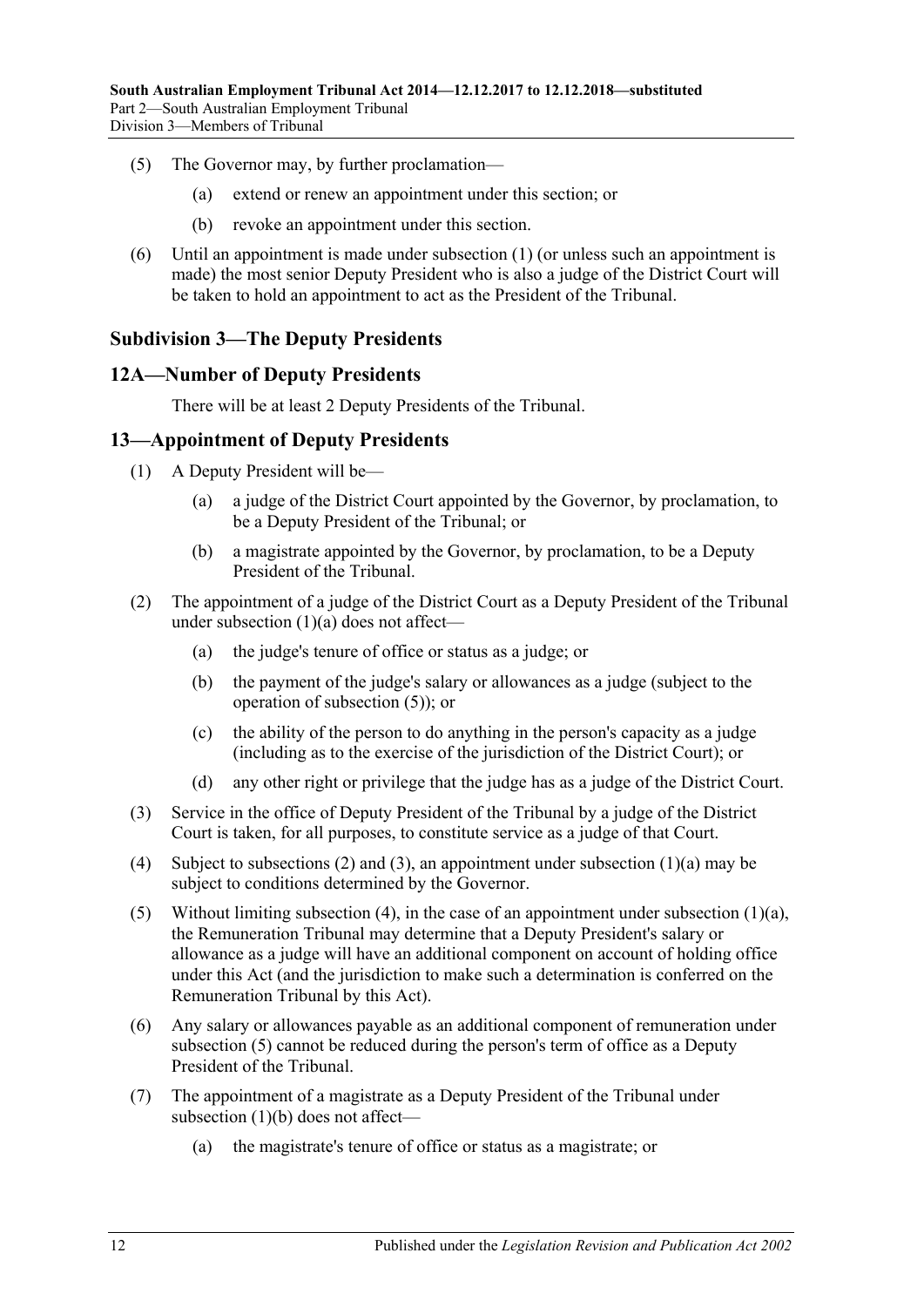- (b) the payment of the magistrate's salary or allowances as a magistrate (subject to the operation of [subsection](#page-12-1) (10)); or
- (c) the ability of the person to do anything in the person's capacity as a magistrate; or
- (d) any other right or privilege that the magistrate has by virtue of the office of magistrate.
- <span id="page-12-2"></span>(8) Service in the office of Deputy President of the Tribunal by a magistrate is taken, for all purposes, to constitute service as a magistrate.
- <span id="page-12-3"></span>(9) Subject to [subsections](#page-11-9) (7) and [\(8\),](#page-12-2) an appointment under [subsection](#page-11-8) (1)(b) may be subject to conditions determined by the Governor.
- <span id="page-12-1"></span>(10) Without limiting [subsection](#page-11-8)  $(9)$ , in the case of an appointment under subsection  $(1)(b)$ , the Remuneration Tribunal may determine that a Deputy President's salary or allowance as a magistrate will have an additional component on account of holding office under this Act (and the jurisdiction to make such a determination is conferred on the Remuneration Tribunal by this Act).
- (11) A person ceases to be a Deputy President of the Tribunal if
	- (a) in the case of an appointment under [subsection](#page-11-3)  $(1)(a)$ —the person ceases to be a judge of the District Court; or
	- (b) in the case of an appointment under [subsection](#page-11-8)  $(1)(b)$ —the person ceases to be a magistrate; or
	- (c) the person resigns as Deputy President by written notice to the Attorney-General; or
	- (d) the person dies.
- <span id="page-12-4"></span>(12) Nothing in [subsection](#page-12-4)  $(11)(c)$  affects a person's tenure or status as a judge (in the case of an appointment under [subsection](#page-11-3)  $(1)(a)$  or as a magistrate (in the case of an appointment under [subsection](#page-11-8) (1)(b)).
- (13) Before the Governor makes a proclamation under this section, the Attorney-General must consult with—
	- (a) the Chief Justice; and
	- (b) in the case of an appointment under [subsection](#page-11-3)  $(1)(a)$ —the Chief Judge; and
	- (c) in the case of an appointment under [subsection](#page-11-8)  $(1)(b)$ —the Chief Magistrate.

## <span id="page-12-0"></span>**14—Deputy President's functions generally**

- (1) A Deputy President of the Tribunal has the functions conferred on the Deputy President under this Act or any other Act.
- (2) The functions of a Deputy President include—
	- (a) participating as a member of the Tribunal; and
	- (b) assisting the President in the management of the business of the Tribunal; and
	- (c) assisting the President in managing the members of the Tribunal, including in connection with the training, education and professional development of members of the Tribunal; and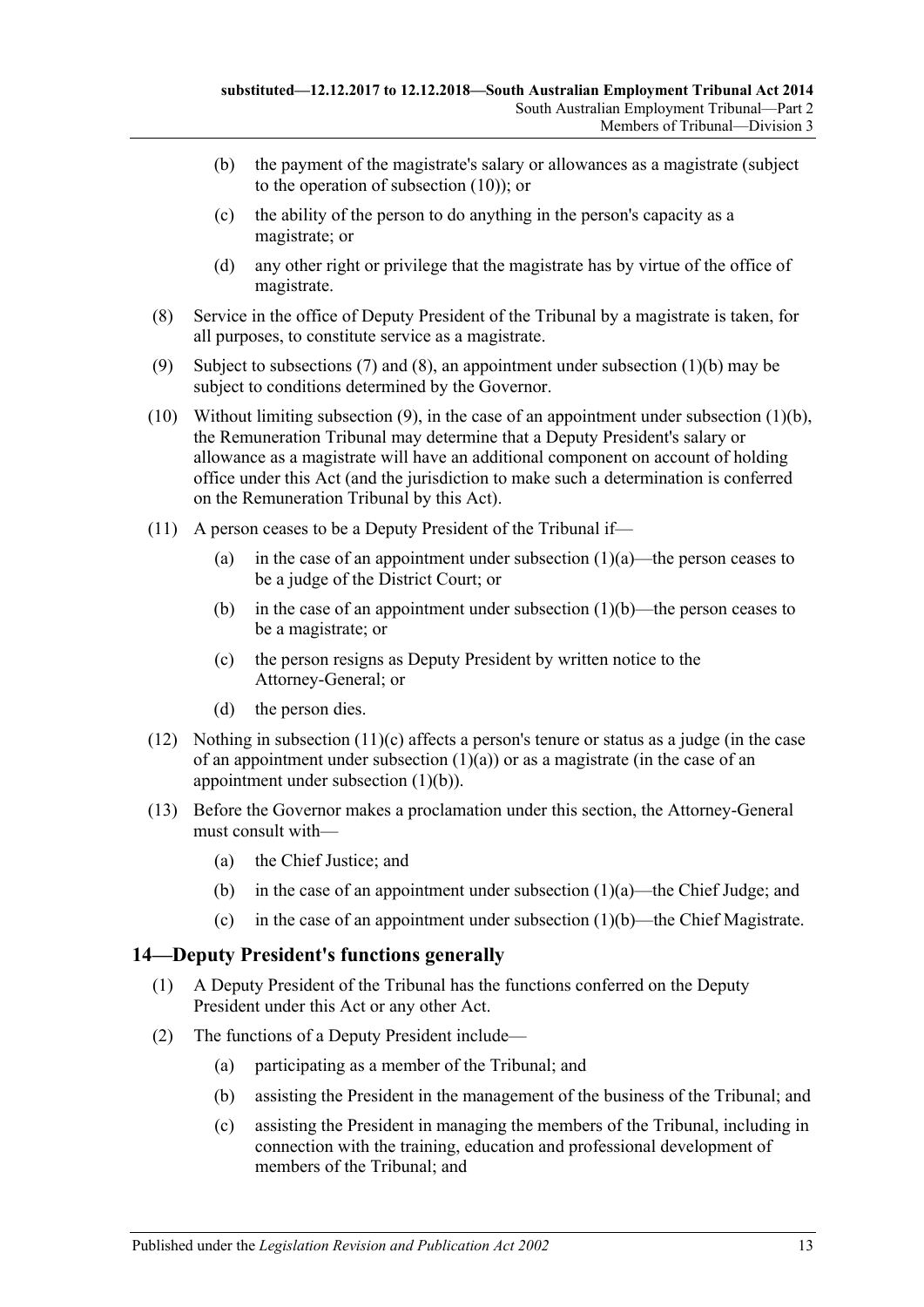- (d) other functions assigned by the President.
- (3) A Deputy President may do all things necessary or convenient to be done in the performance of the Deputy President's functions.
- (4) A Deputy President is subject to the direction of the President in performing the Deputy President's functions, other than adjudicating in the Tribunal.

### <span id="page-13-0"></span>**Subdivision 4—Magistrates**

#### <span id="page-13-4"></span><span id="page-13-1"></span>**15—Magistrates**

- (1) Any magistrate holding office under the *[Magistrates Act](http://www.legislation.sa.gov.au/index.aspx?action=legref&type=act&legtitle=Magistrates%20Act%201983) 1983* who is designated by the Governor, by proclamation, as a member of the Tribunal on a recommendation of the Attorney-General will (while he or she continues to hold office as a magistrate) be a member of the Tribunal.
- (2) The Attorney-General must consult with the President of the Tribunal and the Chief Magistrate before making a recommendation under [subsection](#page-13-4) (1).
- (3) A magistrate appointed under this section will act as a full-time, part-time or sessional member of the Tribunal under an arrangement established by the President and the Chief Magistrate (being an arrangement that may be varied from time to time).
- (4) The designation of a magistrate under this section does not affect—
	- (a) the magistrate's tenure of office or status as a magistrate; or
	- (b) the payment of the magistrate's salary or allowances as a magistrate; or
	- (c) the ability of the person from doing anything in the person's capacity as a magistrate; or
	- (d) any other right or privilege that the magistrate has as a magistrate.

#### <span id="page-13-2"></span>**Subdivision 5—Commissioners**

#### <span id="page-13-5"></span><span id="page-13-3"></span>**16—Appointment of Commissioners**

- (1) The Governor may, on the recommendation of the Minister, appoint a person as a Commissioner.
- <span id="page-13-8"></span><span id="page-13-6"></span>(2) The Minister may from time to time appoint a panel of persons who will, at the request of the Minister—
	- (a) after consultation with the President, recommend the selection criteria for Commissioners;
	- (b) assess a candidate or candidates for appointment as a Commissioner (and, as appropriate, to provide advice to the Minister for the purposes of [subsection](#page-13-5) (1)).
- <span id="page-13-7"></span>(3) A person is eligible for appointment as a Commissioner only if the person—
	- (a) is a legal practitioner of at least 5 years standing (taking into account, for that purpose, periods of legal practice and judicial service within and outside the State): or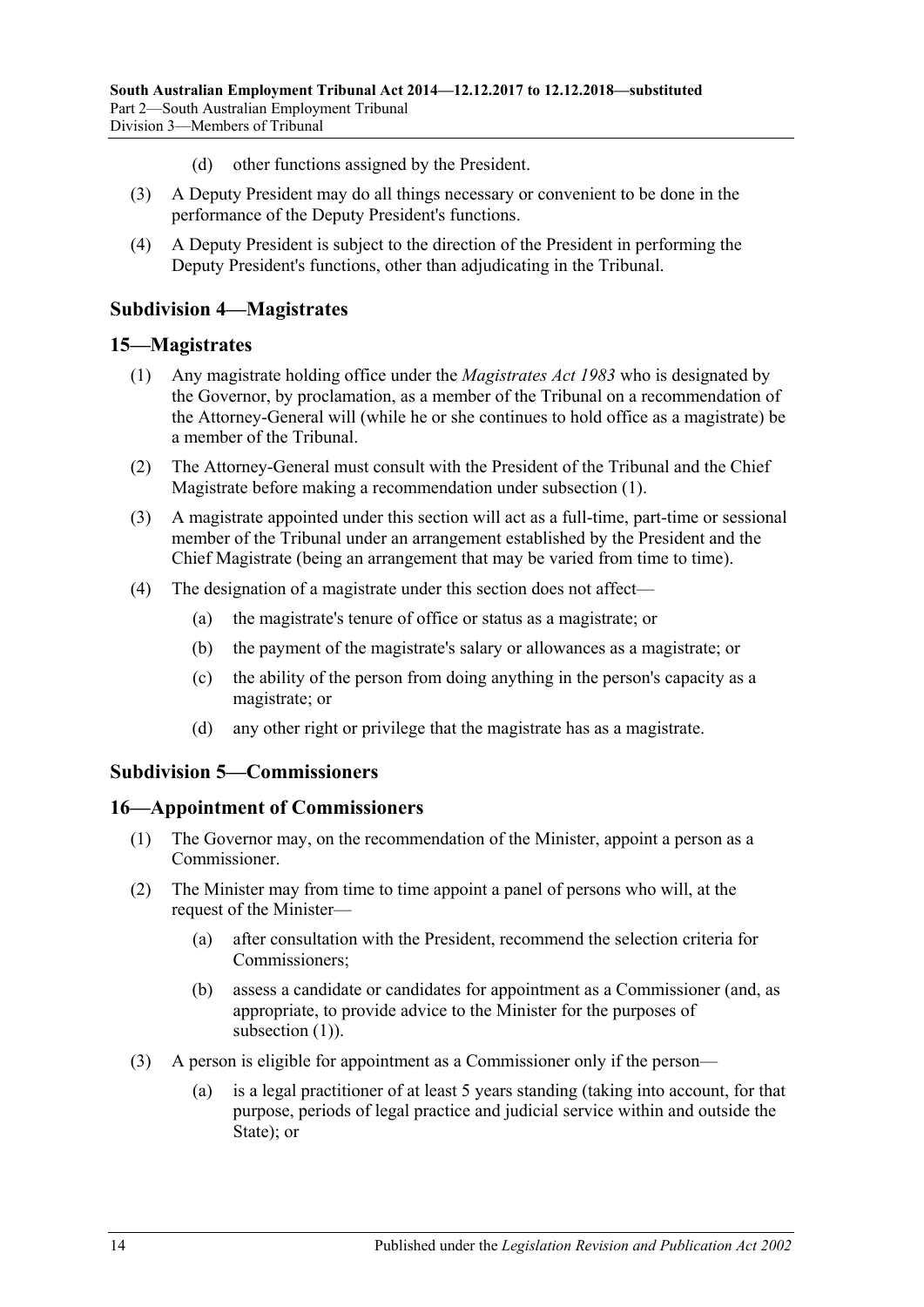- (b) has, in the Minister's opinion, extensive knowledge, expertise or experience relating to a class of matter for which functions may be exercised by the Tribunal.
- (4) In recommending persons for appointment as Commissioners, the Minister must have regard to
	- (a) any criteria applying under [subsection](#page-13-6)  $(2)(a)$ ; and
	- (b) any advice provided under [subsection](#page-13-7) (2)(b); and
	- (c) the following:
		- (i) the need for balanced gender representation in the membership of the Tribunal;
		- (ii) the need for the membership of the Tribunal to reflect social and cultural diversity;
		- (iii) the range of knowledge, expertise and experience required within the membership of the Tribunal.
- (5) The Minister must consult with the President of the Tribunal before making a recommendation under [subsection](#page-13-5) (1).
- (6) A Commissioner will be appointed for a term of office, not exceeding 5 years, specified in the instrument of appointment.
- (7) A person appointed as a Commissioner is eligible for reappointment at the expiration of a term of office (and without the need for seeking advice from a panel established under [subsection](#page-13-8) (2)).
- <span id="page-14-1"></span>(8) A Commissioner is appointed on conditions specified in the instrument of appointment.
- <span id="page-14-2"></span>(9) A Commissioner may be appointed on a full-time, part-time or sessional basis (and this may be altered from time to time with the agreement of the Minister).
- (10) A Commissioner—
	- (a) must advise the President of the Tribunal of the nature of any paid employment or professional work undertaken outside his or her duties as a member of the Tribunal; and
	- (b) must not engage in any such employment or work if the President informs the member that, in the President's opinion, to do so would or may conflict with the proper performance of the member's duties of office.
- (11) The Minister must consult with the President about—
	- (a) the conditions of an appointment under [subsection](#page-14-1) (8); and
	- (b) the basis of an appointment under [subsection](#page-14-2) (9).

## <span id="page-14-3"></span><span id="page-14-0"></span>**17—Commissioner ceasing to hold office and suspension**

- (1) The Governor may, on the recommendation of the Minister, remove a Commissioner from office for—
	- (a) misconduct; or
	- (b) neglect of duty; or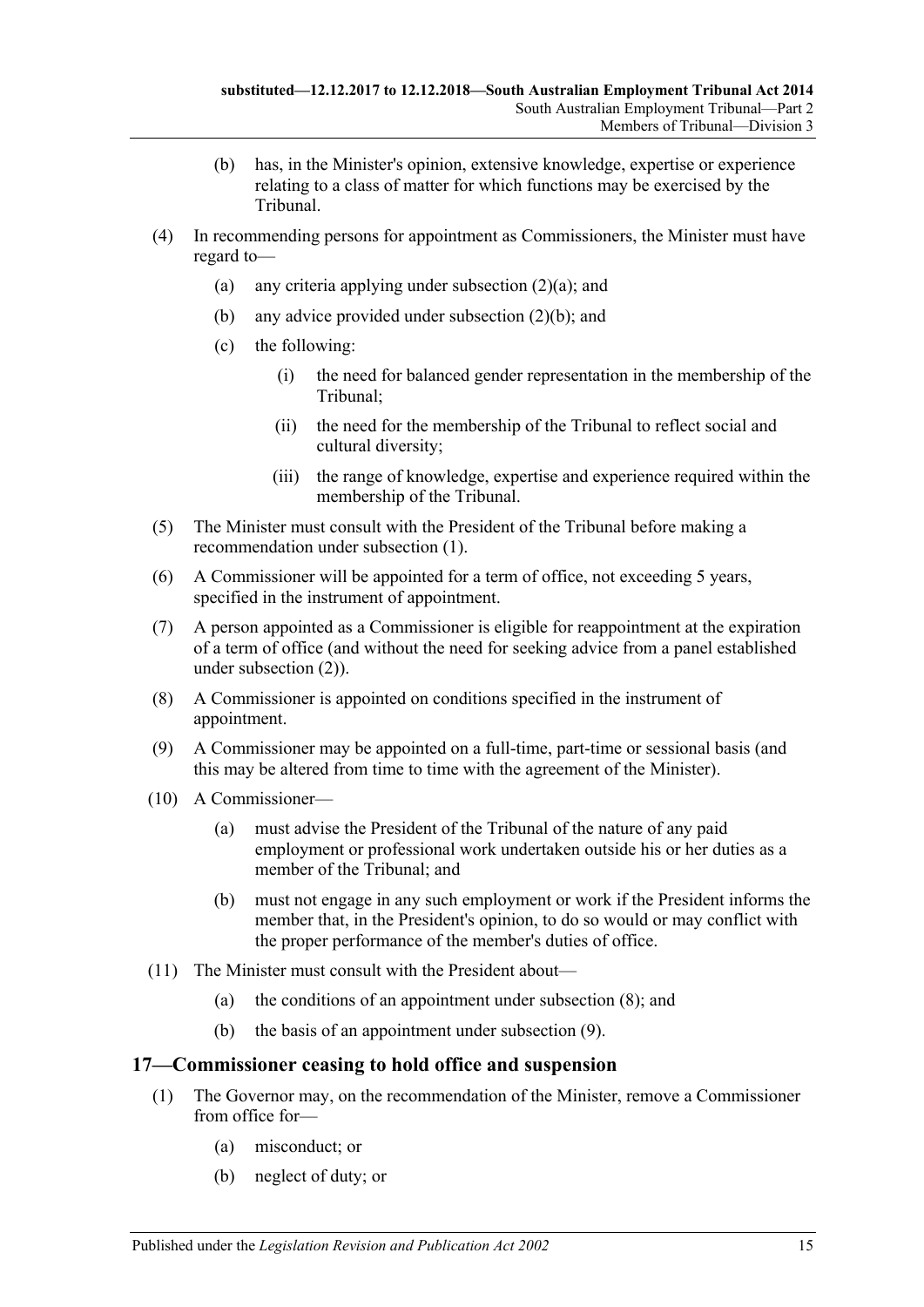- (c) incompetence; or
- (d) incapacity to carry out official duties satisfactorily.
- (2) A person ceases to be a Commissioner if the person—
	- (a) dies; or
	- (b) completes a term of office and is not reappointed; or
	- (c) resigns by written notice to the Minister; or
	- (d) ceases to satisfy any qualification by virtue of which the person was eligible for appointment to the Tribunal; or
	- (e) is removed from office under [subsection](#page-14-3) (1).
- (3) The Minister must consult with the President before making a recommendation under [subsection](#page-14-3)  $(1)$ .
- <span id="page-15-1"></span>(4) The President may, on his or her own initiative or at the request of the Minister, suspend a Commissioner from office if it appears that there may be grounds for the removal of the Commissioner from the Commissioner's office.
- (5) If a Commissioner who is appointed on a full-time or part-time basis is suspended under [subsection](#page-15-1) (4), the Commissioner remains entitled to the Commissioner's usual remuneration and allowances during the period of suspension.

#### <span id="page-15-0"></span>**18—Supplementary Commissioners**

- (1) The Minister may, at the request or with the agreement of the President of the Tribunal, temporarily appoint a person to act as a supplementary Commissioner in relation to a particular matter or matters or for a specified period.
- (2) The Minister may only appoint a person under this section if he or she is eligible for appointment as a Commissioner.
- (3) An appointment under this section must be made in writing.
- (4) The person may act as a member of the Tribunal in relation to a matter, or for the period, for which the person is appointed, and when acting under the appointment the person is to be regarded as a Commissioner for the purposes of this Act and any relevant Act (and the other provisions of this Subdivision apply with any necessary modifications in relation to a person appointed under this section).
- (5) A person appointed under this section is, for the period of appointment, entitled to be paid any salary or allowances determined by the Minister after consultation with the President of the Tribunal.
- (6) A person appointed under this section for a particular period may be appointed to act for a further period by the Minister after consultation with the President of the Tribunal.
- <span id="page-15-2"></span>(7) The Governor may at any time, on the recommendation of the Minister, cancel the appointment of a person under this section.
- (8) Before the Governor acts under [subsection](#page-15-2) (7), the Minister must consult with the President of the Tribunal (unless the Minister is acting at the request of the President).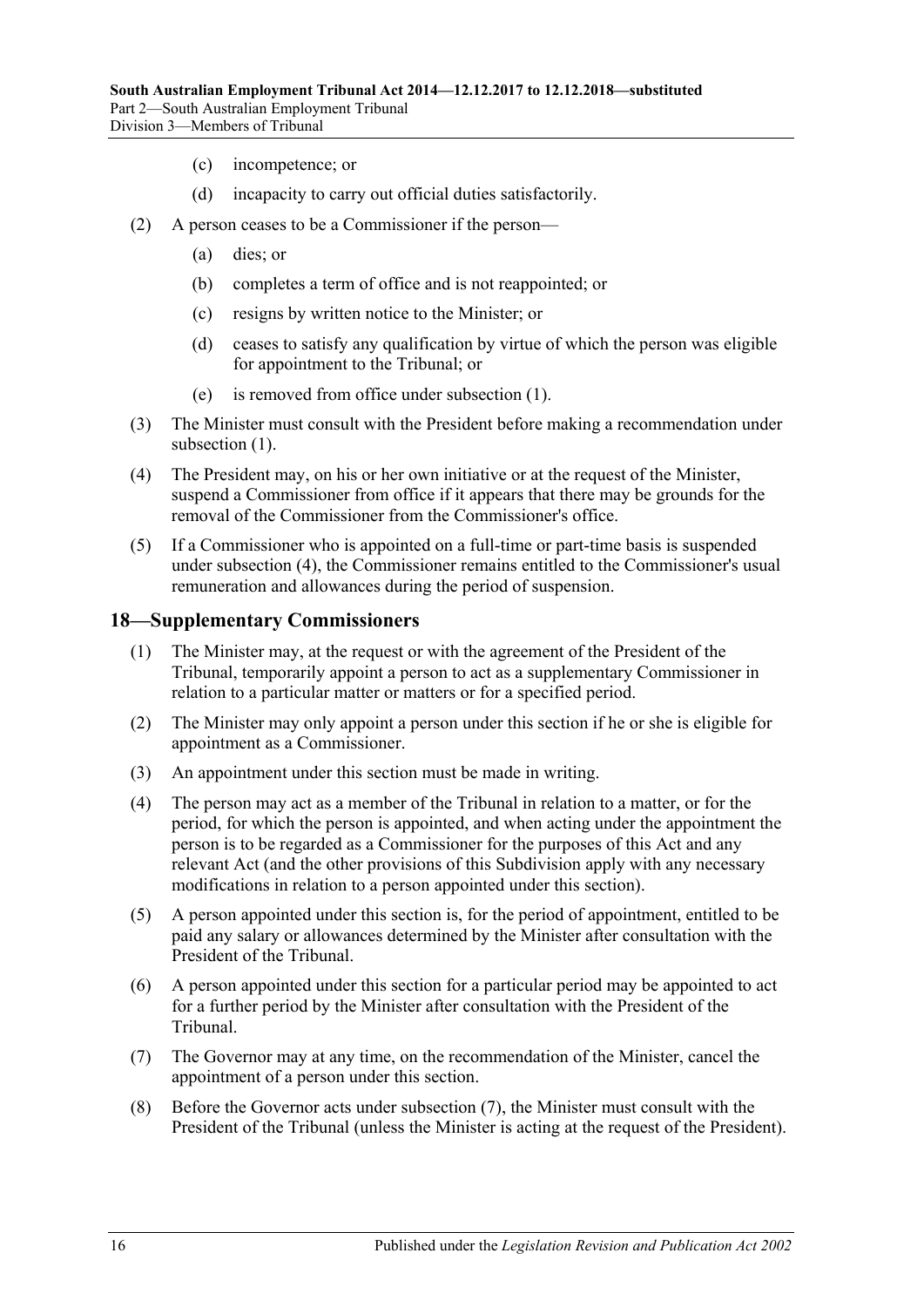# <span id="page-16-0"></span>**Division 3A—Supplementary panel members**

# <span id="page-16-1"></span>**18A—Supplementary panel members**

- (1) There will be such panels of supplementary panel members as may be necessary for the purposes of any relevant Act.
- (2) A supplementary panel member will be appointed by the Governor on the recommendation of the Minister responsible for the administration of this Act in consultation with the Minister responsible for the administration of the relevant Act (unless otherwise provided by the relevant Act).
- (3) A supplementary panel member will be appointed for a term of office, not exceeding 5 years, specified in the instrument of appointment and is eligible for reappointment at the expiration of a term of office.
- (4) A supplementary panel member is appointed on conditions specified in the instrument of appointment.
- (5) A supplementary panel member will sit on a sessional basis.
- (6) Subject to the conditions of appointment, a supplementary panel member may perform work outside the Tribunal.
- <span id="page-16-4"></span>(7) The Governor may, on the recommendation of the Minister responsible for the administration of this Act after consultation with the Minister responsible for the administration of the relevant Act, remove a supplementary panel member from office for—
	- (a) misconduct; or
	- (b) neglect of duty; or
	- (c) incompetence; or
	- (d) incapacity to carry out official duties satisfactorily.
- (8) A person ceases to be a supplementary panel member if the person—
	- (a) dies; or
	- (b) completes a term of office and is not reappointed; or
	- (c) resigns by written notice to the Minister; or
	- (d) ceases to satisfy any qualification by virtue of which the person was eligible for appointment to the panel; or
	- (e) is removed from office under [subsection](#page-16-4) (7).
- (9) The Governor may make appointments from time to time for the purpose of maintaining or increasing the membership of panels established under this section.

# <span id="page-16-2"></span>**Division 4—Constitution of Tribunal and its decision-making processes**

#### <span id="page-16-3"></span>**19—Constitution of Tribunal and its decision-making processes**

(1) Subject to this section, the President may determine, in relation to a particular matter or matters, or particular classes of matters, which member or members of the Tribunal will constitute the Tribunal.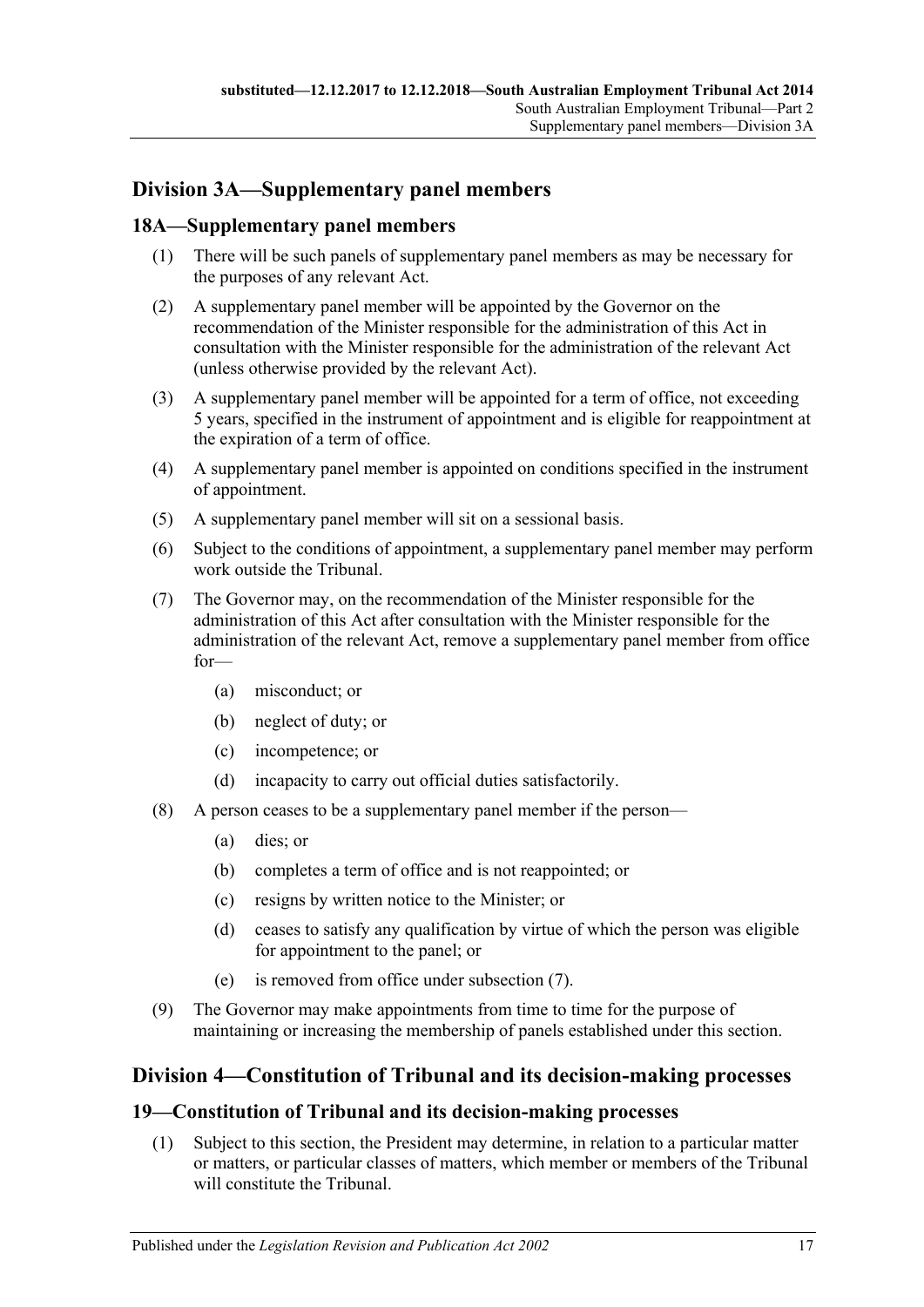- (1a) The Tribunal sitting as the South Australian Employment Court may only be constituted by members of the Tribunal who are also judges or magistrates (sitting alone or in any combination as the President thinks fit).
- (2) The Tribunal is not to be constituted by more than 3 members.
- (3) A Full Bench of the Tribunal (including a Full Bench of the South Australian Employment Court) consists of 3 Presidential members.
- (4) The President may, as he or she thinks fit—
	- (a) alter who is to constitute the Tribunal for the purpose of dealing with a matter, or anything relating to a matter, and the Tribunal as constituted after the alteration can have regard to any record of the proceedings of the Tribunal in relation to the matter before the alteration or any evidence taken in the proceedings before the alteration;
	- (b) provide that different aspects of the same matter may be dealt with by different members of the Tribunal, and the members of the Tribunal may then come together and have regard to any evidence taken by the respective members of the Tribunal for the purposes of the proceedings of the Tribunal.
- (5) In addition, the Tribunal may be constituted of—
	- (a) a registrar for the purpose of adjourning proceedings; or
	- (b) a registrar or other member of the staff of the Tribunal for any other purpose specified by this Act or a relevant Act, prescribed by the rules of the Tribunal, or determined by the President.
- (5a) In addition, a member of the Tribunal (not being a judge or magistrate), or a registrar or other member of the staff of the Tribunal, may assist with the business of the South Australian Employment Court to the extent that it may be appropriate to do so.
- (6) The Tribunal may, at any one time, be separately constituted in accordance with this section for the hearing and determination of any number of separate matters.
- (7) The Tribunal may, if it considers it appropriate to do so, organise its business and regulate proceedings before the Tribunal in such a way that 2 or more proceedings in respect of the same matter are heard together.
- (8) Where a registrar or other member of the staff of the Tribunal exercises the jurisdiction of the Tribunal, the registrar or other member of the staff may, and must if the Tribunal or the President of the Tribunal so directs, refer the matter to the Tribunal for determination by the Tribunal.
- (9) If a provision of this Act and the provisions of a relevant Act deal with the manner in which the Tribunal is to be constituted for the purposes of proceedings or any other business under a relevant Act, this section applies subject to those provisions of the relevant Act.

# <span id="page-17-0"></span>**20—Who presides at proceedings of Tribunal**

- (1) If, for dealing with a particular matter, the Tribunal is constituted by 2 or more members, the most senior of them is to preside at the proceedings of the Tribunal.
- (2) The seniority of members of the Tribunal depends on which of the offices held takes precedence and, if that does not determine a member's seniority, the matter is to be resolved by the President of the Tribunal.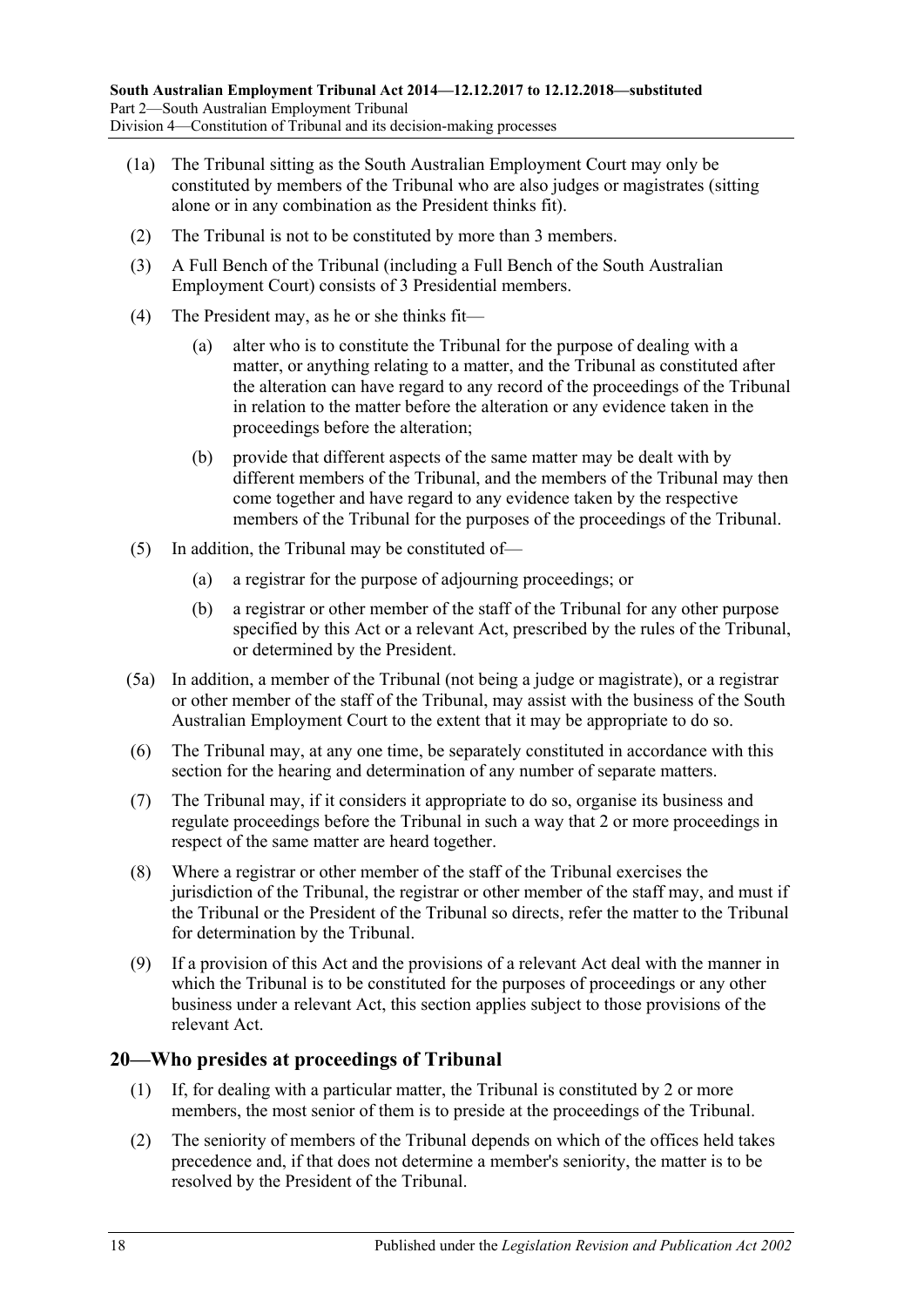- (3) The order of precedence of offices is as follows:
	- (a) President;
	- (b) Deputy President;
	- (c) magistrate;
	- (d) Commissioner;
	- (e) supplementary panel member.

### <span id="page-18-0"></span>**21—Decision if 2 or more members constitute Tribunal**

If the Tribunal is constituted by 2 or more members, a question they are required to decide is resolved, unless [section](#page-18-1) 22 applies, according to the opinion of the majority of them but, if their opinions on the question are equally divided, the question is to be resolved according to the opinion of the presiding member.

### <span id="page-18-1"></span>**22—Determination of questions of law**

- (1) The member of the Tribunal constituting the Tribunal or, if the Tribunal is constituted by 2 or more members, the presiding member, may refer a question of law to a Full Bench of the South Australian Employment Court.
- <span id="page-18-5"></span>(2) If a question of law is referred under this section—
	- (a) the question is decided by the Tribunal according to the opinion of the Full Bench of the South Australian Employment Court; or
	- (b) the Full Bench may refer the question to the Supreme Court for decision by the Full Court of the Supreme Court.
- (3) If a Full Bench of the Court decides a question of law under [subsection](#page-18-5) (2), the Full Bench may, in addition—
	- (a) decide any other questions remaining between the parties; and
	- (b) make such orders that are necessary to dispose of the matter.

# <span id="page-18-2"></span>**Division 5—Related matters**

#### <span id="page-18-3"></span>**24—Validity of acts of Tribunal**

An act or proceeding of the Tribunal is not invalid by reason only of a vacancy in the membership of, or a defect in the appointment of a person to, the Tribunal or a panel from which members of the Tribunal are drawn, or a defect in the appointment of any other person to act on behalf of the Tribunal.

## <span id="page-18-4"></span>**25—Disclosure of interest by members of Tribunal**

If the Tribunal is constituted of, or includes, a member who has a pecuniary or other interest that could conflict with the proper performance of the member's functions in proceedings before the Tribunal, the member—

- (a) must disclose the interest to the parties to the proceedings and to the President of the Tribunal; and
- (b) must not take part in the proceedings or exercise powers affecting the proceedings—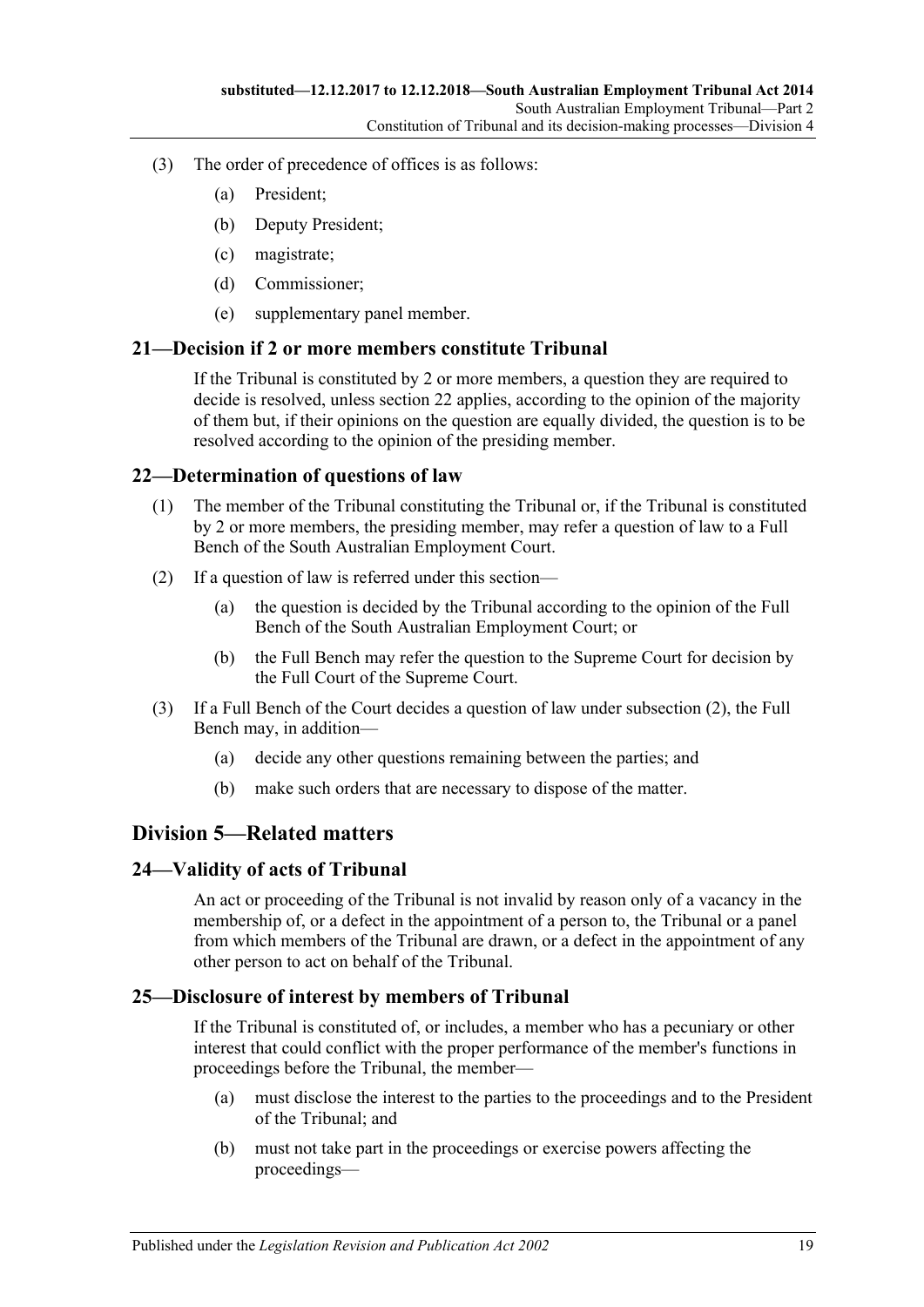- (i) if the President directs the member to withdraw from the proceedings; or
- (ii) if a party to the proceedings does not consent to the member hearing and determining, or participating in the hearing and determination of, the proceedings.

# <span id="page-19-5"></span><span id="page-19-0"></span>**26—Delegation**

- (1) The President of the Tribunal may delegate a function or power of the President under this or any other Act—
	- (a) to another member of the Tribunal; or
	- (b) to a member of the staff of the Tribunal; or
	- (c) to the person (being either a member of the Tribunal or a member of the staff of the Tribunal) for the time being performing particular duties or holding or acting in a particular position.
- (2) A delegation under [subsection](#page-19-5) (1)—
	- (a) must be made by instrument in writing; and
	- (b) may be conditional; and
	- (c) does not derogate from the ability of the President to act in any matter; and
	- (d) is revocable at will by the President.

# <span id="page-19-1"></span>**Division 6—Additional provisions relating to jurisdiction**

## <span id="page-19-2"></span>**26A—Declaratory judgments**

Without limiting any specific jurisdiction to make declaratory judgments conferred by another Act, the South Australian Employment Court may, on matters within its jurisdiction, make binding declarations of right whether or not any consequential relief is or could be claimed.

# <span id="page-19-3"></span>**26B—Other provisions relating to civil jurisdiction of Court**

Without limiting any other provision of this Act, the South Australian Employment Court may, in exercising any jurisdiction that is in the nature of a civil jurisdiction, exercise any power under Part 6 of the *[District Court Act](http://www.legislation.sa.gov.au/index.aspx?action=legref&type=act&legtitle=District%20Court%20Act%201991) 1991*, subject to any exclusions or modifications prescribed by the regulations as if references to the District Court extended to the South Australian Employment Court.

## <span id="page-19-4"></span>**26C—Binding nature of decisions**

Without limiting any other provision of this Act, any decision or determination of the South Australian Employment Court is binding and authoritative in nature and binds the parties to the relevant matter by its own force.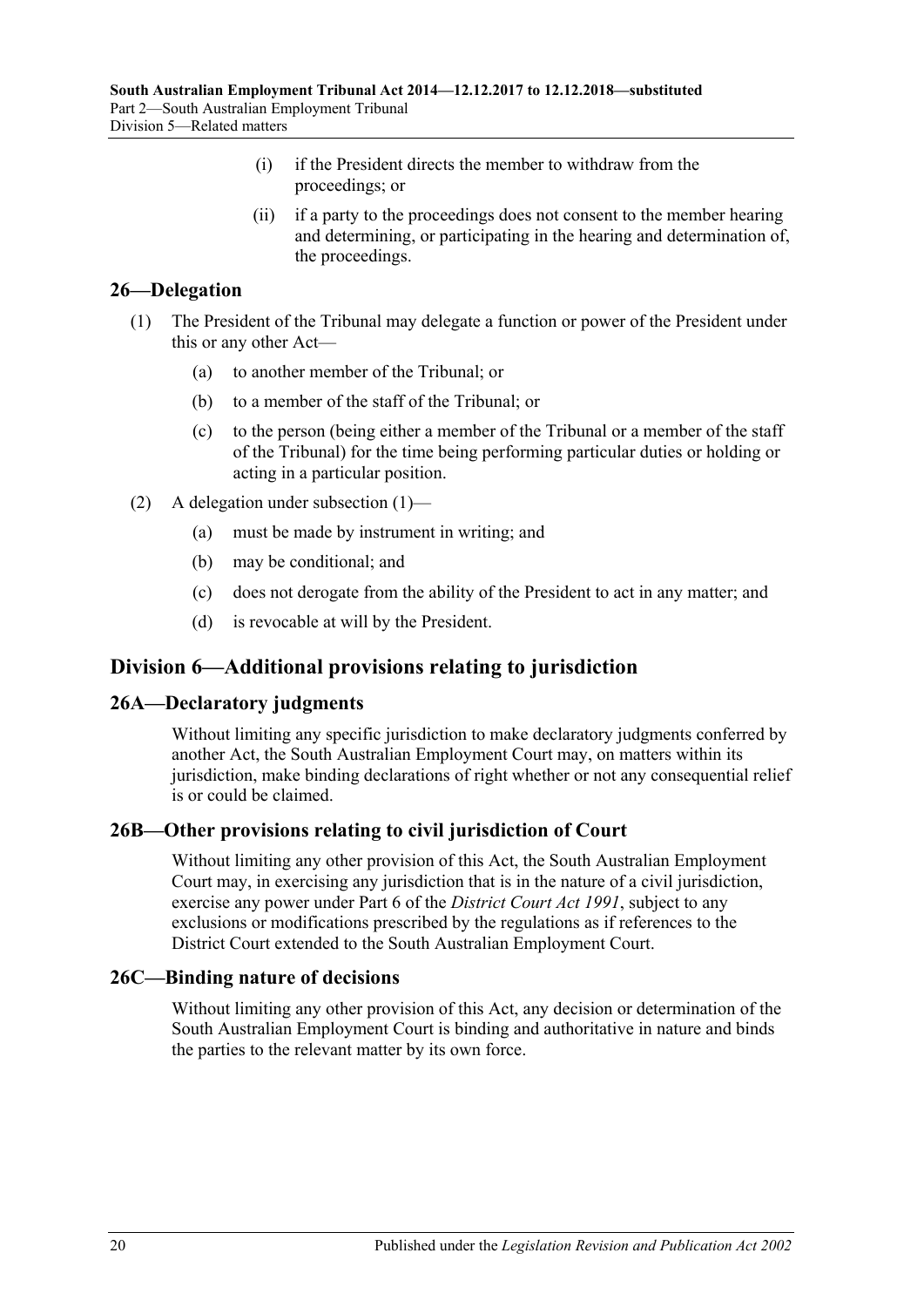# <span id="page-20-0"></span>**Division 7—Additional provisions relating to jurisdiction under** *Return to Work Act 2014*

# <span id="page-20-5"></span><span id="page-20-1"></span>**26D—Civil jurisdiction under** *Return to Work Act 2014*

- (1) The South Australian Employment Court has exclusive jurisdiction to hear and determine an action for damages to which Part 5 of the *[Return to Work Act](http://www.legislation.sa.gov.au/index.aspx?action=legref&type=act&legtitle=Return%20to%20Work%20Act%202014) 2014* applies.
- <span id="page-20-6"></span>(2) Proceedings for any tortfeasor liable in respect of damages to which Part 5 of the *[Return to Work Act](http://www.legislation.sa.gov.au/index.aspx?action=legref&type=act&legtitle=Return%20to%20Work%20Act%202014) 2014* applies to recover contribution from any other tortfeasor liable in respect of those damages may be brought before the Tribunal and dealt with by the South Australian Employment Court.
- (3) If a cause of action giving rise to proceedings brought under [subsection](#page-20-5) (1) or [\(2\)](#page-20-6) also gives rise to a claim in respect of some other matter, the claim may be included in those proceedings even though it does not relate to proceedings for damages within the scope of section 71(1) of the *[Return to Work Act](http://www.legislation.sa.gov.au/index.aspx?action=legref&type=act&legtitle=Return%20to%20Work%20Act%202014) 2014*.
- (4) Any matter that is ancillary or related to a matter that is the subject of proceedings brought under a preceding subsection may also be included in those proceedings.
- (5) In connection with the operation of this section, a reference to a court in a prescribed provision will be taken to be a reference to the South Australian Employment Court.
- (6) In this section—

*prescribed provision* means any of the following provisions of the *[Return to Work](http://www.legislation.sa.gov.au/index.aspx?action=legref&type=act&legtitle=Return%20to%20Work%20Act%202014)  Act [2014](http://www.legislation.sa.gov.au/index.aspx?action=legref&type=act&legtitle=Return%20to%20Work%20Act%202014)*:

- (a) section 22;
- (b) Part 5;
- (c) Part 8.

## <span id="page-20-7"></span><span id="page-20-2"></span>**26E—Rights of action and recovery against third parties**

- (1) A reference in section 66 of the *[Return to Work Act](http://www.legislation.sa.gov.au/index.aspx?action=legref&type=act&legtitle=Return%20to%20Work%20Act%202014) 2014* to the District Court of South Australia will be taken to include a reference to the Tribunal.
- (2) The jurisdiction of the Tribunal by virtue of the operation of [subsection](#page-20-7) (1) is assigned to the South Australian Employment Court.
- (3) An action to recover an excess under section 66(9) of the *[Return to Work Act 2014](http://www.legislation.sa.gov.au/index.aspx?action=legref&type=act&legtitle=Return%20to%20Work%20Act%202014)* may be brought in the South Australian Employment Court (or in any other court of competent jurisdiction).

# <span id="page-20-3"></span>**26F—Review jurisdiction under** *Return to Work Act 2014*

A reference in section 103 of the *[Return to Work Act](http://www.legislation.sa.gov.au/index.aspx?action=legref&type=act&legtitle=Return%20to%20Work%20Act%202014) 2014* to [Part](#page-22-0) 3 of this Act will be taken to be a reference to [Division 1](#page-22-1) of that Part.

## <span id="page-20-8"></span><span id="page-20-4"></span>**26G—Injuries that develop gradually**

(1) A reference in section 188 of the *[Return to Work Act](http://www.legislation.sa.gov.au/index.aspx?action=legref&type=act&legtitle=Return%20to%20Work%20Act%202014) 2014* to the Industrial Relations Court of South Australia will be taken to be a reference to the Tribunal.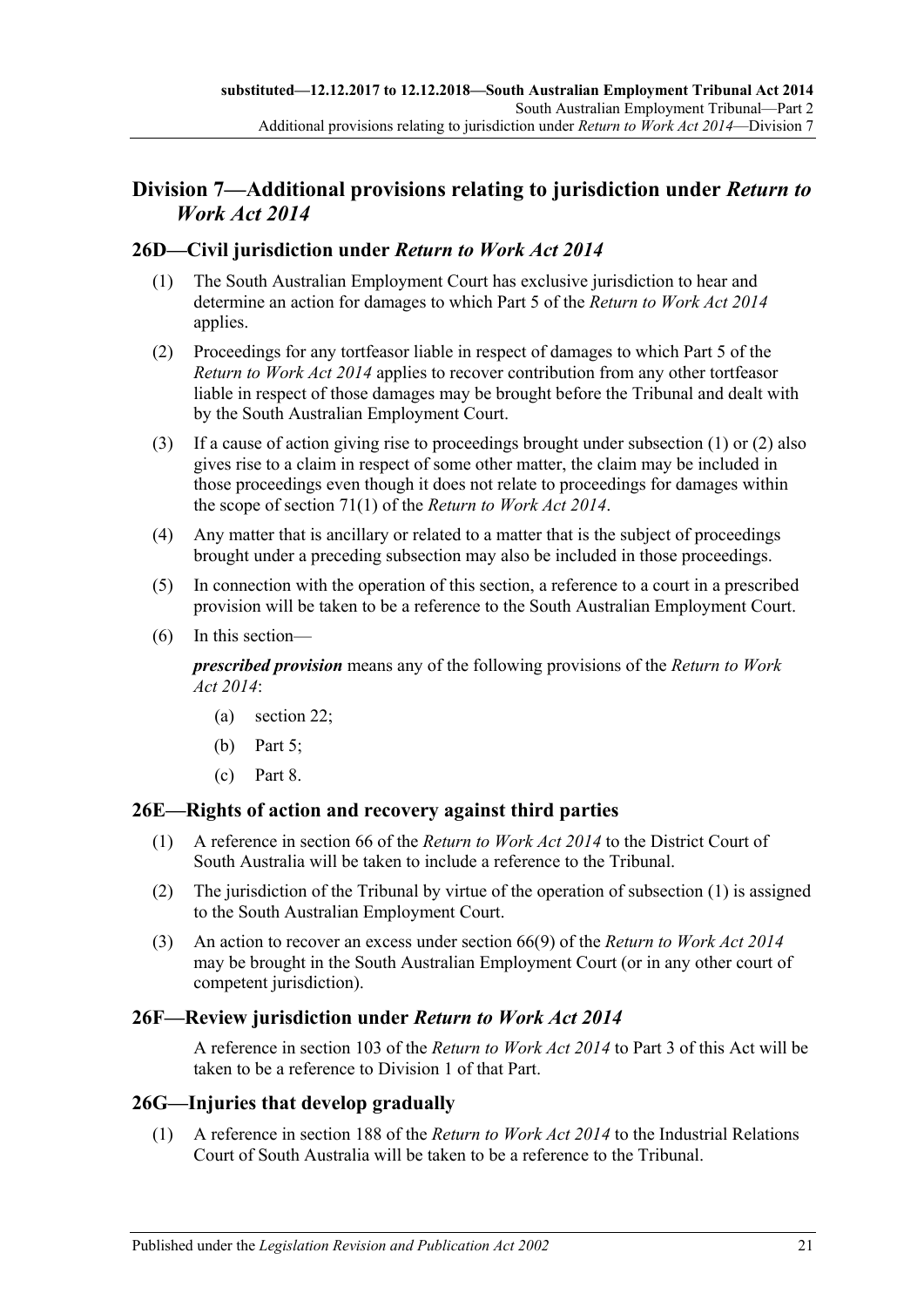(2) The jurisdiction of the Tribunal by virtue of the operation of [subsection](#page-20-8) (1) is assigned to the South Australian Employment Court.

# <span id="page-21-0"></span>**26H—Criminal jurisdiction**

The South Australian Employment Court is conferred with jurisdiction to try a charge for an offence against the *[Return to Work Act](http://www.legislation.sa.gov.au/index.aspx?action=legref&type=act&legtitle=Return%20to%20Work%20Act%202014) 2014*.

### <span id="page-21-1"></span>**26I—Appeals**

An appeal from a decision of the Tribunal under the *[Return to Work Act](http://www.legislation.sa.gov.au/index.aspx?action=legref&type=act&legtitle=Return%20to%20Work%20Act%202014) 2014* (other than in the exercise of its criminal jurisdiction) will be limited to a question of law.

# <span id="page-21-2"></span>**Division 8—Additional provisions relating to jurisdiction under** *Workers Compensation Act 1971*

# <span id="page-21-3"></span>**26IA—Additional provisions relating to jurisdiction under** *Workers Compensation Act 1971*

- (1) The purpose of this section is, in consequence of—
	- (a) the continued application of the *[Workers Compensation Act](http://www.legislation.sa.gov.au/index.aspx?action=legref&type=act&legtitle=Workers%20Compensation%20Act%201971)*  $1971<sup>1</sup>$  under Schedule 9 clause 59(1) of the *[Return to Work Act](http://www.legislation.sa.gov.au/index.aspx?action=legref&type=act&legtitle=Return%20to%20Work%20Act%202014) 2014*; and
	- (b) the dissolution of the Industrial Relations Court under section 69 of the *[Statutes Amendment \(South Australian Employment Tribunal\) Act](http://www.legislation.sa.gov.au/index.aspx?action=legref&type=act&legtitle=Statutes%20Amendment%20(South%20Australian%20Employment%20Tribunal)%20Act%202016) 2016*,

to confer on the Tribunal the same jurisdiction under the *[Workers Compensation](http://www.legislation.sa.gov.au/index.aspx?action=legref&type=act&legtitle=Workers%20Compensation%20Act%201971)  Act [1971](http://www.legislation.sa.gov.au/index.aspx?action=legref&type=act&legtitle=Workers%20Compensation%20Act%201971)* that was previously conferred on the Industrial Relations Court.

**Note—**

<sup>1</sup> The *[Workers Compensation Act](http://www.legislation.sa.gov.au/index.aspx?action=legref&type=act&legtitle=Workers%20Compensation%20Act%201971) 1971* was repealed by the *Workers Rehabilitation and [Compensation Act](http://www.legislation.sa.gov.au/index.aspx?action=legref&type=act&legtitle=Workers%20Rehabilitation%20and%20Compensation%20Act%201986) 1986*.

- <span id="page-21-4"></span>(2) The *[Workers Compensation Act](http://www.legislation.sa.gov.au/index.aspx?action=legref&type=act&legtitle=Workers%20Compensation%20Act%201971) 1971* is to be read—
	- (a) as if a reference in that Act to the "Court" were a reference to the Tribunal; and
	- (b) as if reference in that Act to a "Judge" were a reference to a Presidential member of the Tribunal who is a District Court judge; and
	- (c) as if a reference in that Act to the "Registrar" were a reference to a registrar of the Tribunal; and
	- (d) as if a reference in that Act to an "Industrial magistrate" were a reference to a Presidential member of the Tribunal who is a magistrate; and
	- (e) as if a reference in that Act to the "Rules" were a reference to the Rules of the Tribunal; and
	- (f) as if a reference in that Act to the "Regulations" were a reference to regulations under this Act; and
	- (g) as if a reference in that Act to the "Full Industrial Relations Court" were a reference to the Full Bench of the Tribunal in Court Session.
- (3) The jurisdiction of the Tribunal by virtue of the operation of [subsection](#page-21-4) (2) is assigned to the South Australian Employment Court.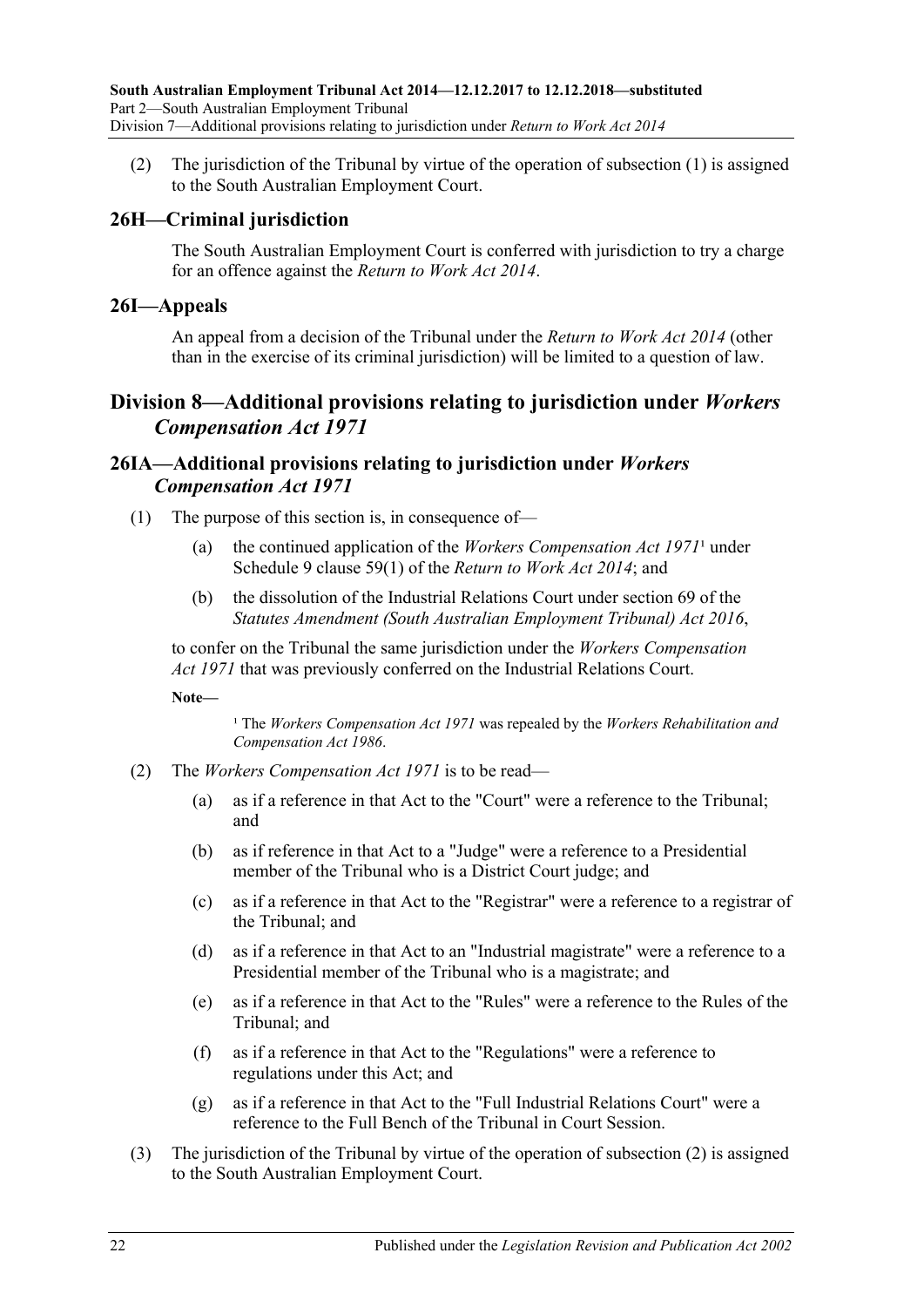# <span id="page-22-0"></span>**Part 3—Exercise of jurisdiction**

# <span id="page-22-1"></span>**Division 1—Review jurisdiction**

# <span id="page-22-2"></span>**26J—Application of Division**

- <span id="page-22-6"></span>(1) This Division applies if—
	- (a) the Tribunal is dealing with a matter that involves the review of a decision made under an Act (including in a case that constitutes an appeal under a relevant Act); or
	- (b) a relevant Act provides for the Tribunal to deal with a matter under this Division; or
	- (c) the rules apply this Division to a matter within the jurisdiction of the Tribunal.
- (2) [Subsection](#page-22-6) (1)(a) does not apply in any circumstances prescribed by the regulations.

# <span id="page-22-3"></span>**27—General nature of proceedings**

- (1) Subject to a relevant Act, a matter under this Division will be dealt with by the Tribunal as a review of the decision that constitutes the matter.
- <span id="page-22-5"></span>(2) Where the review of a decision is to be undertaken, the person or body that made or is taken to have made the decision is the *decision-maker* for the purposes of these provisions.
- (3) Subject to [subsections \(4\),](#page-22-7) [\(5\)](#page-22-8) and [\(6\),](#page-22-9) the Tribunal will examine the decision of the decision-maker by way of rehearing.
- <span id="page-22-7"></span>(4) On a rehearing, the Tribunal must reach the correct or preferable decision but in doing so must have regard to the decision of the original decision-maker.
- <span id="page-22-8"></span>(5) A procedure on a rehearing will include—
	- (a) an examination of the evidence or material before the decision-maker (unless any such evidence or material is to be excluded under another provision of this Act or under any other law); and
	- (b) a consideration of any further evidence or material that the Tribunal decides, in the circumstances of the particular case, to admit for the purposes of rehearing the matter.
- <span id="page-22-9"></span>(6) In dealing with a matter under this Division, the Tribunal is to deal with the matter in accordance with this Act and any relevant Act.
- (7) Furthermore, a relevant Act may modify the operation of this Act in relation to a matter that comes within the exercise of the Tribunal's jurisdiction under this Division.

# <span id="page-22-10"></span><span id="page-22-4"></span>**28—Decision-maker must assist Tribunal**

(1) In proceedings for a review of a decision, the decision-maker must use his or her best endeavours to help the Tribunal so that it can make its decision on the review.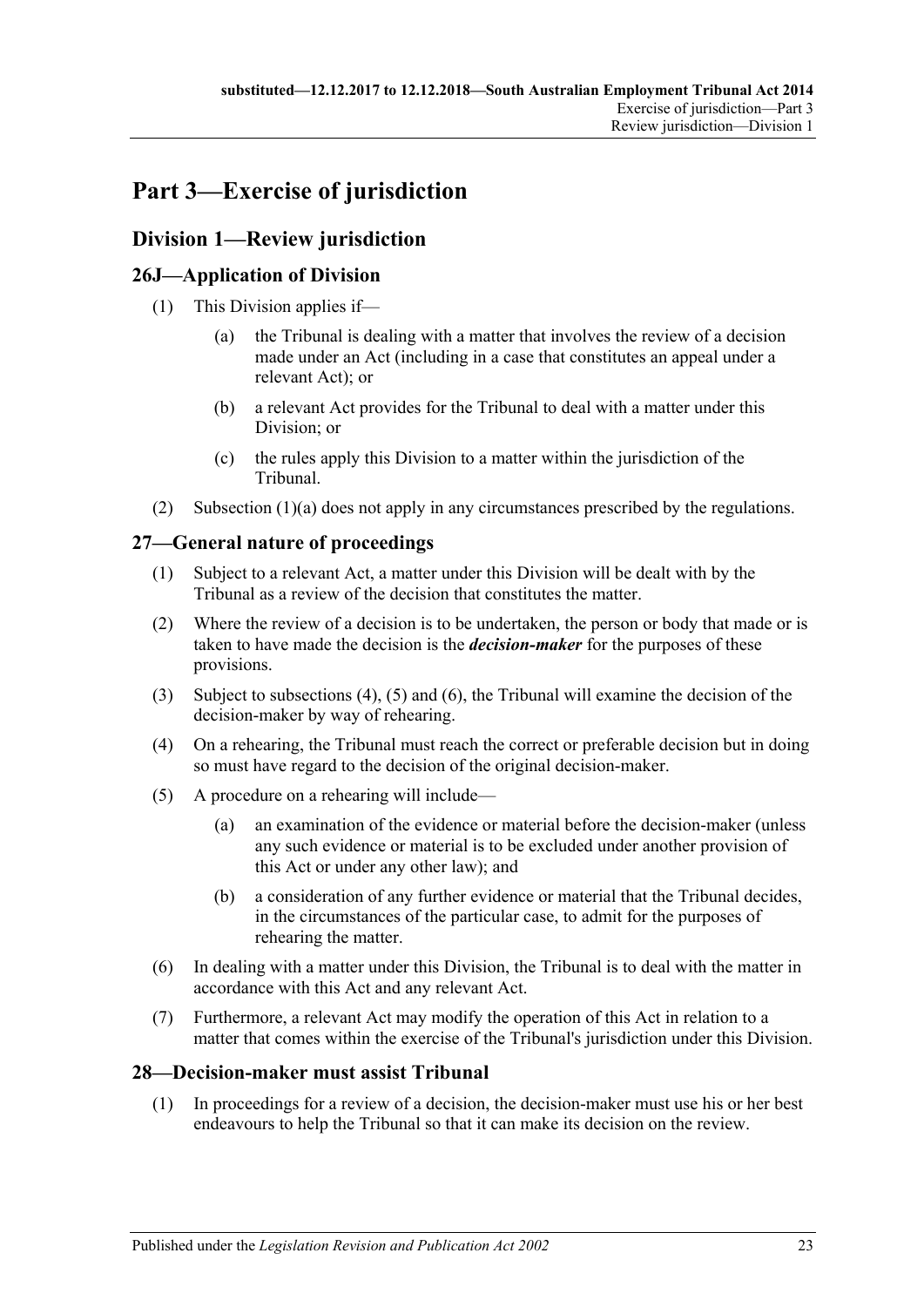- <span id="page-23-2"></span><span id="page-23-1"></span>(2) Without limiting [subsection](#page-22-10) (1), the decision-maker must provide the following to the Tribunal within a reasonable period and in any event within the time prescribed by the regulations:
	- (a) a written statement of the reasons for the decision;
	- (b) any document or thing in the decision-maker's possession or control that may be relevant to the Tribunal's review of the decision.
- (3) The decision-maker must, in providing any document or thing under [subsection](#page-23-1) (2), take reasonable steps to identify the documents or things that were taken into account in making the relevant decision.
- <span id="page-23-3"></span>(4) If the Tribunal considers that there are additional documents or things in the decision-maker's possession or control that may be relevant to the Tribunal's review of the reviewable decision, the Tribunal may, by written notice, require the decision-maker to provide the documents or things.
- <span id="page-23-4"></span>(5) If the Tribunal considers the statement of reasons given under [subsection](#page-23-2) (2)(a) is not adequate, the Tribunal may, by written notice, require the decision-maker to give the Tribunal an additional statement containing stated further particulars.
- (6) The decision-maker must comply with a notice given under [subsection](#page-23-3) (4) or [\(5\)](#page-23-4) within the period stated in the notice.
- (7) A requirement under this section that the decision-maker give the Tribunal information or a document or thing applies despite any provision in another Act prohibiting or restricting the disclosure of the information or the information contained in the document or thing.
- (8) The Tribunal may examine any document or thing provided under this section and draw any conclusions of fact it considers proper.

## <span id="page-23-0"></span>**29—Effect of review proceedings on decision being reviewed**

- (1) The commencement of proceedings for a review of a decision does not affect the operation of the decision or prevent the taking of action to implement the decision unless—
	- (a) the relevant Act states otherwise; or
	- (b) an order is made under [subsection](#page-23-5) (2).
- <span id="page-23-5"></span>(2) On or after the commencement of proceedings for a review of a decision, the Tribunal or the decision-maker may, on application or on its own initiative, make an order staying or varying the operation or the implementation of the whole or a part of the decision pending the determination of the matter, or until such time (whether before or after the determination of the matter) as the Tribunal or the decision-maker may specify, if the Tribunal, or the decision-maker, is satisfied that it is just and reasonable in the circumstances to make the order.
- (3) An order by the Tribunal or the decision-maker under this section—
	- (a) is subject to such conditions as are specified in the order; and
	- (b) may be varied or revoked—
		- (i) in any case—by further order of the Tribunal; or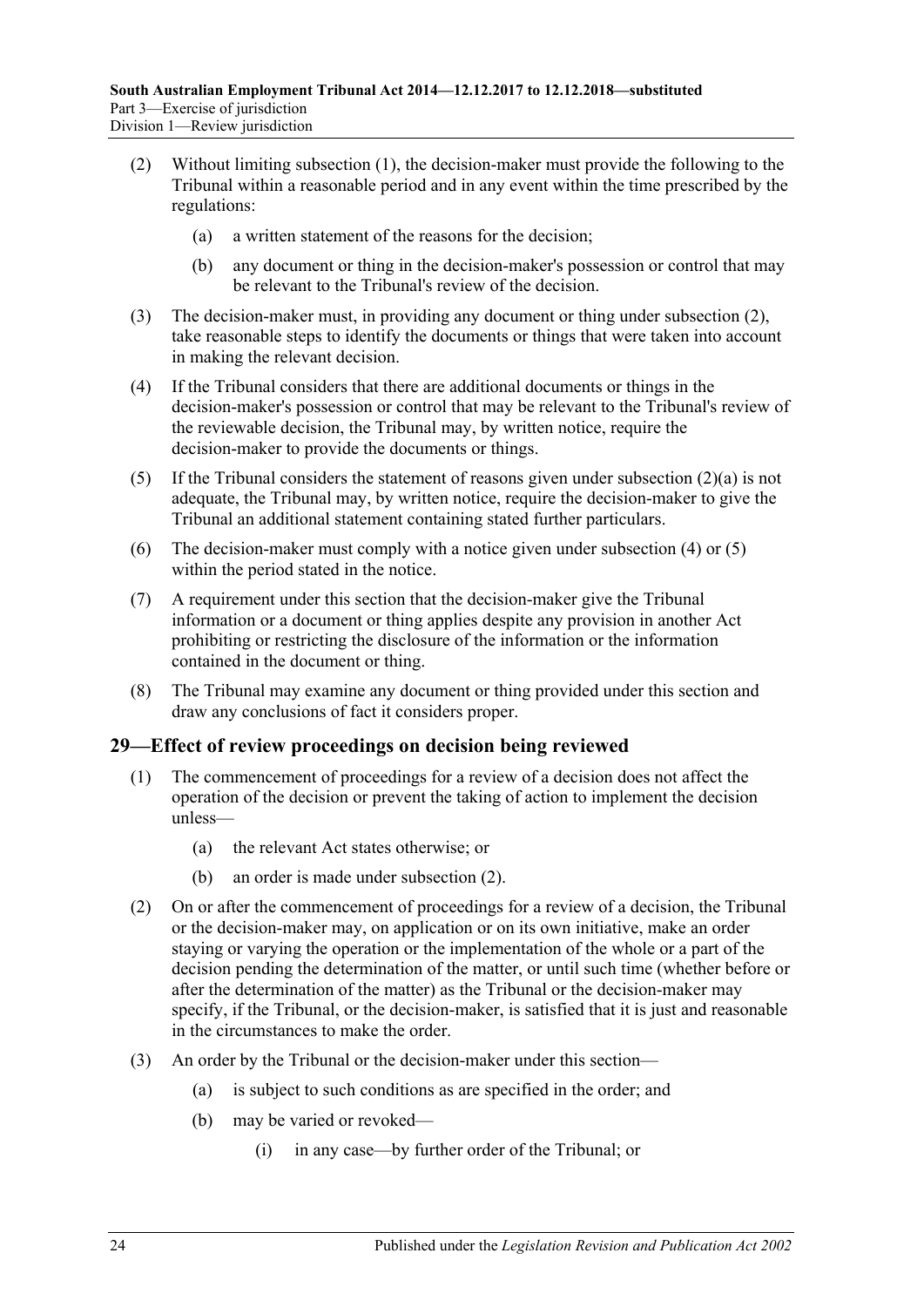(ii) if the order was made by the decision-maker—by further order by the decision-maker or the Tribunal.

# <span id="page-24-0"></span>**30—Decision on review**

- (1) The Tribunal may, on a review of a decision—
	- (a) affirm the decision that is being reviewed; or
	- (b) vary the decision that is being reviewed; or
	- (c) set aside the decision being reviewed and—
		- (i) substitute its own decision; or
		- (ii) send the matter back to the decision-maker for reconsideration in accordance with any directions or recommendations that the Tribunal considers appropriate,

<span id="page-24-2"></span>and, in any case, may make any order the Tribunal considers appropriate (including any interim order pending the reconsideration and determination of the matter by the decision-maker, or any ancillary or consequential order, that the Tribunal considers appropriate).

- (2) The fact that a decision is made on reconsideration under [subsection](#page-24-2)  $(1)(c)(ii)$  does not prevent the decision from being open to review by the Tribunal.
- <span id="page-24-3"></span>(3) The decision-maker's decision as affirmed or varied by the Tribunal or a decision that the Tribunal substitutes for the decision-maker's decision—
	- (a) is to be regarded as, and given effect as, a decision of the decision-maker; and
	- (b) unless the relevant Act states otherwise or the Tribunal orders otherwise, is to be regarded as having effect, from the time when the decision reviewed would have, or would have had, effect.
- (4) Without limiting [subsection](#page-24-3)  $(3)(a)$ , the decision-maker has power to do anything necessary to implement the Tribunal's decision.
- (5) Despite [subsection](#page-24-3)  $(3)(a)$ , the decision as affirmed, varied or substituted is not again open to review before the Tribunal as a decision of the decision-maker (but may be subject to appeal under this Act).

## <span id="page-24-1"></span>**31—Tribunal may invite decision-maker to reconsider decision**

- (1) At any stage of proceedings for the review of a decision, the Tribunal may invite the decision-maker to reconsider the decision.
- (2) On being invited by the Tribunal to reconsider the decision, the decision-maker may—
	- (a) affirm the decision; or
	- (b) vary the decision; or
	- (c) set aside the decision and substitute a new decision.
- (3) If the decision-maker varies the decision or sets it aside and substitutes a new decision, unless the proceedings for a review are withdrawn, the proceedings will then be taken to be for—
	- (a) the review of the decision as varied; or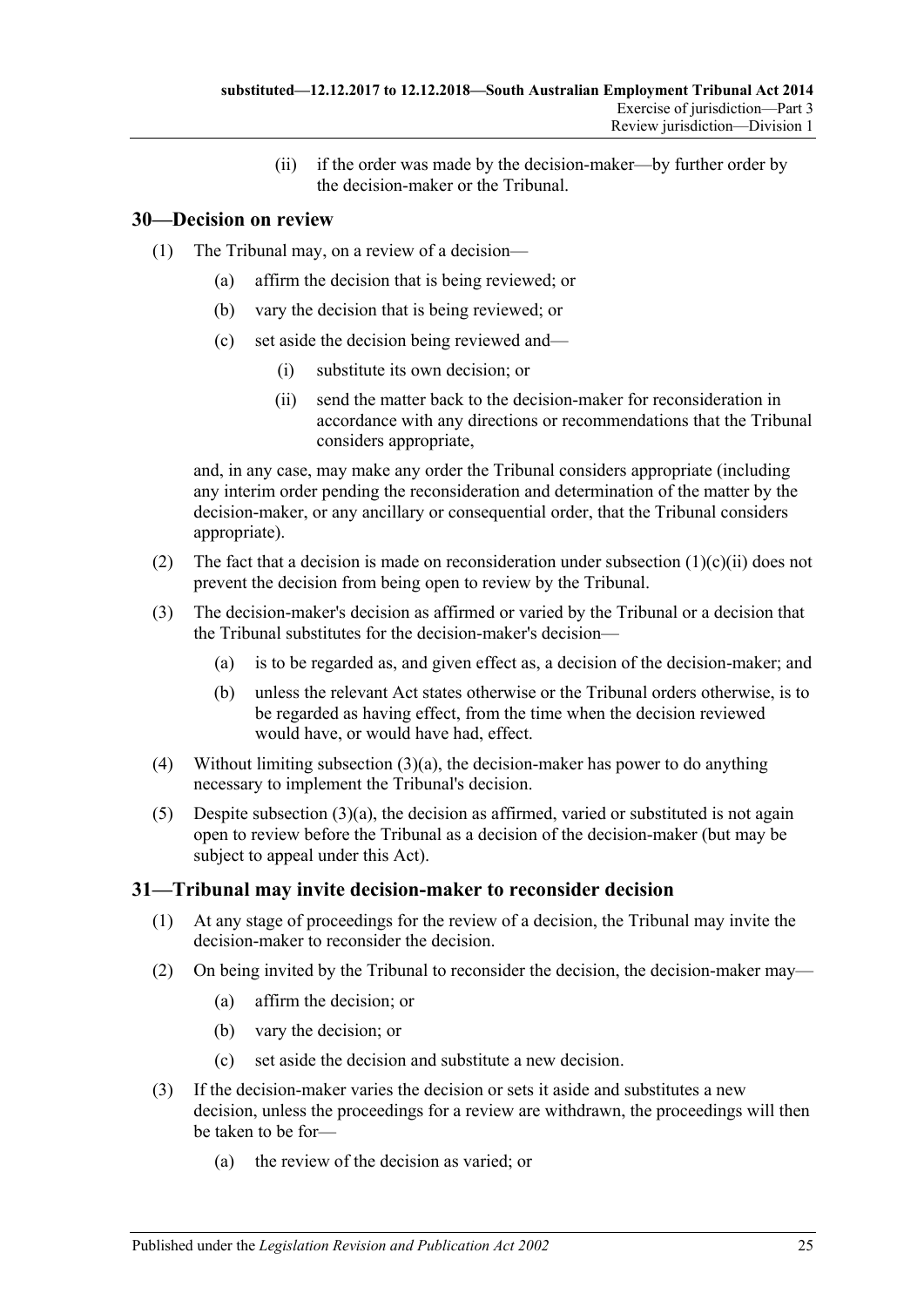- (b) the review of the substituted decision.
- (4) The Tribunal may specify a period within which the decision-maker should act under this section (and if the decision-maker does not take action within that period then the Tribunal may resume its proceedings under this Part in such manner as it thinks fit).

# <span id="page-25-0"></span>**Division 2—Application of Division**

# <span id="page-25-1"></span>**31A—Application of Division**

- (1) This Division applies in cases where [Division 1](#page-22-1) does not apply.
- (2) Subject to a relevant Act, a matter under this Division will, depending on the nature of the matter, be dealt with by the Tribunal—
	- (a) acting as the original decision-maker in the matter (and according to those principles which, according to law, are to be applied to bodies that make such decisions according to statute); or
	- (b) resolving a dispute between the parties to the relevant proceedings (according to law and including, if appropriate, by giving a judgment, making a declaration or providing any other remedy); or
	- (c) adopting any other course of action and providing any other relief, decision or determination that the Tribunal considers appropriate to deal with the matter.
- (3) In dealing with a matter under this Division, the Tribunal is to deal with the matter in accordance with this Act and any relevant Act.
- (4) Furthermore, a relevant Act may modify the operation of this Act in relation to a matter that comes within the exercise of the Tribunal's jurisdiction under this Division.

# <span id="page-25-2"></span>**Part 4—Principles, powers and procedures**

# <span id="page-25-3"></span>**Division 1—Principles governing hearings**

# <span id="page-25-4"></span>**32—Principles governing hearings**

- (1) On the hearing of any proceedings, but subject to the provisions of a relevant Act—
	- (a) the procedure of the Tribunal will, subject to this Act, be conducted with the minimum of formality; and
	- (b) the Tribunal is not bound by the rules of evidence, may adopt, as in its discretion it considers appropriate, any findings, decision or judgment of a court or other tribunal (insofar as may be relevant to the proceedings before the Tribunal), and may otherwise inform itself as it thinks fit; and
	- (c) the Tribunal must act according to equity, good conscience and the substantial merits of the case and without regard to legal technicalities and forms.
- (1a) However, the rules of evidence and other formal procedures of a court of record apply to the South Australian Employment Court to the extent that the Court considers it necessary or appropriate and the Tribunal (in the exercise of any jurisdiction) may give directions about any question of evidence.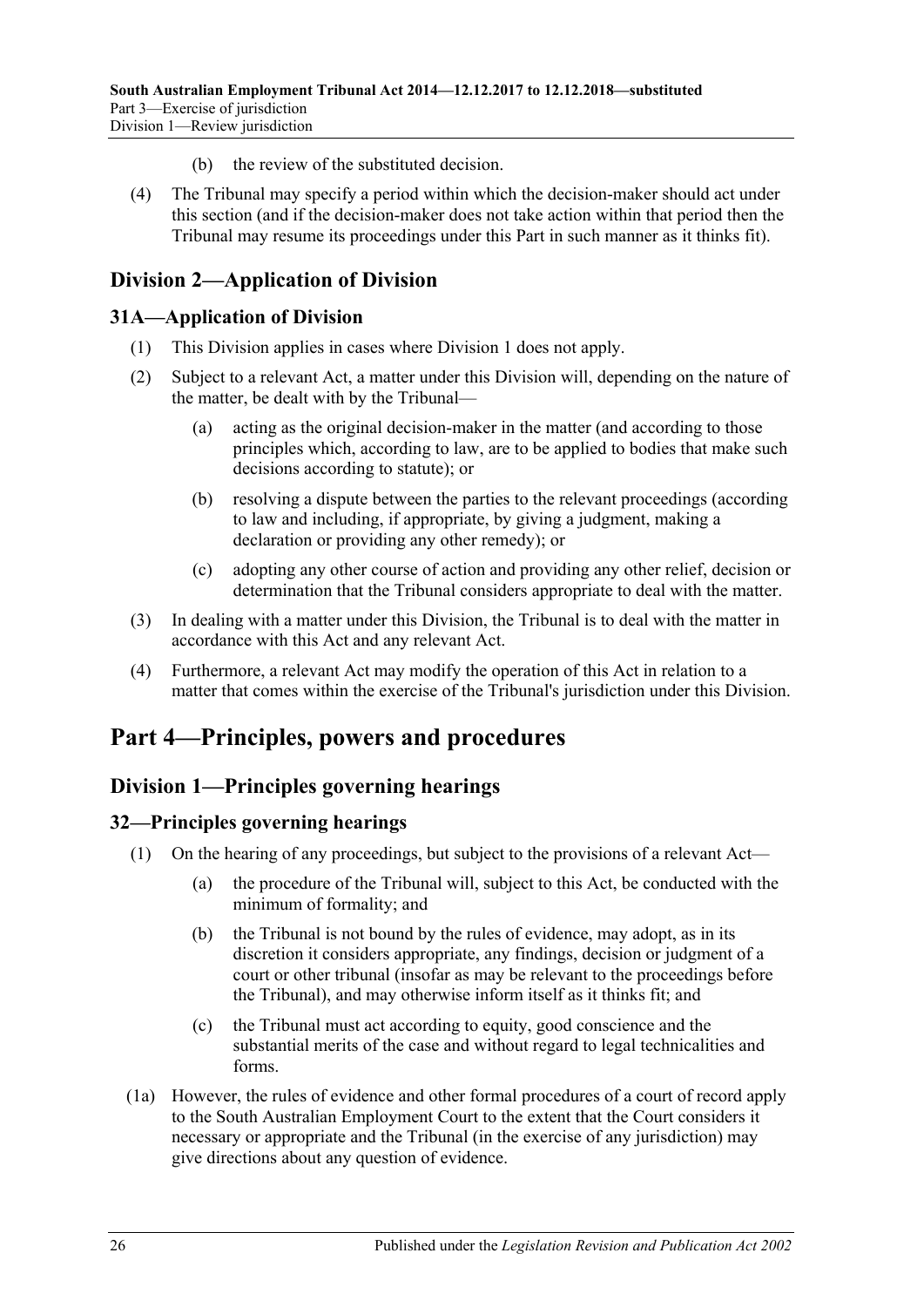- (2) Nothing in this Act affects any rule or principle of law relating to—
	- (a) legal professional privilege; or
	- (b) "without prejudice" privilege; or
	- (c) public interest immunity.
- (3) This section does not limit the operation of [section](#page-39-1) 64.

# <span id="page-26-0"></span>**Division 2—Evidentiary powers**

# <span id="page-26-1"></span>**33—Power to require person to give evidence or to produce evidentiary material**

- (1) The Tribunal may, on the application of a party to proceedings or on its own initiative, issue a summons requiring a person to appear before the Tribunal at a specified time and place to give evidence or to produce evidentiary material (or both).
- (2) A summons to produce evidentiary material may, instead of providing for production of the material before the Tribunal, provide for production of the material to an officer of the Tribunal, or to any person nominated in the summons.
- (3) The Tribunal may—
	- (a) retain any document, object or substance produced before it for such reasonable period as it thinks fit, and make copies of any document; and
	- (b) require a person to make an oath or affirmation (which may be administered by any member or officer of the Tribunal) to answer truthfully questions put by any member of the Tribunal or any person appearing before the Tribunal; and
	- (c) require any person to answer any questions put by any member of the Tribunal or any person appearing before the Tribunal that are determined by the Tribunal to be relevant to the proceedings before the Tribunal.
- (4) A person who is called to give evidence or to produce evidentiary material before the Tribunal and—
	- (a) refuses or fails to make an oath or affirmation when required to do so under this section; or
	- (b) refuses or fails without reasonable excuse to produce evidentiary material that the person is required by the Tribunal to produce; or
	- (c) refuses or fails without reasonable excuse to appear before the Tribunal in response to a summons; or
	- (d) refuses or fails without reasonable excuse to give evidence before the Tribunal or otherwise refuses or fails without reasonable excuse to answer any question put in proceedings before the Tribunal or otherwise required under this Act; or
	- (e) gives false or misleading evidence to the Tribunal; or
	- (f) misbehaves before the Tribunal, wilfully insults the Tribunal or 1 or more members or officers of the Tribunal in the exercise of official duties, or wilfully interrupts the proceedings of the Tribunal,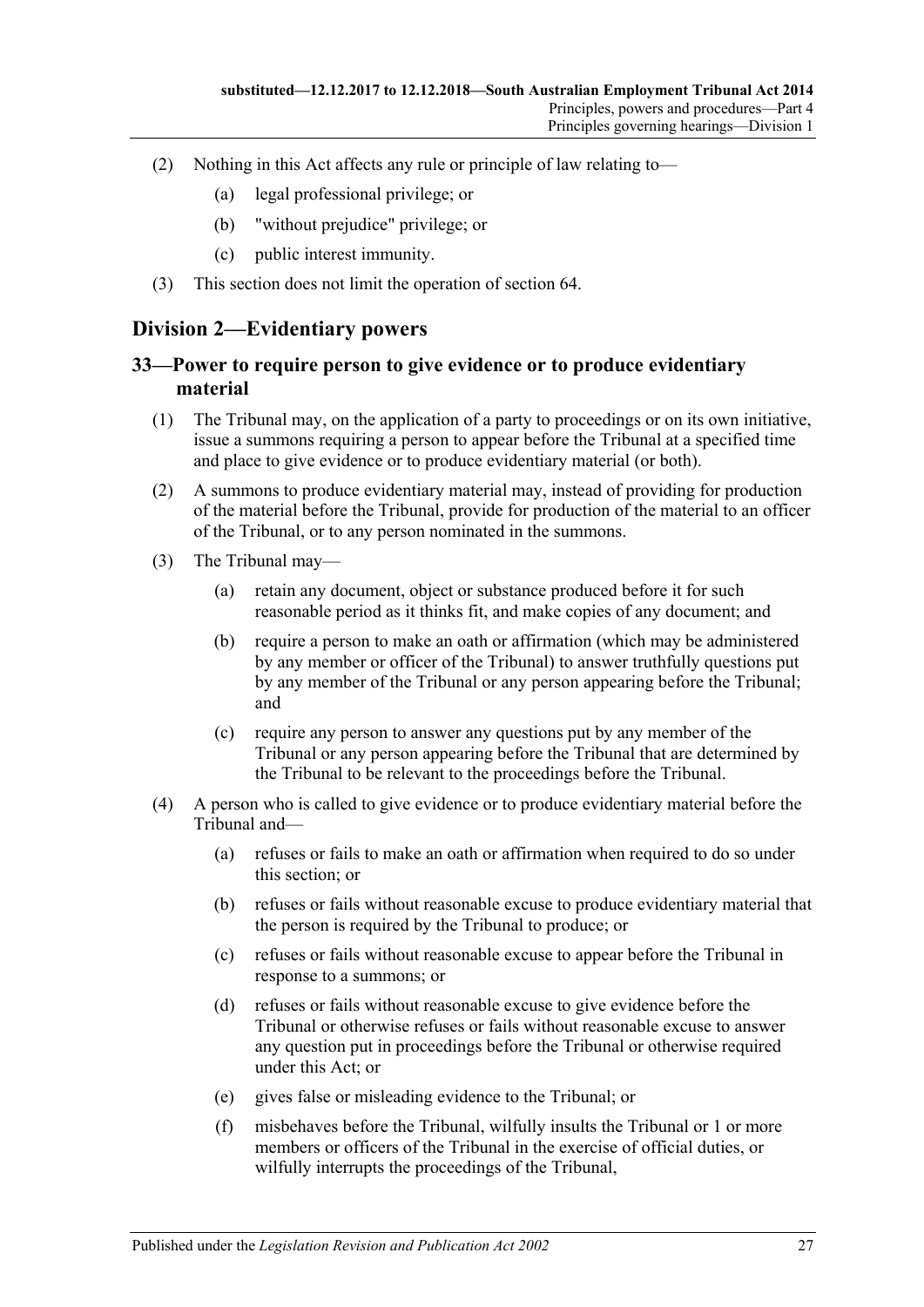is guilty of an offence.

Maximum penalty: \$25 000 or imprisonment for 1 year.

- (5) A summons under this section may be issued on behalf of the Tribunal by—
	- (a) any member of the Tribunal; or
	- (b) a registrar; or
	- (c) any other officer authorised under the rules or by the President of the Tribunal to issue such summonses.

#### <span id="page-27-0"></span>**34—Entry and inspection**

- (1) A member of the Tribunal may enter any land, building, structure, ship or vessel and carry out any inspection that the Tribunal considers relevant to any proceedings before the Tribunal.
- (2) A member of the Tribunal may authorise an officer of the Tribunal, or any other specified person, to enter any land, building, structure, ship or vessel and carry out an inspection that the member considers relevant to any proceedings before the Tribunal.
- (3) A person who obstructs a member of the Tribunal, or a person authorised by the Tribunal, in the exercise of a power of entry or inspection under this section is guilty of an offence.

Maximum penalty: \$10 000 or imprisonment for 6 months.

#### <span id="page-27-1"></span>**35—Expert reports**

- (1) The Tribunal may refer any question arising in any proceedings for investigation and report by an expert in the relevant field.
- (2) The Tribunal must seek submissions from the parties to the proceedings before making a reference under this section.
- (3) A person to whom a question is referred under this section becomes an officer of the Tribunal and may exercise such powers of the Tribunal as the Tribunal delegates.
- <span id="page-27-4"></span>(4) The Tribunal may adopt a report obtained under this section in whole or in part (or may reject it).
- (5) Any action taken under [subsection](#page-27-4) (4) does not prevent the Tribunal from making a further reference to an expert.
- (6) The Tribunal may order a party to pay or contribute to the costs of an expert's investigation and report under this section.

# <span id="page-27-2"></span>**Division 3—Procedures**

#### <span id="page-27-3"></span>**36—Practice and procedure generally**

- (1) The Tribunal is to take measures that are reasonably practicable—
	- (a) to ensure that the parties to any proceedings have a reasonable opportunity to understand the nature of the matter under consideration; and
	- (b) to ensure that the parties to any proceedings understand the nature of any assertions made in the proceedings and the legal implications of those assertions; and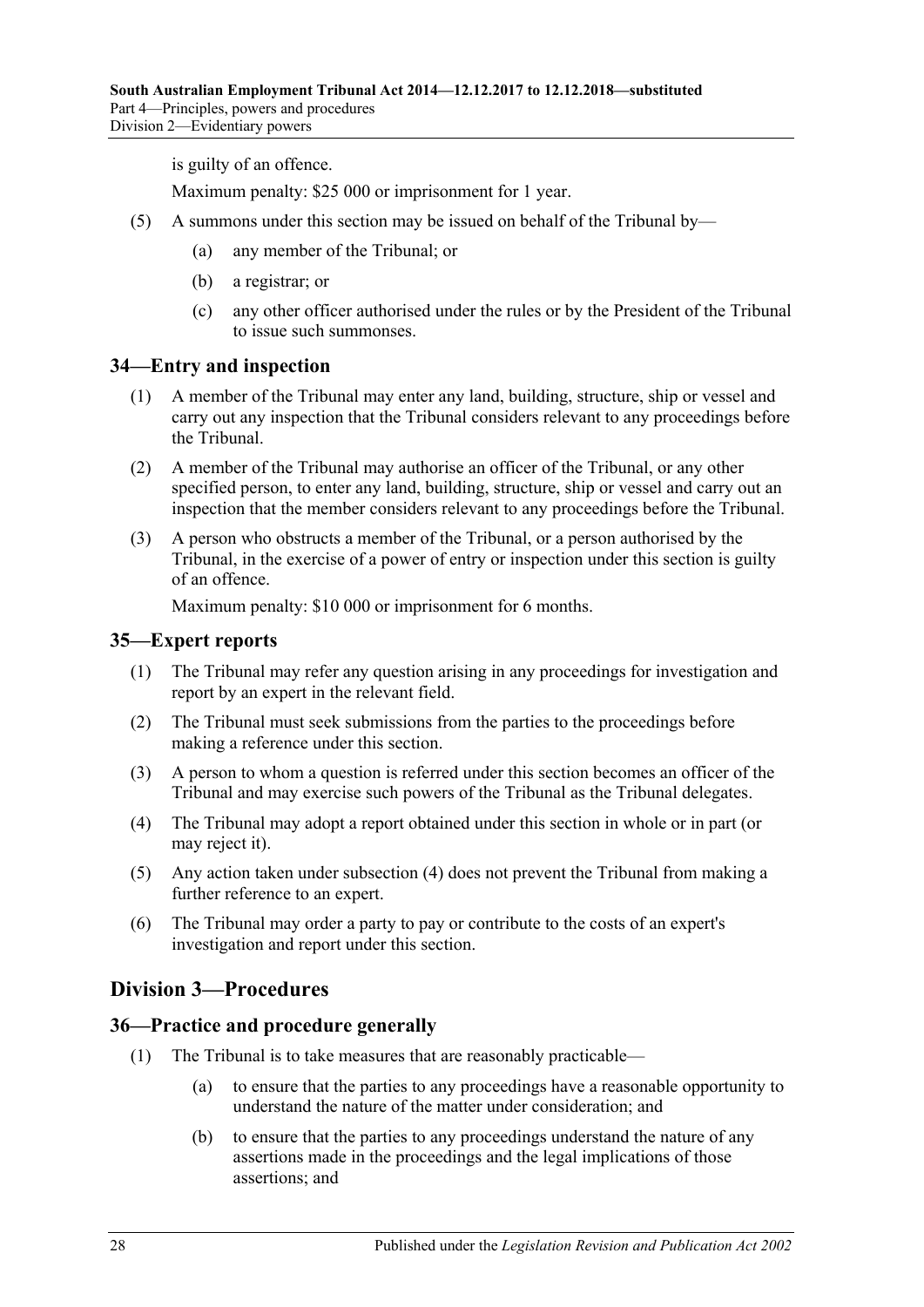- (c) to explain to the parties, if requested to do so, any aspect of the procedure of the Tribunal, or any decision or ruling made by the Tribunal; and
- (d) to ensure that the parties have the opportunity in any proceedings to be heard or otherwise have their submissions received.
- (2) The Tribunal—
	- (a) is to take all practicable steps to ensure that all relevant material is disclosed to the Tribunal so as to enable it to determine all the relevant facts in issue in any proceedings; and
	- (b) may require evidence or argument to be presented in writing and decide on the matters on which it will hear oral evidence or argument; and
	- (c) may limit the time available for presenting the respective cases of parties before it at a hearing to an extent that it considers would not impede the fair and adequate presentation of the cases; and
	- (d) may require a document to be served outside the State; and
	- (e) may adjourn any proceedings at any time and to any place (including for the purpose of enabling the parties to negotiate a settlement or for the purpose of reconsideration of a decision by the decision-maker); and
	- (f) may proceed to hear and determine proceedings in the absence of a party.
- (3) To the extent that the practice or procedure of the Tribunal is not prescribed by or under this Act or a relevant Act, it is to be as the Tribunal determines.

## <span id="page-28-0"></span>**37—Directions for conduct of proceedings**

- (1) The Tribunal may give directions at any time in any proceedings and do whatever is necessary for the speedy and fair conduct of the proceedings.
- (2) The Tribunal may give directions on its own initiative or at the request of a party.
- (3) A directions hearing may be held for the purposes of this section before any other hearing in any proceedings.
- (4) The Tribunal may give a direction requiring a party to produce a document or other material, or to provide information, to the Tribunal or another party.

## <span id="page-28-1"></span>**38—Consolidating and splitting proceedings**

- (1) The Tribunal may direct that 2 or more proceedings that concern the same or related facts or circumstances—
	- (a) be consolidated into 1 proceeding; or
	- (b) remain as separate proceedings but be heard and determined together.
- (2) If proceedings are consolidated, evidence given in the consolidated proceedings is admissible in relation to matters involved in either of the proceedings that were consolidated.
- (3) The Tribunal may direct—
	- (a) that any aspect of any proceedings be heard and determined separately;
	- (b) that proceedings commenced by 2 or more persons jointly be split into separate proceedings.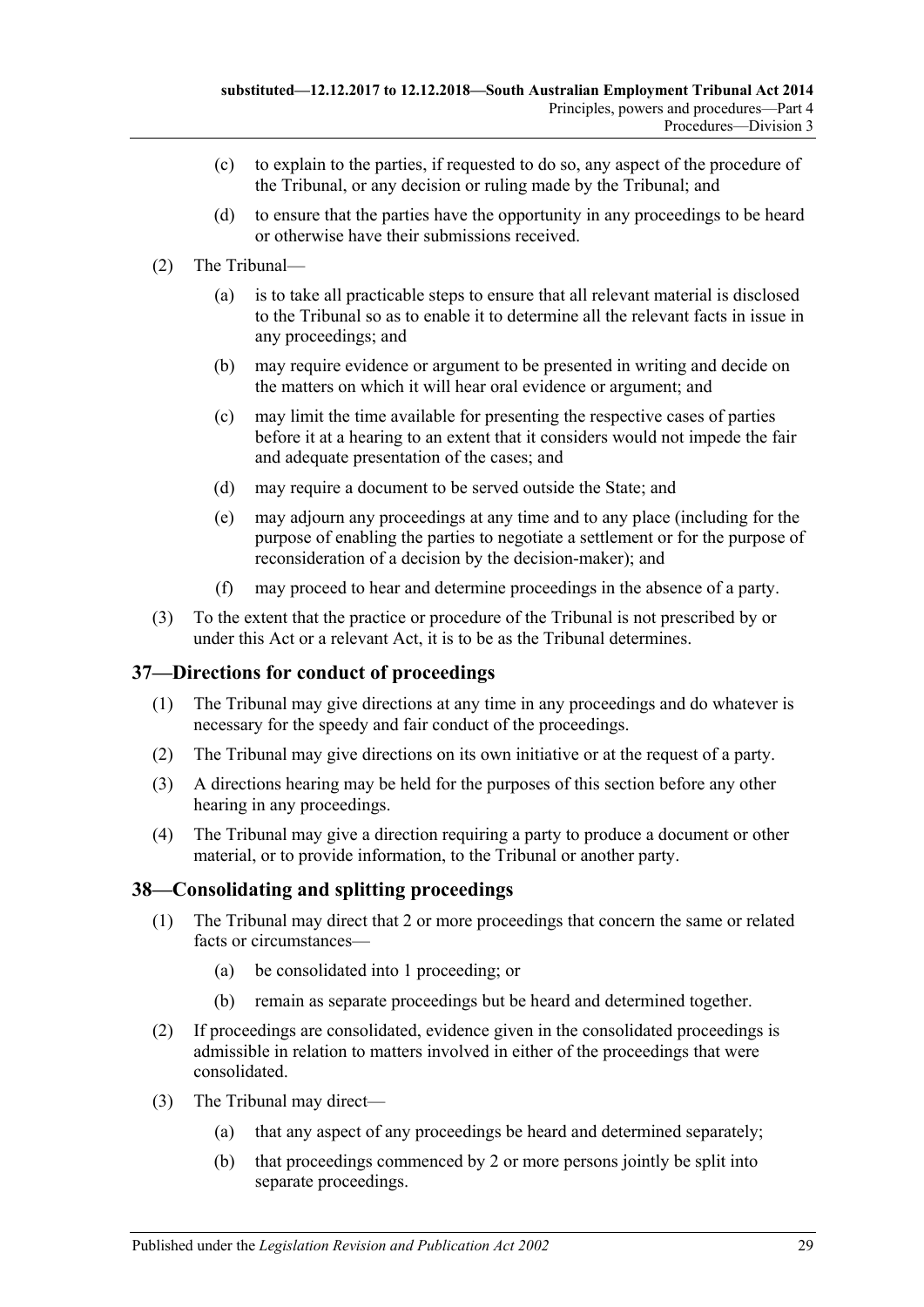### <span id="page-29-0"></span>**39—More appropriate forum**

The Tribunal may, at any time, make an order striking out all, or any part, of any proceedings if it considers that the matter, or any aspect of it, would be more appropriately dealt with by another tribunal, a court, or any other person.

#### <span id="page-29-4"></span><span id="page-29-1"></span>**40—Dismissing proceedings on withdrawal or for want of prosecution**

- (1) The applicant in any proceedings may withdraw or agree to the withdrawal of the proceedings or a part of the proceedings.
- (2) Unless otherwise provided by the rules, an applicant can only act under [subsection](#page-29-4) (1) with the leave of the Tribunal.
- (3) The Tribunal may make an order dismissing or striking out all, or any part, of any proceedings if the applicant withdraws or agrees to the withdrawal of the proceedings or that part of it.
- <span id="page-29-5"></span>(4) At any time, the Tribunal may make an order dismissing or striking out all, or any part, of any proceedings for want of prosecution.
- (5) The Tribunal's power to make an order under [subsection](#page-29-5) (4) is exercisable only by a legally qualified member of the Tribunal.
- (6) The Tribunal may make an order under this section on the application of a party or on its own initiative.

### <span id="page-29-2"></span>**41—Frivolous, vexatious or improper proceedings**

- (1) This section applies if the Tribunal believes that a proceeding—
	- (a) is frivolous, vexatious, misconceived or lacking in substance or involves a trivial matter or amount; or
	- (b) is being used for an improper purpose; or
	- (c) is otherwise an abuse of process.
- <span id="page-29-6"></span>(2) If this section applies, the Tribunal may order that the proceeding be dismissed or struck out and may make any related or ancillary order.
- (3) The Tribunal may act under [subsection](#page-29-6) (2) on the application of a party or on its own initiative.
- (4) If a proceeding is dismissed or struck out under this section, another proceeding of the same kind in relation to the same matter cannot be commenced before the Tribunal without the leave of a Presidential member.

#### <span id="page-29-3"></span>**42—Proceedings being conducted to cause disadvantage**

- <span id="page-29-8"></span><span id="page-29-7"></span>(1) This section applies if the Tribunal believes that a party to any proceedings is conducting the proceedings in a way that unnecessarily disadvantages another party to the proceedings by conduct such as—
	- (a) failing to comply with an order or direction of the Tribunal without reasonable cause; or
	- (b) failing to comply with this Act or a relevant Act; or
	- (c) asking for an adjournment the need for which is attributable to a failure described in [paragraph](#page-29-7) (a) or [\(b\);](#page-29-8) or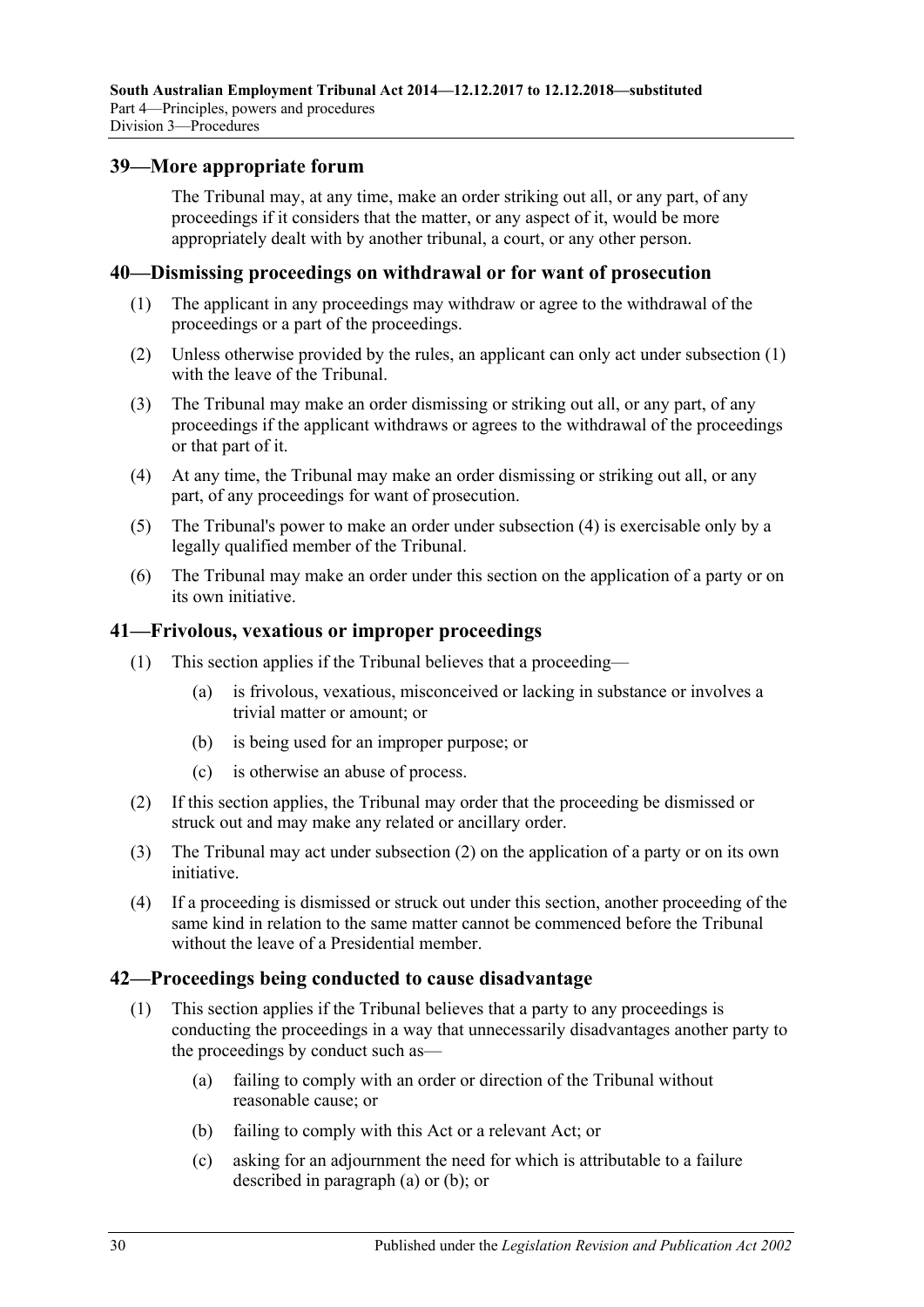- (d) attempting to deceive another party or the Tribunal; or
- (e) vexatiously conducting the proceedings; or
- (f) failing to attend any hearing in the proceedings.
- <span id="page-30-3"></span>(2) If this section applies, the Tribunal may—
	- (a) if the party causing the disadvantage is the applicant, order that the proceedings be dismissed or struck out; and
	- (b) if the party causing the disadvantage is not the applicant—
		- (i) determine the proceedings in favour of the applicant and make any appropriate orders; or
		- (ii) order that the party causing the disadvantage be struck out of the proceedings.
- (3) The Tribunal may act under [subsection](#page-30-3) (2) on the application of a party or on its own initiative.
- (4) If any proceedings are dismissed or struck out under this section, another proceeding of the same kind in relation to the same matter cannot be commenced before the Tribunal without the leave of a Presidential member.

# <span id="page-30-1"></span><span id="page-30-0"></span>**Division 4—Conferences, mediation and settlement**

#### **Subdivision 1—Conferences**

#### <span id="page-30-2"></span>**43—Compulsory conciliation conferences**

- (1) The Tribunal may, at an initial directions hearing or at any other time, require parties to any proceedings to attend a compulsory conciliation conference (a *compulsory conference*).
- (2) The Tribunal must, if so required by the rules or a relevant Act, require parties to attend a compulsory conference.
- (3) However, subject to a relevant Act, the Tribunal may dispense with a conference in prescribed circumstances.
- (4) A conference must be commenced within the time fixed by the rules.
- (5) The purpose of a compulsory conference is to identify, clarify and narrow the issues in the proceedings and to promote the resolution of the matters by a settlement between the parties.
- (6) A compulsory conference may, at the discretion of the member of the Tribunal presiding at the conference, be adjourned or reconvened from time to time.
- (7) However, in any event, the proceedings constituting a compulsory conference should not run over a period exceeding 6 weeks (unless the member of the Tribunal presiding at the conference considers that good reasons exist that justify an extension of time for attempting to settle the matter).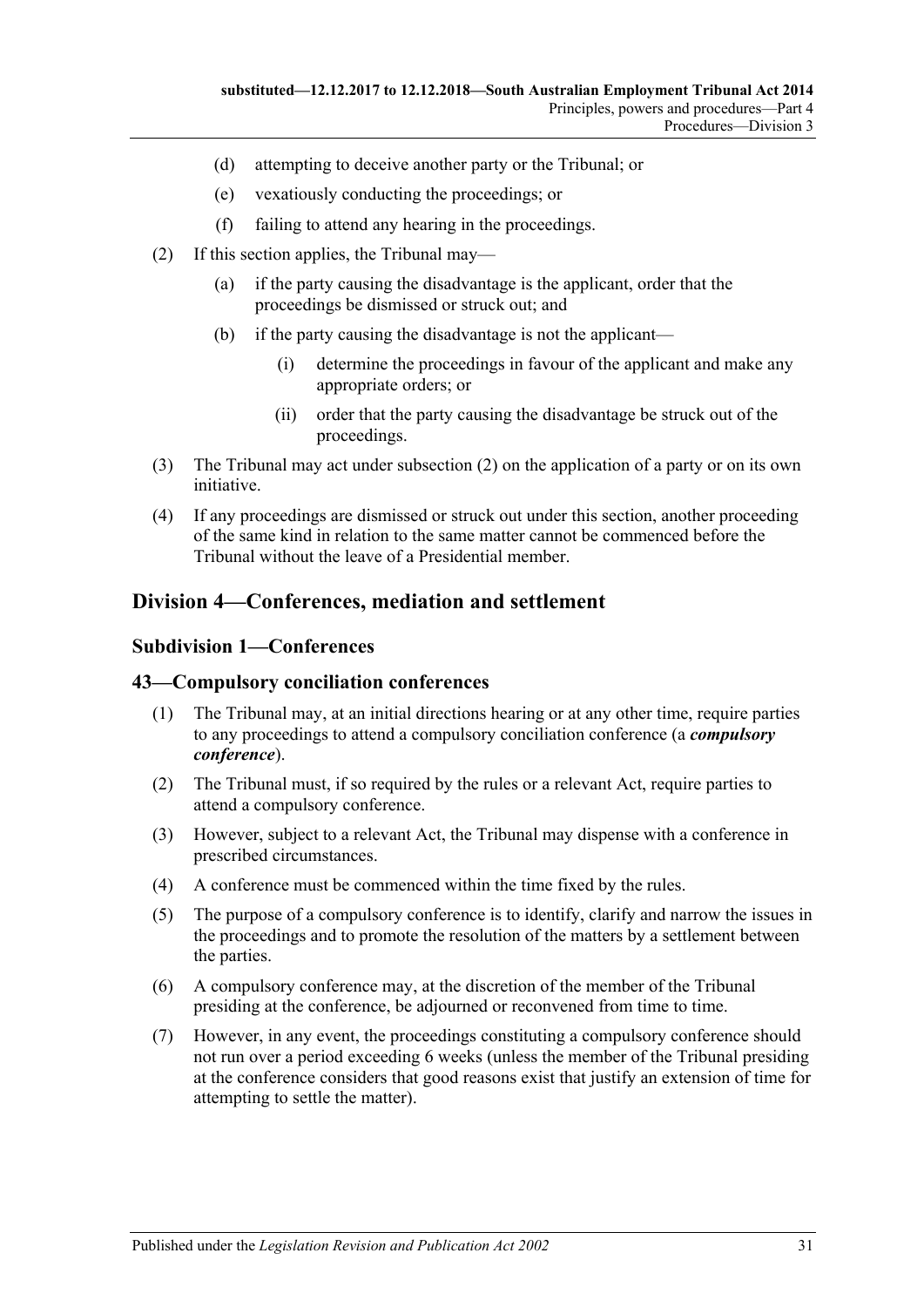- (8) If the period in which proceedings constituting a compulsory conference are conducted is extended beyond 6 weeks, the member of the Tribunal presiding at the conference must ensure that the good reasons justifying the extension of time are recorded on the file maintained by the Tribunal in relation to the matter and that a record of the reasons is issued to the parties.
- (9) Unless the member of the Tribunal presiding at the conference directs otherwise, a compulsory conference is to be held in private.
- (10) Subject to this section and except to the extent to which the rules may specify the procedure for a compulsory conference, the member of the Tribunal presiding at a compulsory conference may determine the procedure for the conference.
- (11) The member of the Tribunal presiding at a compulsory conference may—
	- (a) require a party to the proceedings to furnish particulars of his or her case;
	- (b) determine who, apart from the parties to the proceedings (and their representatives), may be present at the conference;
	- (c) subject to [subsection](#page-31-0) (15), record any settlement reached at a conference and make any determination or order (including an order under, or for the purposes of, a relevant Act) necessary to give effect to a settlement;
	- (d) on his or her own initiative, close the conference at any time if, in his or her opinion, settlement cannot be reached;
	- (e) advise the Tribunal if the conference does not reach a settlement within a reasonable time;
	- (f) permit a party to withdraw from the proceedings (and make any consequential order that is appropriate in the circumstances);
	- (g) determine a matter against any party who obstructs or delays the conference, fails to attend the conference, or fails to comply with a rule or order of the Tribunal and, in so doing, make any order as the member of the Tribunal thinks fit (including an order as to costs);
	- (h) do such other things as the rules of the Tribunal so provide.
- (12) Despite [section](#page-18-1) 22, the member of the Tribunal presiding at a compulsory conference may not refer a question of law to a Full Bench of the Tribunal.
- (13) If settlement of a matter is not reached at a compulsory conference, the member of the Tribunal presiding at the conference—
	- (a) must give to the parties an assessment of the merits of the party's case; and
	- (b) must seek to recommend ways to resolve any matter in dispute.
- (14) Evidence of anything said or done in the course of a compulsory conference under this section is inadmissible in proceedings before the Tribunal except by consent of all parties to the proceedings.
- <span id="page-31-0"></span>(15) The member of the Tribunal presiding at a compulsory conference—
	- (a) must not accept a settlement that appears to be inconsistent with a relevant Act (but he or she may adjourn the proceedings to enable the parties to explore the possibility of varying the settlement to comply with a relevant Act); and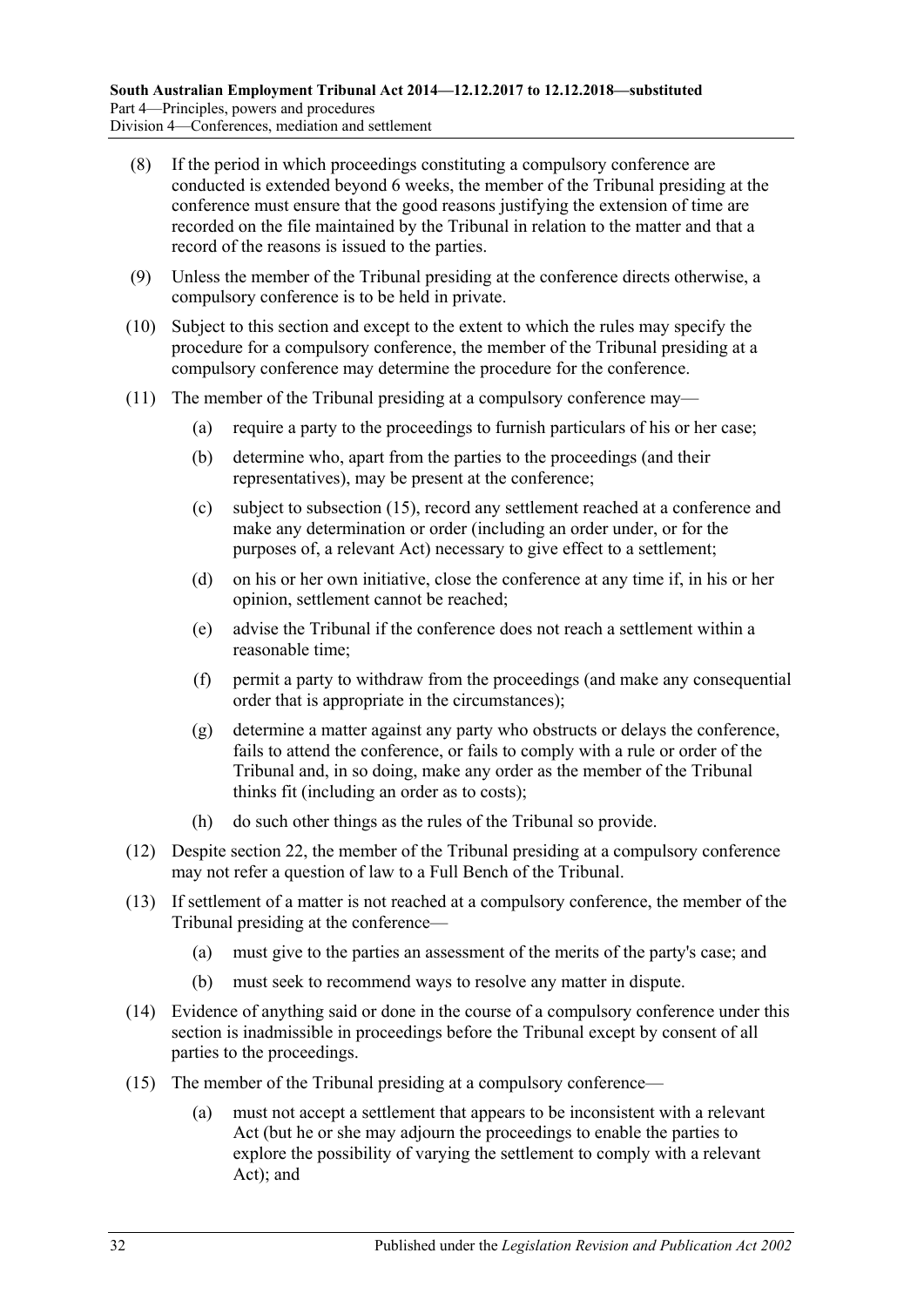- (b) may decline to accept a settlement on the basis that the settlement may materially prejudice any person who was not represented at the conference but who has a direct or material interest in the matter.
- (16) If the member of the Tribunal presiding at a conference is unable to continue with the conference, another member of the Tribunal may be appointed to continue and complete the conference.
- (17) Unless all parties to the proceedings agree to his or her continued participation, the member of the Tribunal who presided at the conference is disqualified from sitting as a member of the Tribunal for the purpose of hearing and determining the matter.
- (18) A registrar is expressly authorised to constitute the Tribunal for the purposes of this section.
- (19) The rules may set out circumstances where the outcome of any proceedings under this section (including details of a settlement) are to be available to members of the public.

## <span id="page-32-0"></span>**44—Referral of matters for hearing and determination**

If a compulsory conciliation conference under this Subdivision does not result in an agreed settlement of the matter, the member of the Tribunal presiding at the conference must refer the matter for hearing and determination.

## <span id="page-32-1"></span>**45—Pre-hearing conferences**

- (1) Before the Tribunal proceeds with the hearing of a matter, a pre-hearing conference must be held before a Presidential member of the Tribunal.
- (2) The Presidential member presiding at the conference—
	- (a) must—
		- (i) make an assessment of the matter; and
		- (ii) for the purpose of making the assessment—
			- (A) inquire into and consider the steps taken, and the steps that should be taken, to explore, or further explore, possible settlement of the matter (including referral of the matter to a Presidential member of the Tribunal for mediation); and
			- (B) seek to identify and narrow the issues in dispute; and
	- (b) may give such directions or orders as he or she considers appropriate.
- (3) This section applies to and in relation to—
	- (a) proceedings under the *[Return to Work Act](http://www.legislation.sa.gov.au/index.aspx?action=legref&type=act&legtitle=Return%20to%20Work%20Act%202014) 2014*; and
	- (b) any other proceedings prescribed by the regulations.

# <span id="page-32-2"></span>**Subdivision 2—Mediation**

## <span id="page-32-3"></span>**46—Mediation**

(1) The Tribunal may, at an initial directions hearing, a compulsory conciliation conference or at any other time, refer the matter, or any aspect of the matter, for mediation by a person specified as a mediator by the Tribunal.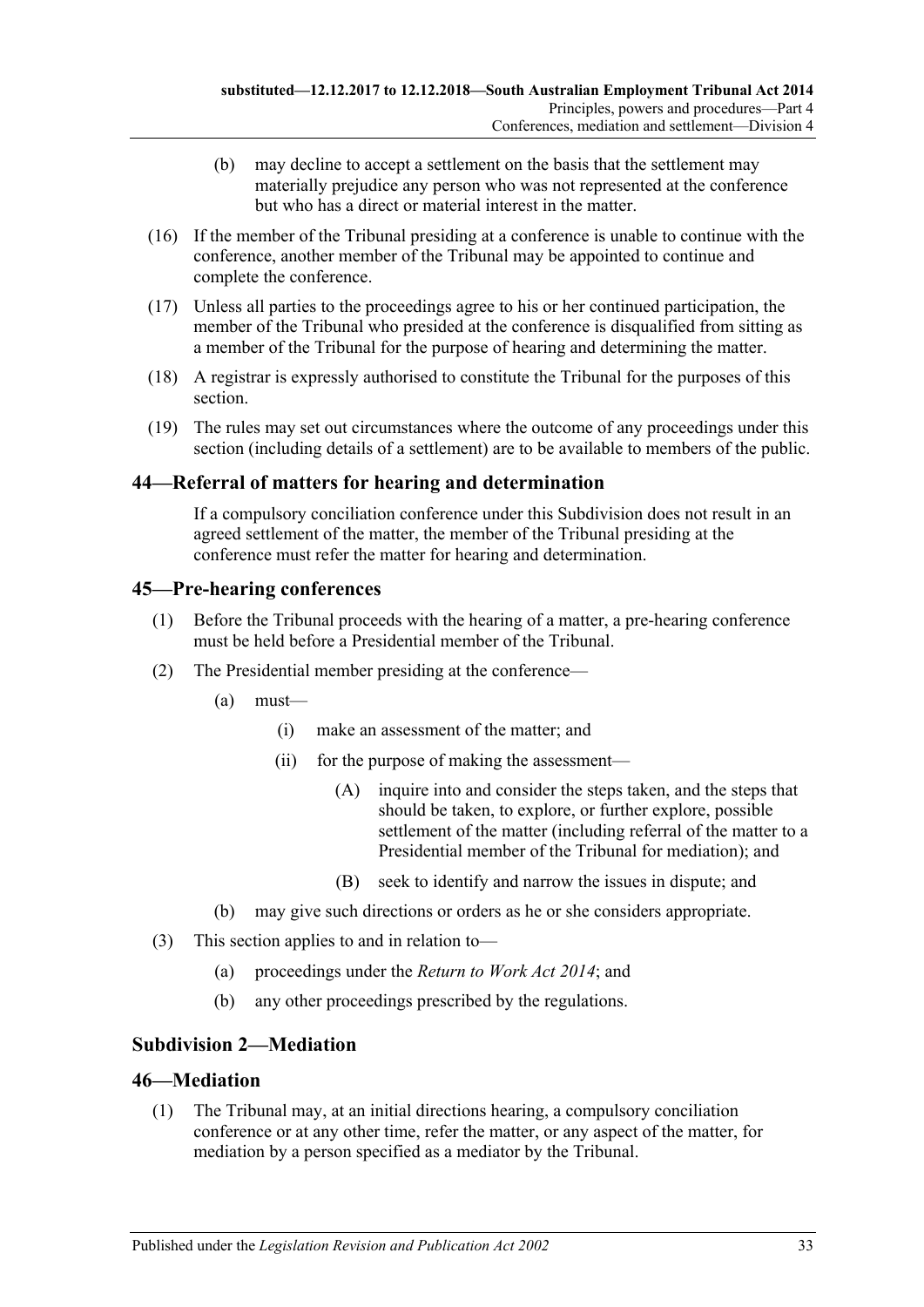- (2) The person specified as a mediator must be a person who has been approved by the President of the Tribunal to act as a mediator.
- (3) The referral may be made with or without the consent of the parties.
- (4) The purpose of a mediation is to achieve the resolution of the matters by a settlement between the parties or, if a settlement is not achievable through this process, to further refine or narrow the issues in dispute.
- (5) The rules may specify how notice of the mediation is to be given, how the mediation is to be conducted, and the fees to be paid by a party to the mediation.
- (6) Unless the mediator directs otherwise, the mediation is to be held in private.
- (7) Subject to this section and except to the extent to which the rules may specify the procedure for a mediation, the mediator may determine the procedure for the mediation.
- (8) If the mediator is a member of the Tribunal and a settlement is reached at the mediation, the mediator may reduce the terms of the settlement to writing and make any determination or order (including an order under, or for the purposes of, a relevant Act) necessary to give effect to the settlement.
- (9) If a settlement is not reached at the mediation or the mediator is not a member of the Tribunal, the mediator is to report on the outcome of the mediation to the Tribunal as constituted when it made the referral.
- (10) Any settlement under this section—
	- (a) must not be inconsistent with a relevant Act; and
	- (b) may be rejected by the Tribunal on the basis that the settlement may materially prejudice any person who has not participated in the mediation but who has a direct or material interest in the matter.
- (11) Evidence of anything said or done in the course of a mediation under this section is inadmissible in proceedings before the Tribunal except by consent of all parties to the proceedings.
- (12) If the mediator is a member of the Tribunal, the member cannot take any further part in dealing with the proceedings after the mediation, unless all parties to the proceedings agree to his or her continued participation.
- (13) The rules may set out circumstances where the outcome of any proceedings under this section (including details of a settlement) are to be available to members of the public.

# <span id="page-33-0"></span>**Subdivision 3—Settling proceedings**

#### <span id="page-33-1"></span>**47—Settling proceedings**

- (1) The Tribunal may itself endeavour to achieve a negotiated settlement of a matter before the Tribunal.
- <span id="page-33-2"></span>(2) If the parties agree in writing to settle a matter before the Tribunal, the Tribunal may make any determination or order (including an order under, or for the purposes of, a relevant Act) necessary to give effect to the settlement.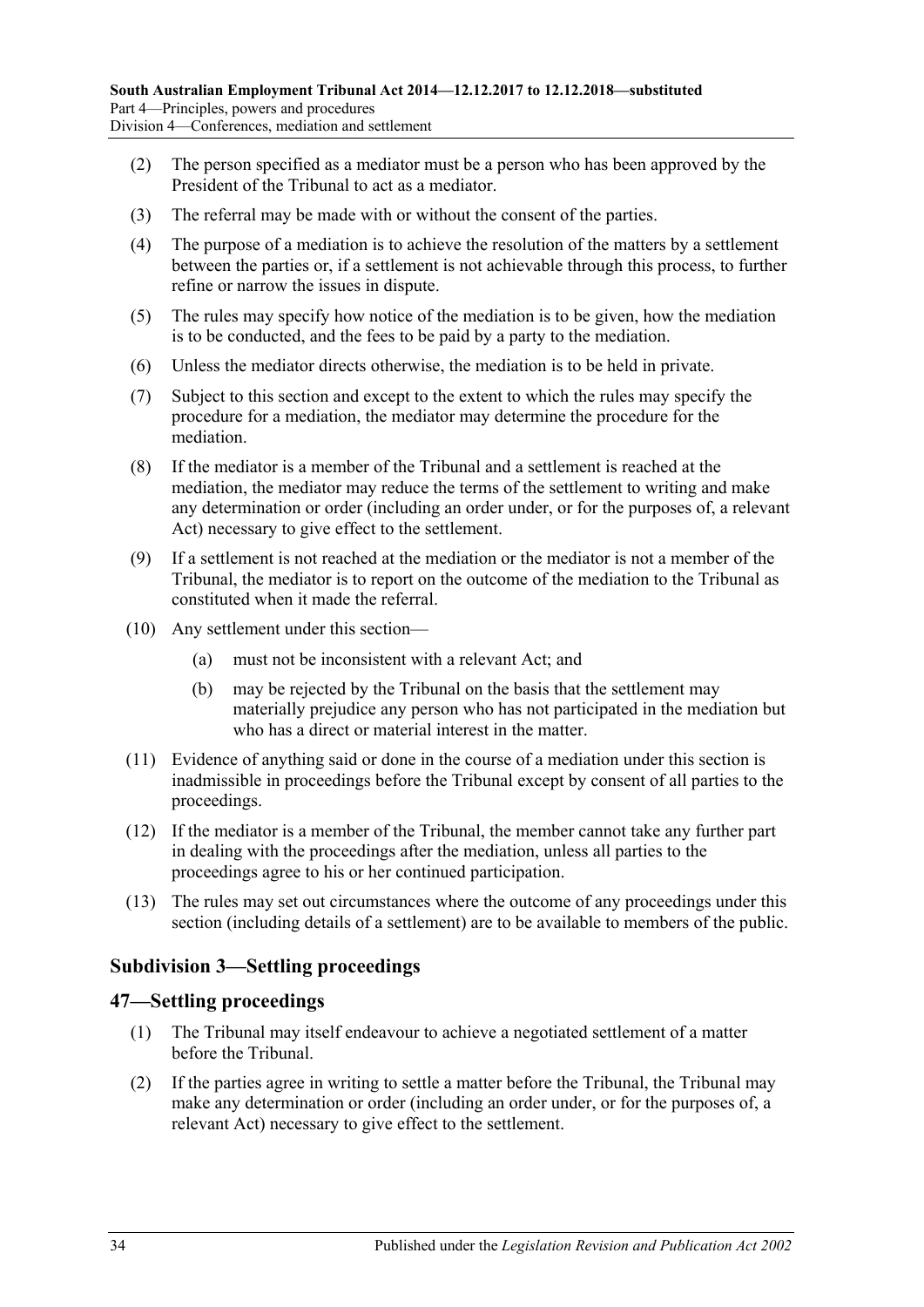(3) A settlement under this section must not be inconsistent with a relevant Act and the Tribunal may reject a settlement under [subsection](#page-33-2) (2) on the basis that the settlement may materially prejudice any person who is not a party to the settlement but who has a direct or material interest in the matter or that the terms of the settlement are inappropriate.

# <span id="page-34-0"></span>**Division 5—Parties**

# <span id="page-34-3"></span><span id="page-34-1"></span>**48—Parties**

- (1) A person is a party to proceedings before the Tribunal if the person is—
	- (a) the applicant; or
	- (b) in the case of proceedings involving the review of a decision—the decision-maker; or
	- (c) without limiting a preceding paragraph, a respondent to an application before the Tribunal, a person against whom a claim is made by proceedings brought before the Tribunal, or a party to a dispute before the Tribunal; or
	- (d) a person joined in the proceedings by order of the Tribunal; or
	- (e) a person lawfully intervening in the proceedings; or
	- (f) a person specified by another provision of this Act or a relevant Act to be a party to the proceedings.
- (2) [Subsection](#page-34-3) (1) applies subject to any provision or exclusion made by the rules of the Tribunal.
- (3) In any proceedings where a decision-maker is a party, the official description rather than the personal name of the decision-maker is to be used so far as is practicable.

## <span id="page-34-2"></span>**49—Joinder of parties etc**

- (1) The Tribunal may order that a person be joined as a party to proceedings before the Tribunal if the Tribunal considers that—
	- (a) the person should be bound by, or have the benefit of, a decision of the Tribunal in the proceedings; or
	- (b) the person's interests are affected by the proceedings; or
	- (c) for any other reason it is desirable that the person be joined as a party.
- (1a) The Tribunal may order that a person who is a party to proceedings before the Tribunal be removed as a party if the Tribunal considers that the person has no proper interest in the proceedings.
- (1b) The Tribunal may order that notice of proceedings be given to specified persons or in a specified way.
- (2) The Tribunal may make an order under this section—
	- (a) on the application of any person or on its own initiative; and
	- (b) without notice to the person to whom the order relates.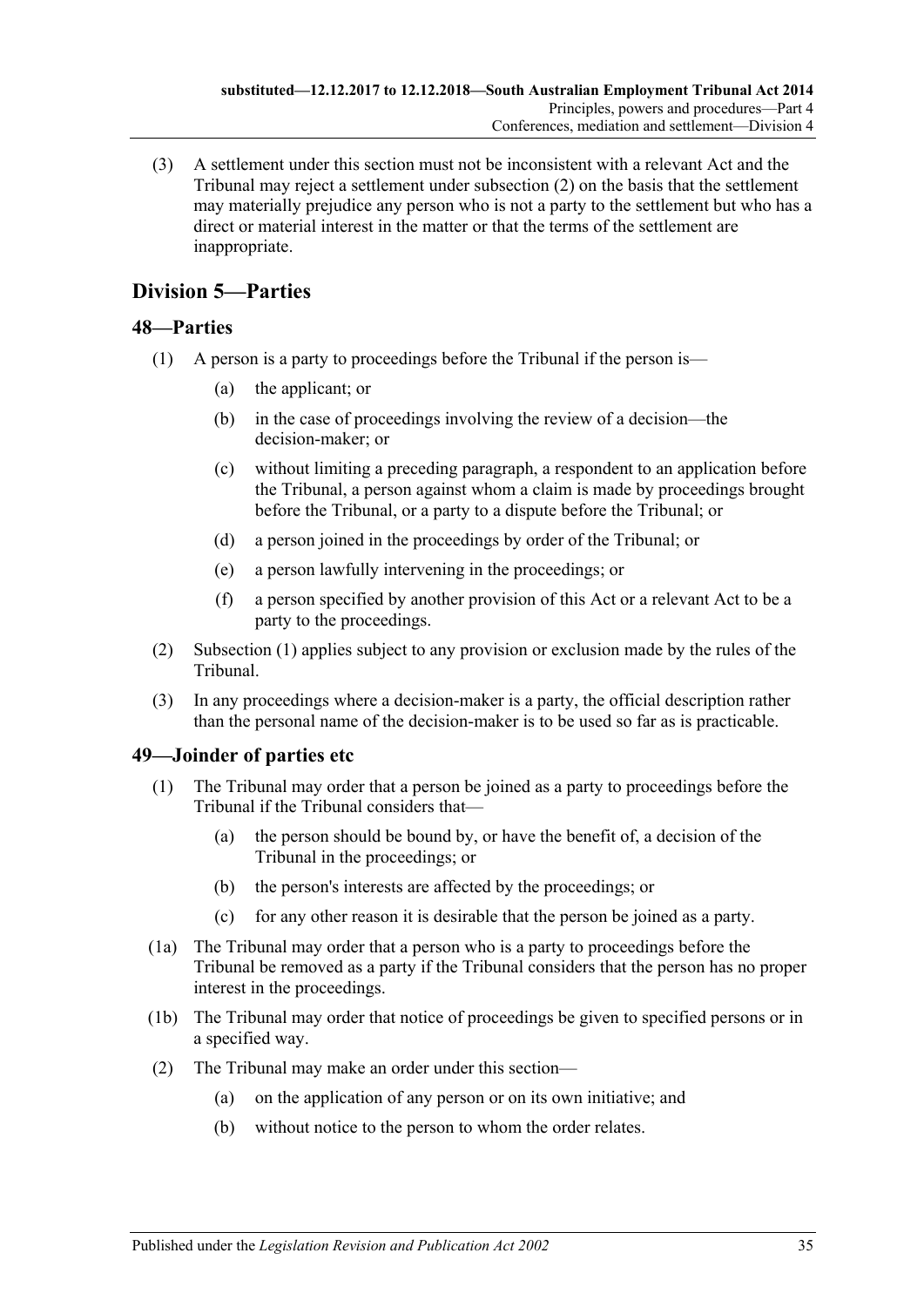## <span id="page-35-0"></span>**50—Intervening**

- (1) The Attorney-General may, on behalf of the State, intervene in any proceedings before the Tribunal at any time.
- (2) The Tribunal may give leave at any time for any other person to intervene in proceedings before the Tribunal on conditions, if any, that the Tribunal thinks fit.

# <span id="page-35-1"></span>**Division 6—Representation**

### <span id="page-35-2"></span>**51—Representation**

- (1) A party to proceedings before the Tribunal is entitled to appear (subject to the provisions of a relevant Act)—
	- (a) personally; or
	- (b) by counsel; or
	- (c) with the leave of the Tribunal and subject to the rules—by other representative.
- (2) Unless otherwise determined by the Tribunal, a person appearing before the Tribunal may be assisted by another person as a friend.
- (3) A person may not act as a representative in proceedings before the Tribunal if—
	- (a) the person is a legal practitioner whose practising certificate has been suspended; or
	- (b) the person's name has been struck off the roll of legal practitioners; or
	- (c) the person would be acting in any other manner that is inconsistent with disciplinary proceedings that have been taken under the *[Legal Practitioners](http://www.legislation.sa.gov.au/index.aspx?action=legref&type=act&legtitle=Legal%20Practitioners%20Act%201981)  Act [1981](http://www.legislation.sa.gov.au/index.aspx?action=legref&type=act&legtitle=Legal%20Practitioners%20Act%201981)*.

# <span id="page-35-3"></span>**Division 7—Costs**

## <span id="page-35-4"></span>**52—Costs**

- (1) Subject to this Act or a relevant Act, parties bear their own costs in any proceedings before the Tribunal (other than proceedings assigned to the South Australian Employment Court to which [section](#page-19-3) 26B applies).
- (2) If the Tribunal makes an order for the payment of costs and does not fix the amount of costs, that amount is to be assessed and settled in accordance with the rules.

## <span id="page-35-5"></span>**53—Costs—related matters**

(1) Any power of the Tribunal under this Act or a relevant Act to make an order for the payment by a party of the costs of another party includes the power to make an order for the payment of an amount to compensate the other party for any expenses or loss resulting from any proceedings or matter.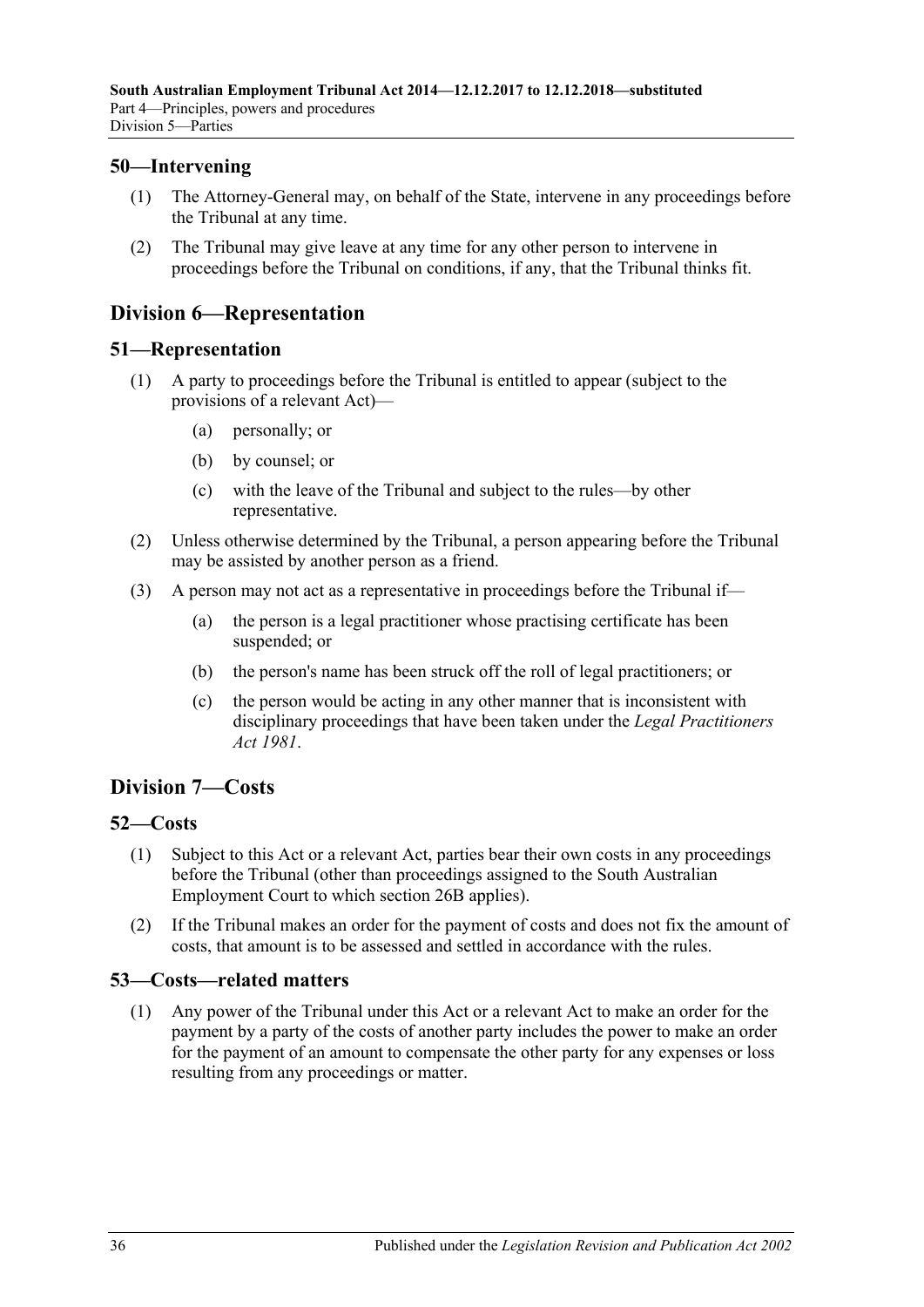- (2) Without limiting anything else that may be considered in making an order for the payment by a party of the costs of another party, where the matter that is the subject of any proceedings comes within the Tribunal's review jurisdiction, the Tribunal is to have regard to—
	- (a) whether the party genuinely attempted to enable and assist the decision-maker to make a decision on its merits;
	- (b) whether the party (being the decision-maker) genuinely attempted to make a decision on its merits.
- (3) The rules may deal with the effect of certain offers to settle, and the response, if any, to the offer, on the making of an order for the payment by a party of the costs of another party.
- (4) The Tribunal may order that the representative of a party, rather than the party, in the representative's own capacity compensate that or any other party for costs incurred because the representative acted in, or delayed, any proceedings in a way that resulted in unnecessary costs.

# <span id="page-36-0"></span>**Division 8—Other procedural and related provisions**

### <span id="page-36-1"></span>**54—Sittings**

The Tribunal will sit at such times and places as the President of the Tribunal may direct (including at different places at the same time).

## <span id="page-36-2"></span>**55—Hearings in public**

- (1) Subject to this or any other Act, proceedings before the Tribunal must be heard in public.
- <span id="page-36-3"></span>(2) The Tribunal may, where it is satisfied that it is desirable to do so—
	- (a) in the interest of justice; or
	- (b) by reason of the confidential nature of the evidence to be given before the Tribunal; or
	- (c) in order to expedite proceedings of the Tribunal; or
	- (d) for any other reason that the Tribunal thinks sufficient,

give directions—

- (e) requiring that a hearing, or part of a hearing, be held in private; or
- (f) prohibiting or restricting the publication of the name and address of a witness appearing before the Tribunal; or
- (g) prohibiting or restricting the publication of evidence given before the Tribunal or of the contents of any document produced to the Tribunal; or
- (h) prohibiting or restricting the disclosure to some or all of the parties to proceedings before the Tribunal of evidence given before the Tribunal or of the contents of any document produced to the Tribunal; or
- (i) excluding any person from the hearing before the Tribunal of any part of the proceedings.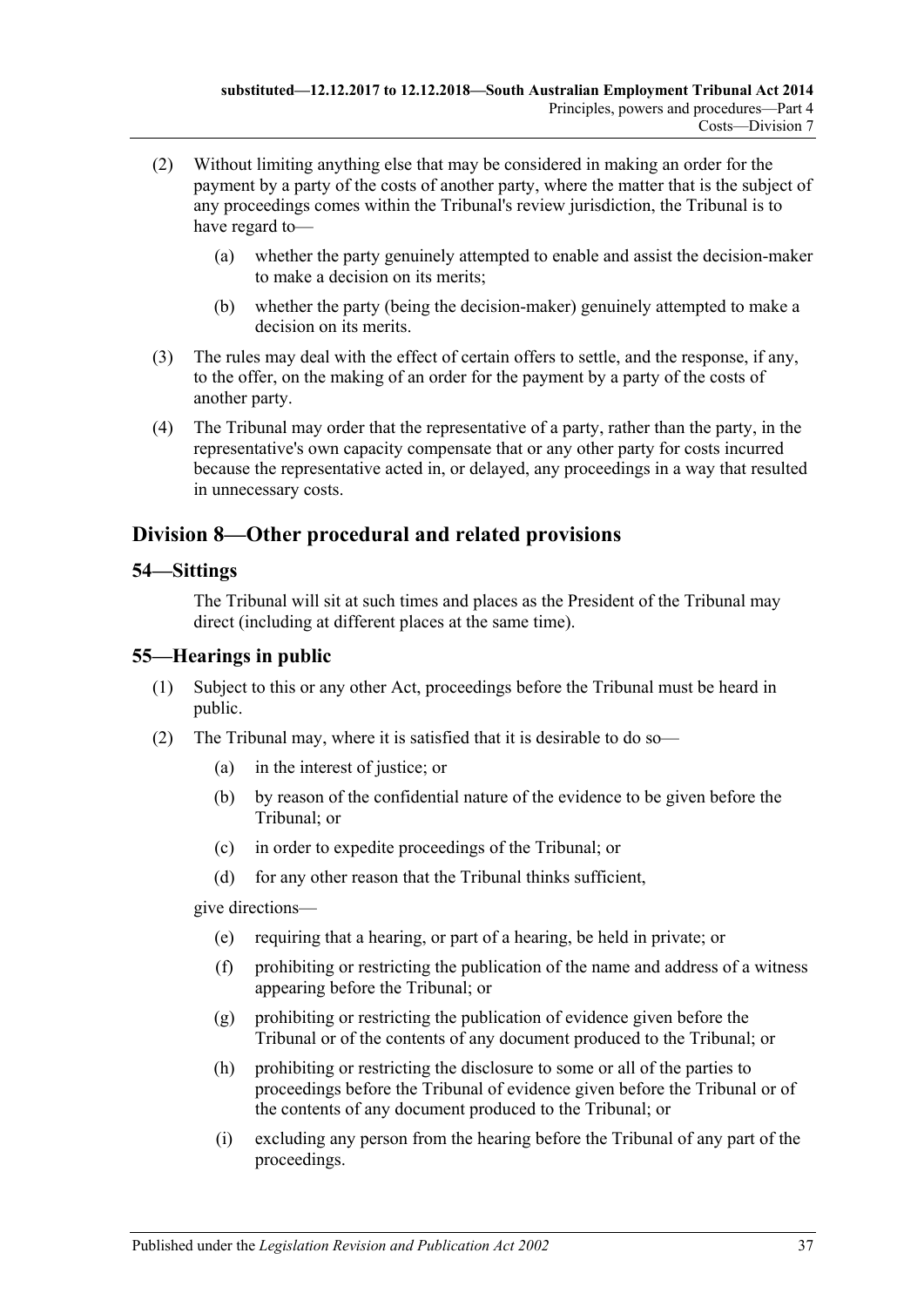(3) A person must comply with a direction of the Tribunal under [subsection](#page-36-3) (2). Maximum penalty: \$10 000.

# <span id="page-37-2"></span><span id="page-37-0"></span>**56—Preserving subject matter of proceedings**

- (1) The Tribunal may, on such terms as appear just, make any order that may be necessary to preserve the subject matter of proceedings, or to otherwise protect the interests of a party, until questions arising in the proceedings have been finally determined.
- (2) The Tribunal's power to make an order under [subsection](#page-37-2) (1) is exercisable by—
	- (a) a Presidential member of the Tribunal; or
	- (b) any other legally qualified member of the Tribunal who is authorised by the President of the Tribunal to make orders under this section.
- (3) The Tribunal may make the order on the application of a party or on its own initiative.
- (4) An order may be made under this section whether or not a person whose interests may be affected—
	- (a) is a party; or
	- (b) has been given an opportunity to be heard.
- (5) An order may be made under this section—
	- (a) for a specified period; or
	- (b) until a specified event or stage in the proceedings.
- <span id="page-37-3"></span>(6) In making an order under this section, the Tribunal—
	- (a) may require an undertaking as to costs or damages as it considers appropriate; and
	- (b) may provide for the revocation of the order if specified conditions are met.
- (7) The Tribunal may assess any costs or damages referred to in [subsection](#page-37-3) (6)(a) and any amount so assessed is recoverable as a debt in a court of competent jurisdiction.
- (8) The rules may place conditions on the Tribunal's power to make an order under this section.
- (9) The Tribunal's power under this section is in addition to, and does not limit, any power of the Tribunal under a relevant Act to make an order in the nature of an injunction or interim injunction.

## <span id="page-37-4"></span><span id="page-37-1"></span>**57—Security as to costs etc**

- (1) The Tribunal may order a party to proceedings before the Tribunal to give security for the payment of costs or to give an undertaking as to the payment of other monetary amounts that may be awarded against the party.
- (2) The security referred to in [subsection](#page-37-4) (1) will be of such amount, and given at such time and in such manner and form, as the Tribunal directs.
- (3) The Tribunal may reduce or increase the amount of security ordered under [subsection](#page-37-4) (1) to be given and may vary the time at which, or the manner or form in which, the security is to be given.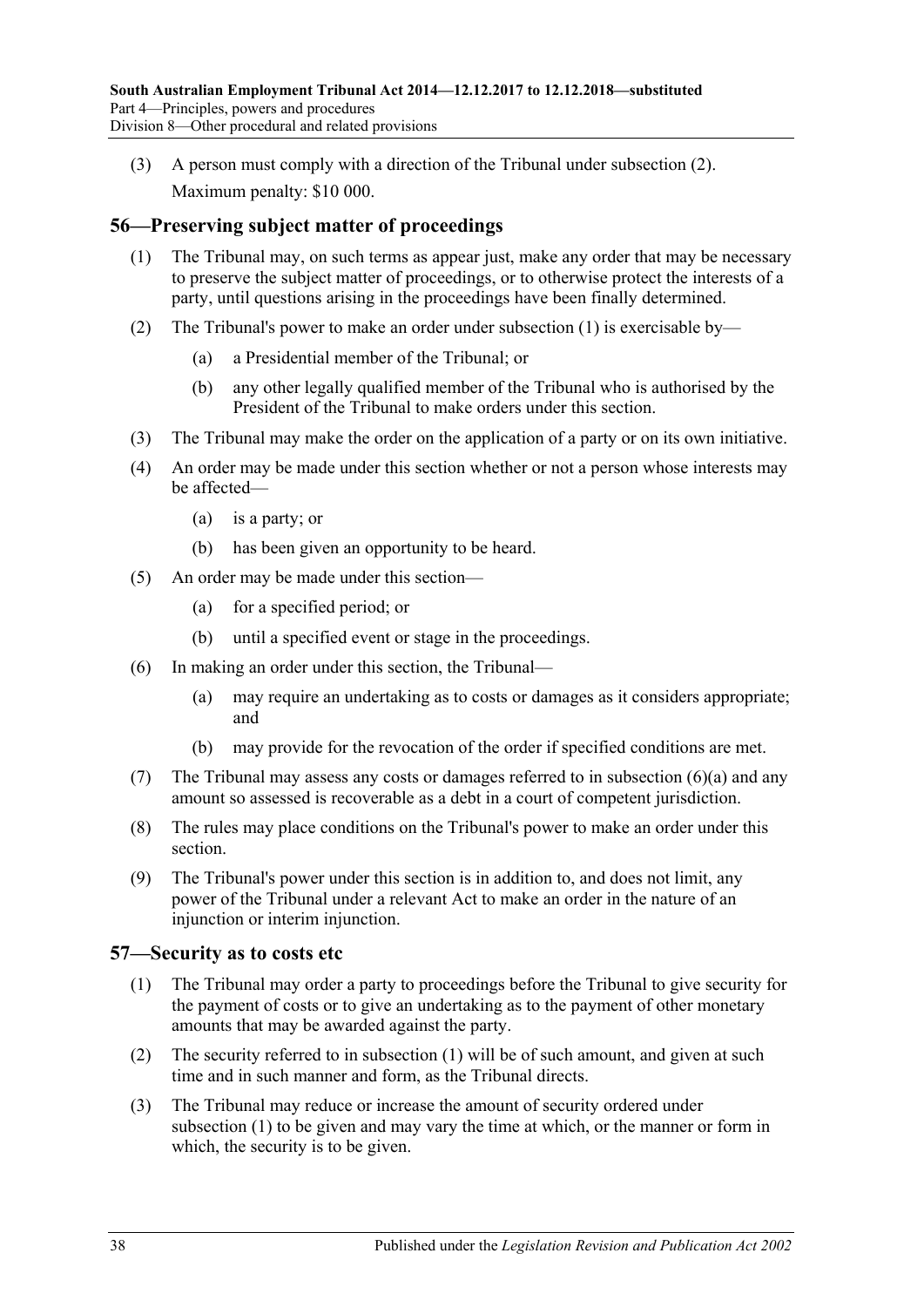- (4) If security, or further security, or an undertaking, is not given in accordance with an order under this section, the Tribunal may order that the proceedings be dismissed (with costs), or that a determination (with costs) be made against the party.
- (5) The provisions of this section relating to security, or the giving of an undertaking, do not affect the operation of any provision made by or under a relevant Act or by the rules for or in relation to the furnishing of security, the giving of an undertaking or the imposition of costs.
- (6) A member of the Tribunal who is not a legally qualified member of the Tribunal may not make an order under this section except with the concurrence of a legally qualified member.

# <span id="page-38-0"></span>**58—Interlocutory orders**

The Tribunal has power, in relation to matters within its jurisdiction, to make interlocutory orders.

# <span id="page-38-1"></span>**59—Conditional, alternative and ancillary orders and directions**

- (1) The Tribunal may make orders and give directions on conditions the Tribunal considers appropriate.
- (2) The Tribunal may make orders in the alternative so that a particular order takes effect, or does not take effect, according to whether stipulated conditions are complied with.
- (3) The Tribunal may, when making an ancillary order, provide that a decision of the Tribunal is to be implemented by a person who is not a party to the relevant proceedings.

## <span id="page-38-2"></span>**60—Special referees**

- (1) The Tribunal may refer any question arising in any proceedings to a special referee for the special referee—
	- (a) to decide the question; or
	- (b) to give his or her opinion in relation to it.
- (2) The Tribunal may adopt a special referee's decision or opinion, in whole or in part, or reject it.

# <span id="page-38-3"></span>**61—Relief from time limits**

- (1) The rules may provide for the Tribunal to extend or abridge a time limit for doing anything in connection with any proceedings, or the commencement of any proceedings, even though the limit is imposed under this Act or a relevant Act.
- (2) The extension—
	- (a) may be authorised even though the time for complying has passed; and
	- (b) may be given on conditions specified by the Tribunal.

## <span id="page-38-4"></span>**62—Electronic hearings and proceedings without hearings**

(1) If the Tribunal thinks it appropriate, it may allow the parties and their representatives and any witnesses (or 1 or more of them) to participate in a hearing in any proceedings by means of telephone, video link, or any other system or method of communication.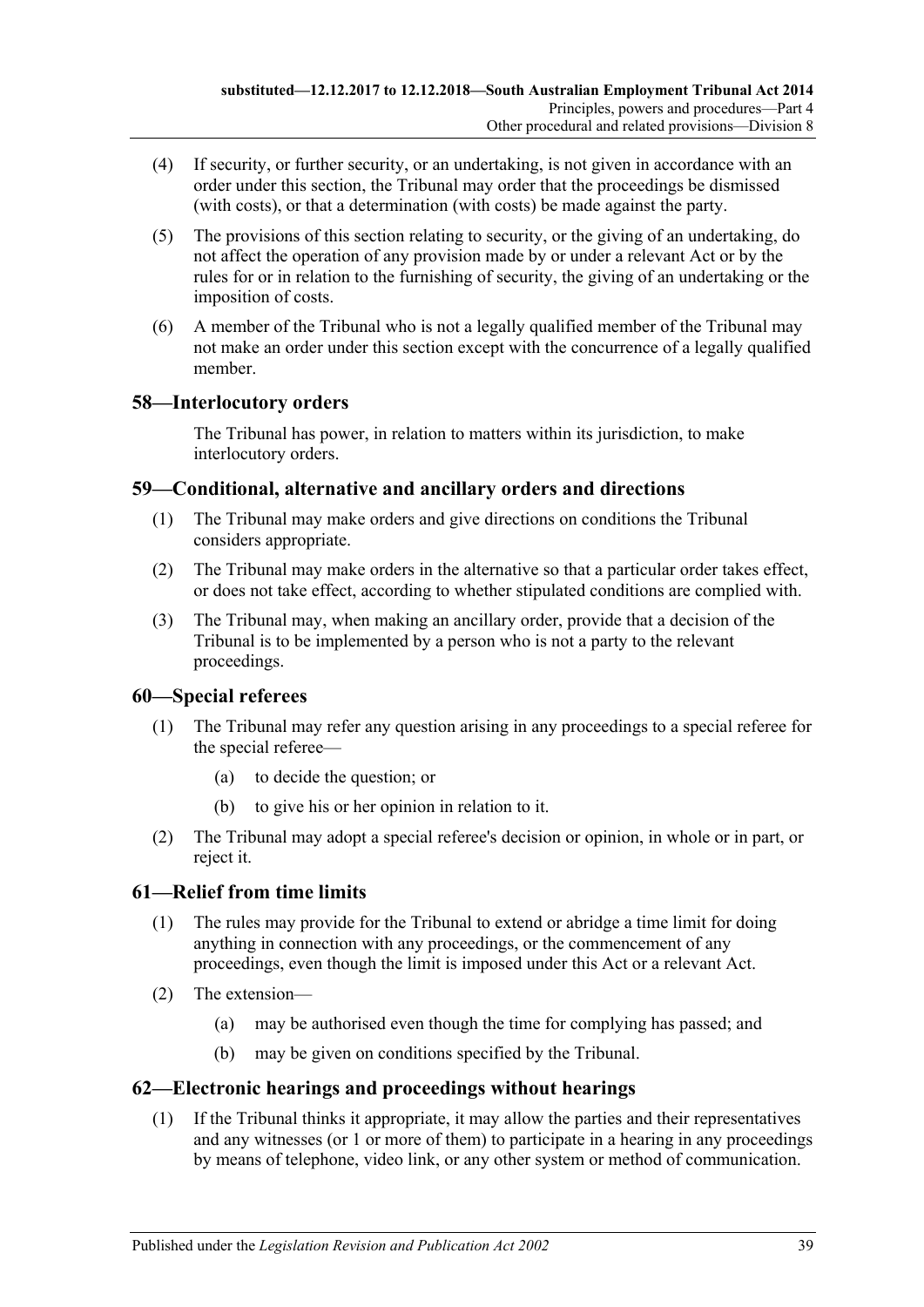- (2) If the Tribunal thinks it appropriate, it may conduct all or part of any proceedings entirely on the basis of documents without the parties or their representatives or any witnesses attending or participating in a hearing.
- (3) If the Tribunal acts under this section, the Tribunal is to take steps to ensure that the public has access to, or is precluded from access to, matters disclosed in the proceedings to the same extent as if the proceedings had been heard before the Tribunal with the attendance in person of all persons involved in the proceedings.

## <span id="page-39-0"></span>**63—Completion of part-heard matters**

A person who ceases to hold office as a member of the Tribunal (other than on account of having his or her appointment revoked or being removed from office) may nevertheless continue to act in the relevant office for the purpose of completing the hearing and determination of proceedings part-heard by the person when he or she ceased to hold that office.

### <span id="page-39-1"></span>**64—Other claims of privilege**

- (1) A person is excused from answering a question or producing a document or other material in any proceedings if the person could not be compelled to answer the question or produce the document or material in proceedings in the Supreme Court.
- (2) The Tribunal may require a person to produce a document or other material to it for the purpose of determining whether or not it is a document or material that the Tribunal has power to compel the person to produce.

### <span id="page-39-2"></span>**65—Power to enlarge scope**

The Tribunal may, with the consent of all parties to proceedings, enlarge the scope of the proceedings to include questions that are not presently at issue in the proceedings.

# <span id="page-39-3"></span>**Part 5—Review and appeals**

# <span id="page-39-4"></span>**Division 1—Review and appeals**

#### <span id="page-39-6"></span><span id="page-39-5"></span>**66—Internal review**

- (1) A decision of the Tribunal constituted of—
	- (a) a Commissioner; or
	- (b) a magistrate (not being a Presidential member); or
	- (c) 2 or 3 members (but not including a Presidential member),

may, on application under the rules, be reviewed under this section.

- (1a) The regulations may exclude or modify the application of [subsection](#page-39-6) (1) insofar as it applies to prescribed classes of decisions under a relevant Act (subject to any provision made by a relevant Act).
- (1b) An application for review must be instituted within 1 month of the making of the decision to which the application relates but the Tribunal may, if it is satisfied that it is just and reasonable in the circumstances to do so, dispense with the requirement that the application should be instituted within that period (even if the time for instituting the application has expired).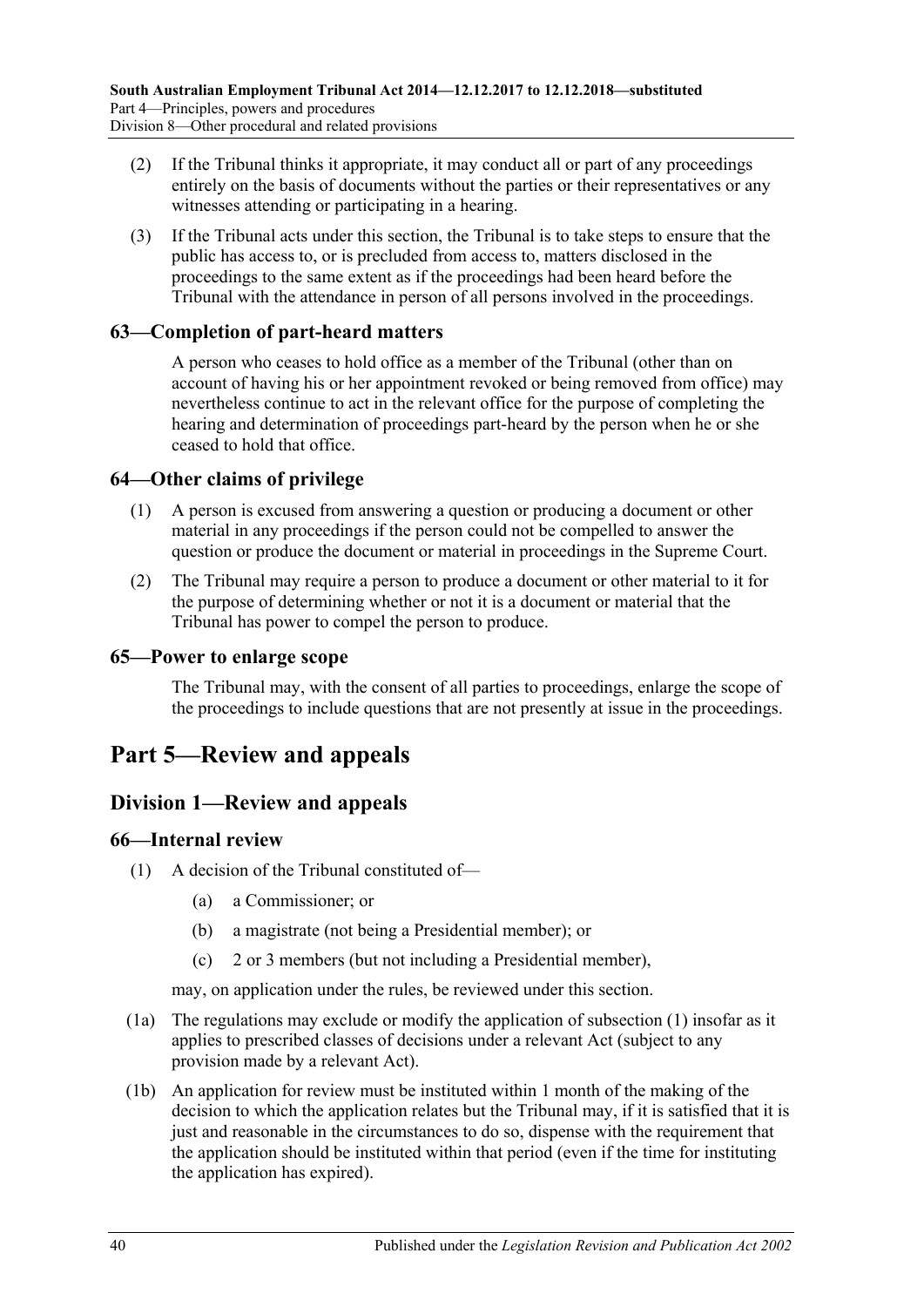- (1c) The President may determine, in relation to a particular matter, or particular class of matters, how the Tribunal will be constituted for the purposes of a review under this section.
- (1d) On a review, the Tribunal will examine the decision of the Tribunal at first instance on the evidence or material before the Tribunal at that time but the Tribunal may, as it thinks fit, allow further evidence or material to be presented to it.
- (1e) The Tribunal must, in acting under this section, reach the correct or preferable decision but in so doing must have regard to, and give appropriate weight to, the decision of the Tribunal at first instance.
- (2) The Tribunal may, on a review under this section—
	- (a) affirm the decision that is being reviewed; or
	- (b) vary the decision that is being reviewed; or
	- (c) set aside the decision being reviewed and—
		- (i) substitute a new decision; or
		- (ii) send the matter back for reconsideration in accordance with any directions or recommendations as the Tribunal acting on review considers appropriate.

# <span id="page-40-2"></span><span id="page-40-0"></span>**67—Appeals**

- (1) Subject to this section and to any provision of a relevant Act as to the review of, or appeal against, a decision of the Tribunal, an appeal lies against a decision of the Tribunal, other than a decision of a Full Bench, to a Full Bench of the South Australian Employment Court.
- (2) The regulations may exclude or modify the application of [subsection](#page-40-2) (1) insofar as the subsection applies to prescribed classes of decisions under a relevant Act (subject to any provision made by a relevant Act).
- (3) An appeal under this section will be by way of rehearing.
- (4) The Full Bench conducting the appeal may draw inferences of fact from evidence or other material before the Tribunal and may, as it thinks fit, allow further evidence or material to be presented to it.
- (5) The Full Bench conducting the appeal may—
	- (a) affirm the decision appealed against; or
	- (b) vary the decision appealed against; or
	- (c) set aside the decision appealed against and, if it thinks fit, return the matter to the Tribunal for reconsideration in accordance with any directions that the Full Bench considers appropriate.
- (6) A Full Bench may, on an appeal, make any interim, ancillary or consequential order that the Full Bench considers appropriate (including orders for costs).

# <span id="page-40-1"></span>**68—Final appeal to Supreme Court**

(1) Subject to [subsection](#page-41-6) (2), an appeal lies on a question of law against a decision of the Full Bench of the Tribunal (including a Full Bench of the South Australian Employment Court) to the Full Court of the Supreme Court.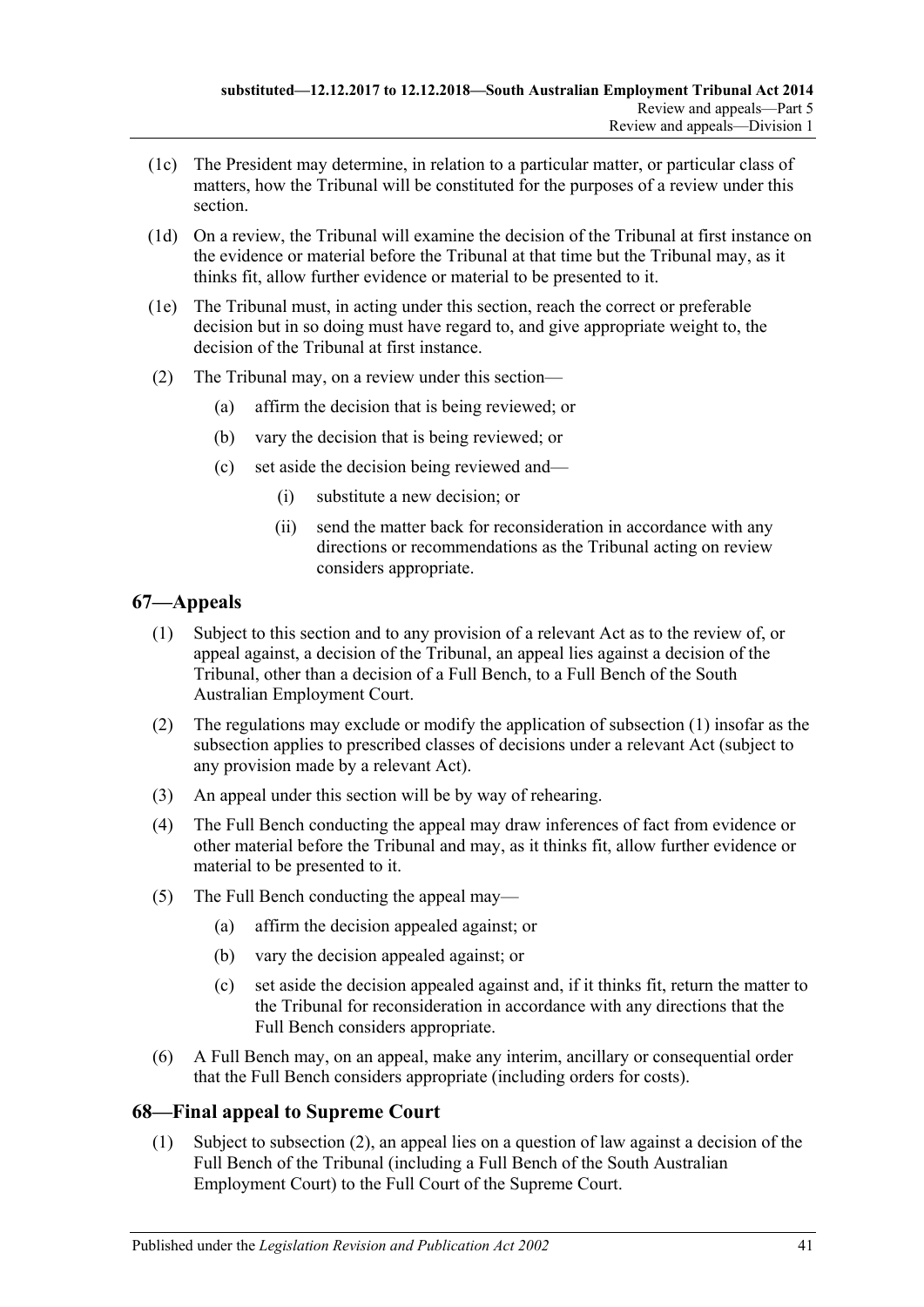- <span id="page-41-6"></span>(2) An appeal cannot be commenced under this section except with the permission of a Judge of the Supreme Court.
- (3) On an appeal to the Full Court of the Supreme Court under this section, the Full Court of the Supreme Court may—
	- (a) decide the question of law;
	- (b) refer the matter back to the Tribunal (or the South Australian Employment Court) with directions the Full Court considers appropriate;
	- (c) make consequential or related orders (including orders for costs).

# <span id="page-41-0"></span>**Division 2—Related matters**

# <span id="page-41-1"></span>**69—Effect of appeal on decision**

- (1) The commencement of proceedings under this Part does not affect the operation of a decision to which the proceedings relate or prevent the taking of action to implement such a decision.
- <span id="page-41-7"></span>(2) However, the Tribunal or the relevant court may make an order staying the operation of a relevant decision (including a decision of a relevant decision-maker) until the proceedings are finally decided (on such conditions as may be specified in the order).
- (3) The Tribunal or a court may act under [subsection](#page-41-7) (2) on application or on its own initiative.
- (4) The Tribunal's power to act under [subsection](#page-41-7) (2) is exercisable only by a Presidential member.

# <span id="page-41-2"></span>**70—Reservation of questions of law**

- (1) A Full Bench of the Tribunal (including a Full Bench of the South Australian Employment Court) may reserve any question of law arising in any proceedings (including on referral to the Full Bench) for determination by the Full Court of the Supreme Court.
- (2) If a question of law is reserved, the Supreme Court may determine the question and give any consequential orders or directions considered by the Court to be appropriate to the circumstances of the case.

# <span id="page-41-3"></span>**Part 6—Staff**

# <span id="page-41-4"></span>**Division 1—Registrars**

# <span id="page-41-5"></span>**71—Registrars**

- (1) There is to be a principal registrar of the Tribunal (to be known as the *Registrar*).
- (2) There will be 1 or more other registrars of the Tribunal (to be known as *Deputy Registrars*).
- (3) A registrar will be appointed by the Governor on terms and conditions determined by the Governor for a term, not exceeding 5 years, specified in the instrument of appointment (and is, on the expiration of a term of office, eligible for reappointment).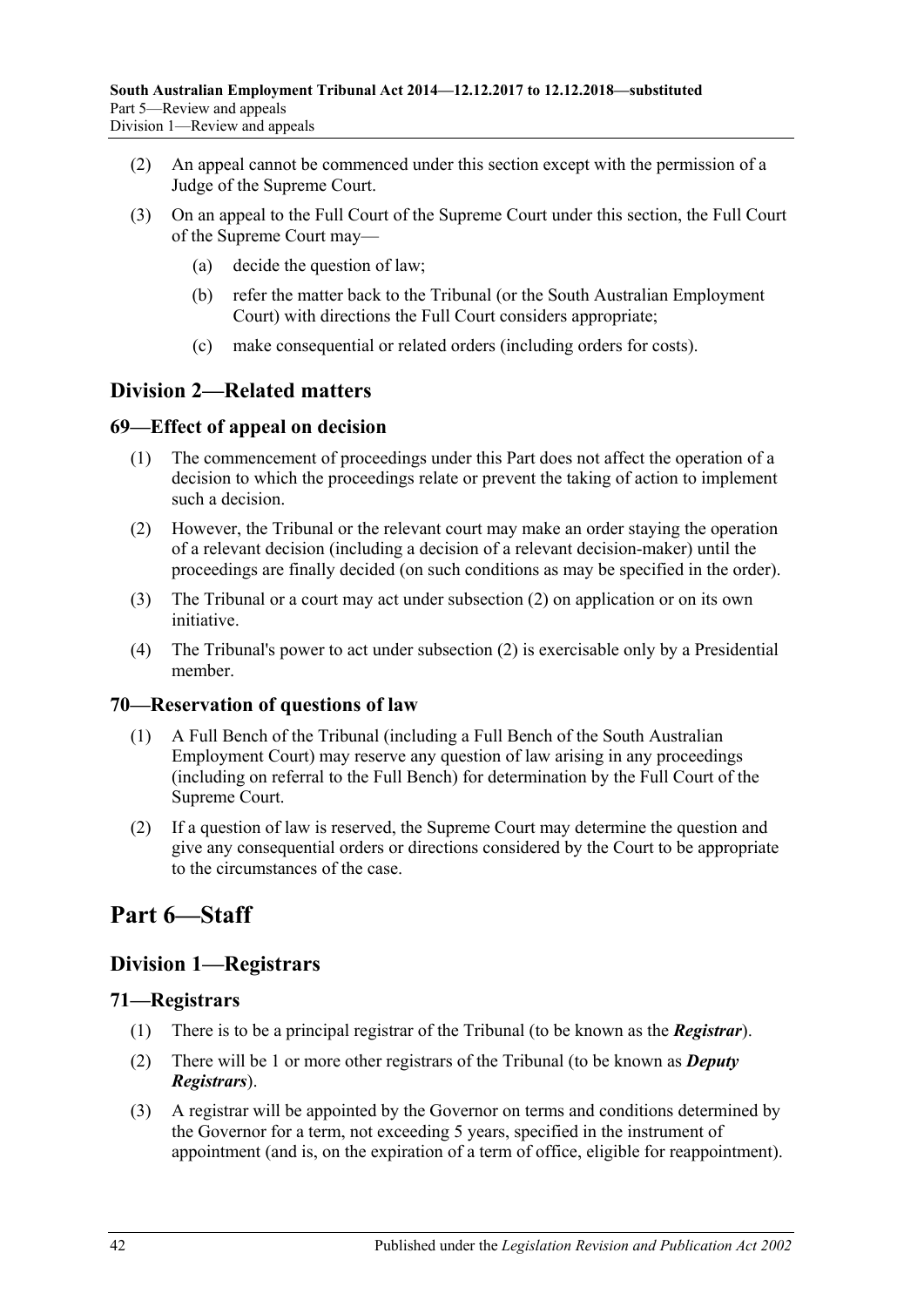- <span id="page-42-2"></span>(4) The Governor may remove a person from the office of registrar for—
	- (a) mental or physical incapacity to carry out official duties satisfactorily; or
	- (b) neglect of duty; or
	- (c) dishonourable conduct.
- (5) A person ceases to be a registrar if the person—
	- (a) dies; or
	- (b) completes a term of office and is not reappointed; or
	- (c) resigns by written notice to the Minister; or
	- (d) is removed from office under [subsection](#page-42-2) (4).
- (6) If there is a vacancy in the office of a registrar or a registrar is absent or for any other reason is unable to perform the duties of the office, the Minister may appoint a person to act in the relevant position.
- (7) The Minister must consult with the President of the Tribunal before an appointment is made under this section.
- (8) The office of the Registrar or of a Deputy Registrar may be held in conjunction with another office in the public service of the State or under any other Act.

# <span id="page-42-0"></span>**72—Functions of registrars**

- (1) The functions of the Registrar are—
	- (a) to assist the President of the Tribunal in the administration of the Tribunal; and
	- (b) to be responsible for the registry and records of the Tribunal; and
	- (c) to undertake responsibility for the day-to-day case management of the Tribunal; and
	- (d) to constitute the Tribunal to the extent specified under this Act; and
	- (e) other functions assigned to the Registrar by the President or under the rules of the Tribunal.
- (2) The functions of a Deputy Registrar are—
	- (a) to assist the Registrar in the performance of the Registrar's functions; and
	- (b) to constitute the Tribunal to the extent specified under this Act; and
	- (c) other functions assigned to the Deputy Registrar by the Registrar or under the rules of the Tribunal.
- (3) A registrar is, in the performance of any function or the exercise of any power, subject to the direction of the President of the Tribunal.

## <span id="page-42-3"></span><span id="page-42-1"></span>**73—Delegation**

- (1) A registrar may delegate a function of the registrar under this Act—
	- (a) to a particular person or committee; or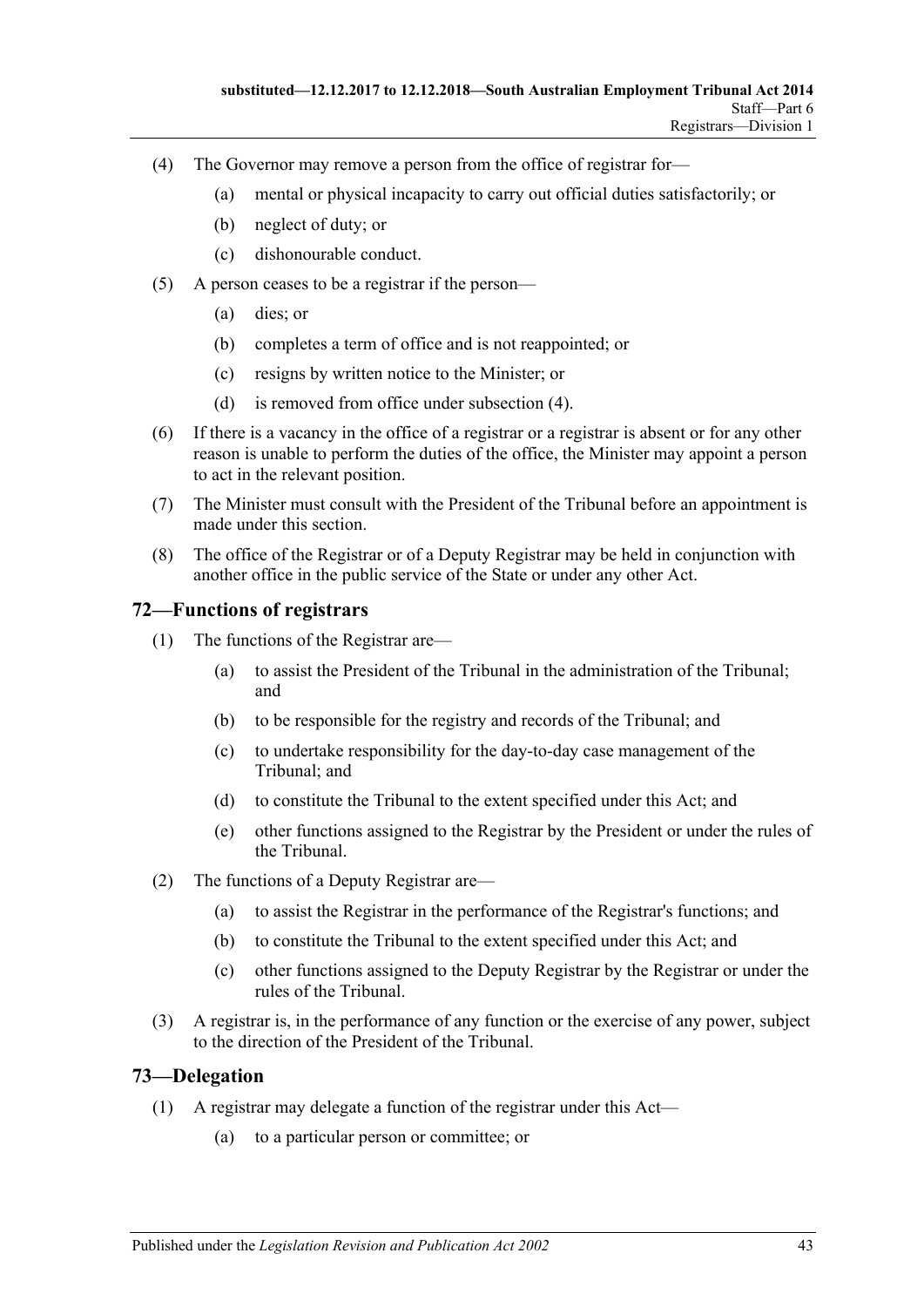- (b) to the person for the time being performing particular duties or holding or acting in a particular position.
- (2) A delegation under [subsection](#page-42-3) (1)—
	- (a) must be made by instrument in writing; and
	- (b) may be conditional; and
	- (c) does not derogate from the ability of the registrar to act in any matter; and
	- (d) is revocable at will by the registrar.

# <span id="page-43-0"></span>**Division 2—Other staff of Tribunal**

## <span id="page-43-1"></span>**74—Other staff of Tribunal**

There will be other staff of the Tribunal consisting of persons employed in a public sector agency and selected by the Registrar with the concurrence of the Chief Executive of the Department.

# <span id="page-43-2"></span>**Division 3—Use of services or staff**

### <span id="page-43-3"></span>**75—Use of services or staff**

The Tribunal may, by arrangement with the relevant body, make use of the facilities, staff or equipment of—

- (a) an administrative unit in the Public Service; or
- (b) the State Courts Administration Council; or
- (c) another public agency or authority; or
- (d) another tribunal or court.

# <span id="page-43-4"></span>**Part 7—Miscellaneous**

## <span id="page-43-5"></span>**76—Immunities**

- (1) A member of the Tribunal, mediator, expert or special referee has the same protections, privileges and immunities from liability as a Judge of the Supreme Court.
- (2) A member of the staff of the Tribunal incurs no civil or criminal liability for an honest act or omission in carrying out or purportedly carrying out official functions.
- (3) A person representing a party to proceedings before the Tribunal has the same protection and immunity as a legal practitioner has in representing a party in proceedings in the Supreme Court.
- (4) A party to proceedings before the Tribunal has the same protection and immunity as a party to proceedings in the Supreme Court.
- (5) A person who appears as a witness before the Tribunal or produces books, papers or documents to the Tribunal has the same protection as a witness in proceedings before the Supreme Court.
- (6) A person taking evidence on behalf of the Tribunal has, in doing so, the same protections, privileges and immunities as a member of the Tribunal.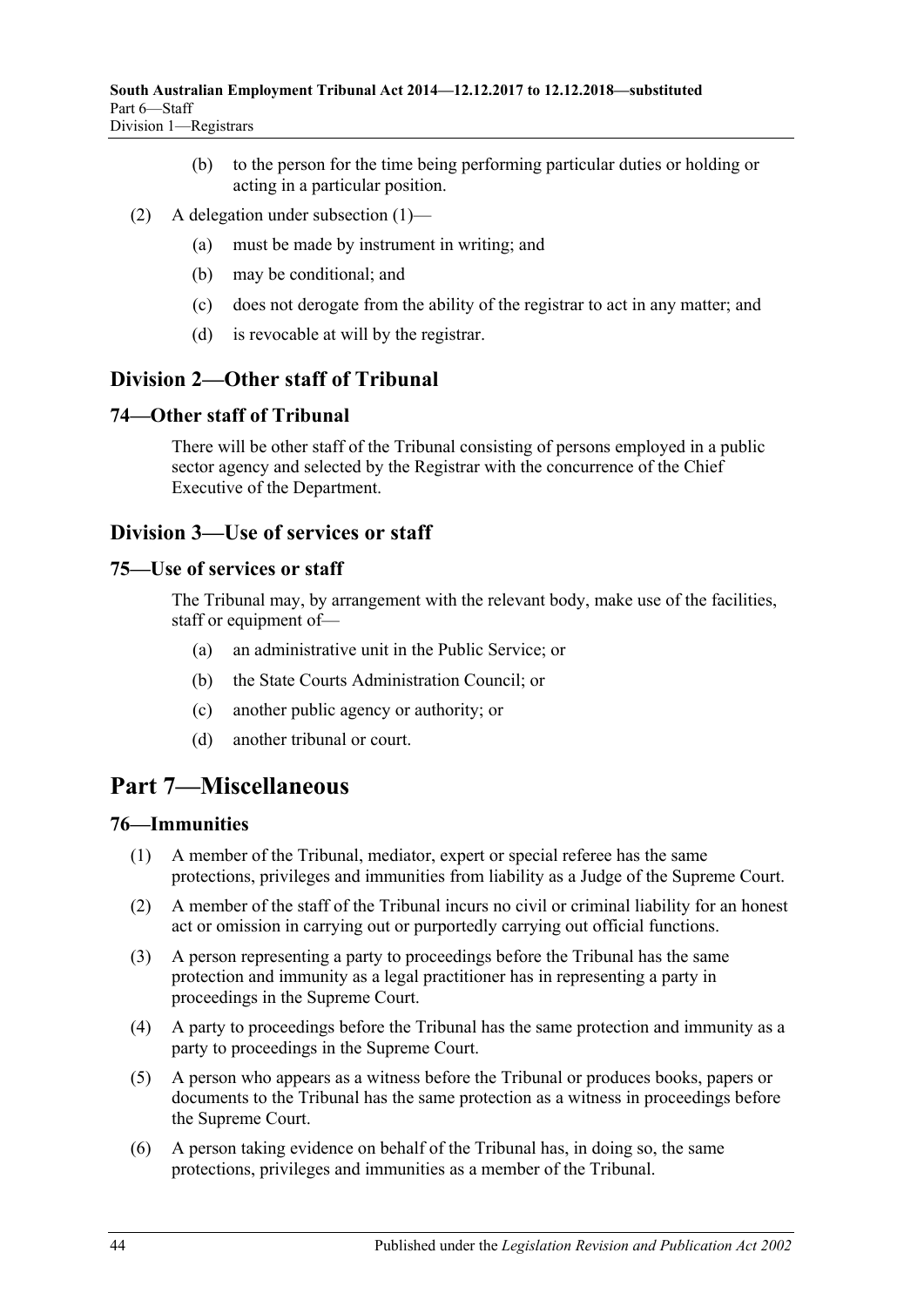# <span id="page-44-5"></span><span id="page-44-0"></span>**77—Protection from liability for torts**

- (1) An action in tort does not lie against a person for anything that the person has done, in good faith, in the performance or purported performance of a function under this Act or a relevant Act as a member of the Tribunal or as a member of staff or an officer of the Tribunal.
- (2) The Crown is also relieved of any liability that it might otherwise have had for a person having done anything as described in [subsection](#page-44-5) (1).
- (3) The protection given by this section applies even though the thing done as described in [subsection](#page-44-5) (1) may have been capable of being done whether or not this Act or a relevant Act had been enacted.
- (4) In this section, a reference to the doing of anything includes a reference to an omission to do anything.

## <span id="page-44-1"></span>**78—Protection for compliance with Act**

- (1) No civil or criminal liability attaches to a person for compliance, or purported compliance, in good faith, with a requirement of this Act.
- (2) In particular, if a person produced a document or other material as required under this Act, no civil liability attaches to the person for producing the document or material, whether the liability would arise under a contract or otherwise.

### <span id="page-44-2"></span>**79—Alternative orders and relief**

Although a particular form of order or relief is sought by an applicant in proceedings before the Tribunal, the Tribunal may make any other form of order or grant any other form of relief that it considers more appropriate in the circumstances of the case.

#### <span id="page-44-3"></span>**80—Power to cure irregularities**

- (1) Where in proceedings before the Tribunal or a court on appeal it appears to the Tribunal or the court—
	- (a) that some irregularity has occurred affecting the proceedings or any matter to which the proceedings relate; and
	- (b) that it would be conducive to the expeditious resolution of the questions of substance at issue between the parties if the powers conferred by this section were exercised,

the Tribunal or court may cure the irregularity by ordering that, subject to the fulfilment of such conditions as may be stipulated by the Tribunal or the court, a requirement of this Act, or of any other Act or law, be dispensed with to the extent necessary for the purpose.

(2) An order under this section does not affect the rights or liabilities of persons who are not parties to the proceedings.

## <span id="page-44-4"></span>**81—Correcting mistakes**

- (1) The Tribunal may correct a decision it gives or a statement of the reasons it has given for its decision to the extent necessary to rectify—
	- (a) a clerical mistake; or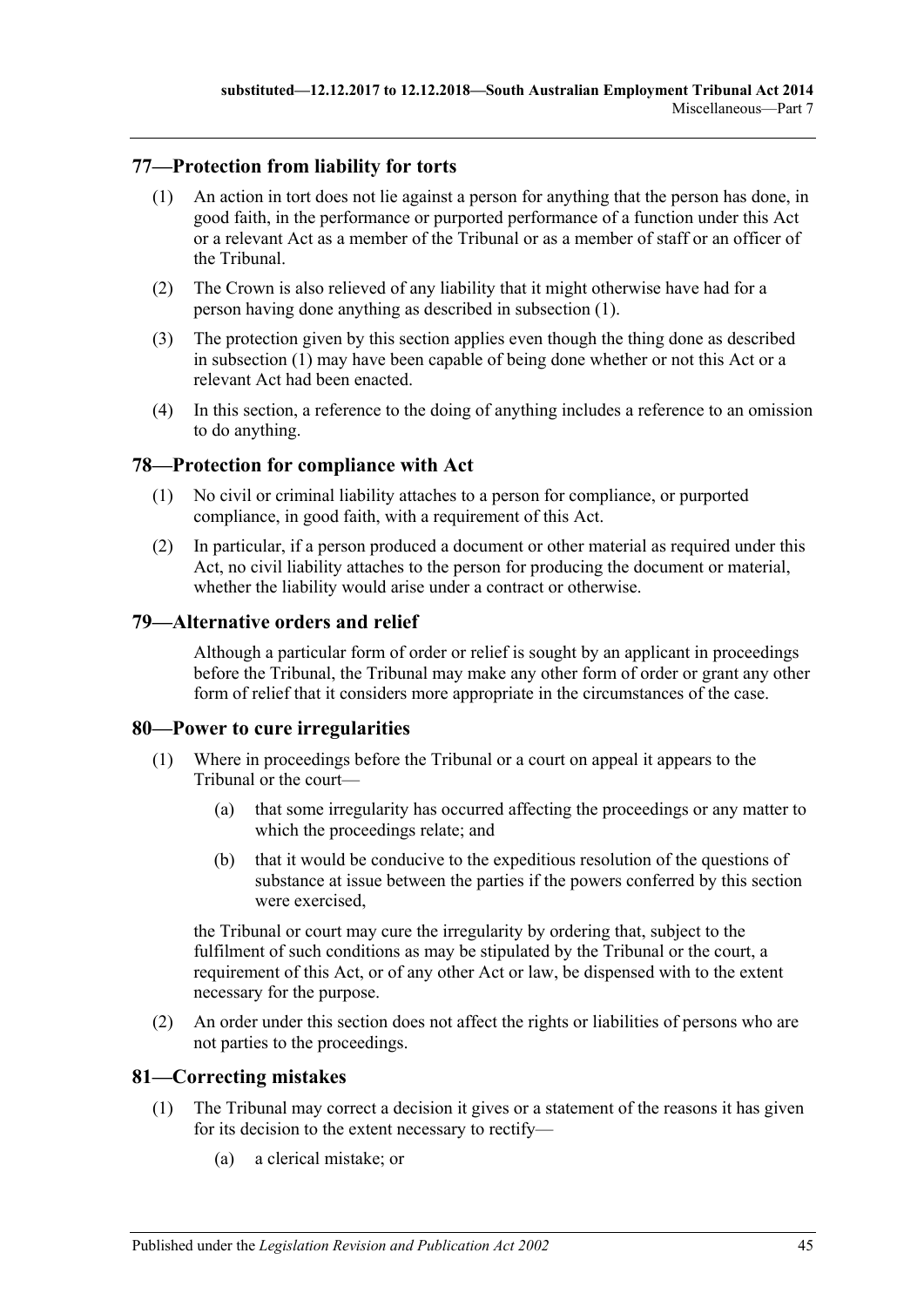- (b) an error arising from an accidental slip or omission; or
- (c) a material miscalculation of figures or a material mistake in the description of any person, thing or matter referred to in the decision; or
- (d) a defect of form.
- (2) The correction may be made—
	- (a) on a party's application made in accordance with the rules; or
	- (b) on the Tribunal's own initiative.

#### <span id="page-45-0"></span>**82—Tribunal may review its decision if person was absent**

(1) In this section—

*relevant hearing*, in relation to a decision of the Tribunal, means a hearing at which the decision was made or which preceded the making of the decision but does not include a compulsory conciliation conference, a pre-hearing conference or mediation.

- (2) A person in respect of whom the Tribunal makes a decision may apply to the Tribunal for a review of the decision if the person did not appear and was not represented at a relevant hearing.
- (3) The application has to be made within the time limits specified by, and otherwise in accordance with, the rules.
- (4) The rules may limit the number of applications that can be made under this section in respect of the same matter without leave of the Tribunal.
- (5) If on hearing the application the Tribunal is satisfied that the applicant had a reasonable excuse for not attending or being represented at the relevant hearing, the Tribunal is to review the decision and may revoke or vary it if the Tribunal considers it appropriate to do so.
- (6) For the hearing of the application, the Tribunal is to be constituted by the members by whom it was constituted when it made the decision, if that is practicable.
- (7) A review under this section is part of the original proceedings.

#### <span id="page-45-2"></span><span id="page-45-1"></span>**83—Tribunal may authorise person to take evidence**

- (1) The Tribunal may authorise, in writing, a person (whether or not a member of the Tribunal) to take evidence on behalf of the Tribunal for the purposes of any proceedings.
- (2) The Tribunal's power under [subsection](#page-45-2) (1) to authorise the taking of evidence is exercisable only by a Presidential member.
- (3) The Tribunal may authorise evidence to be taken under this section outside South Australia.
- (4) The Tribunal may give directions as to the taking of evidence under this section.
- (5) If a person other than a member of the Tribunal is authorised to take evidence, the person has all the powers of a member of the Tribunal in relation to the taking of evidence.
- (6) Evidence taken under this section—
	- (a) is to be regarded as having been given to the Tribunal; and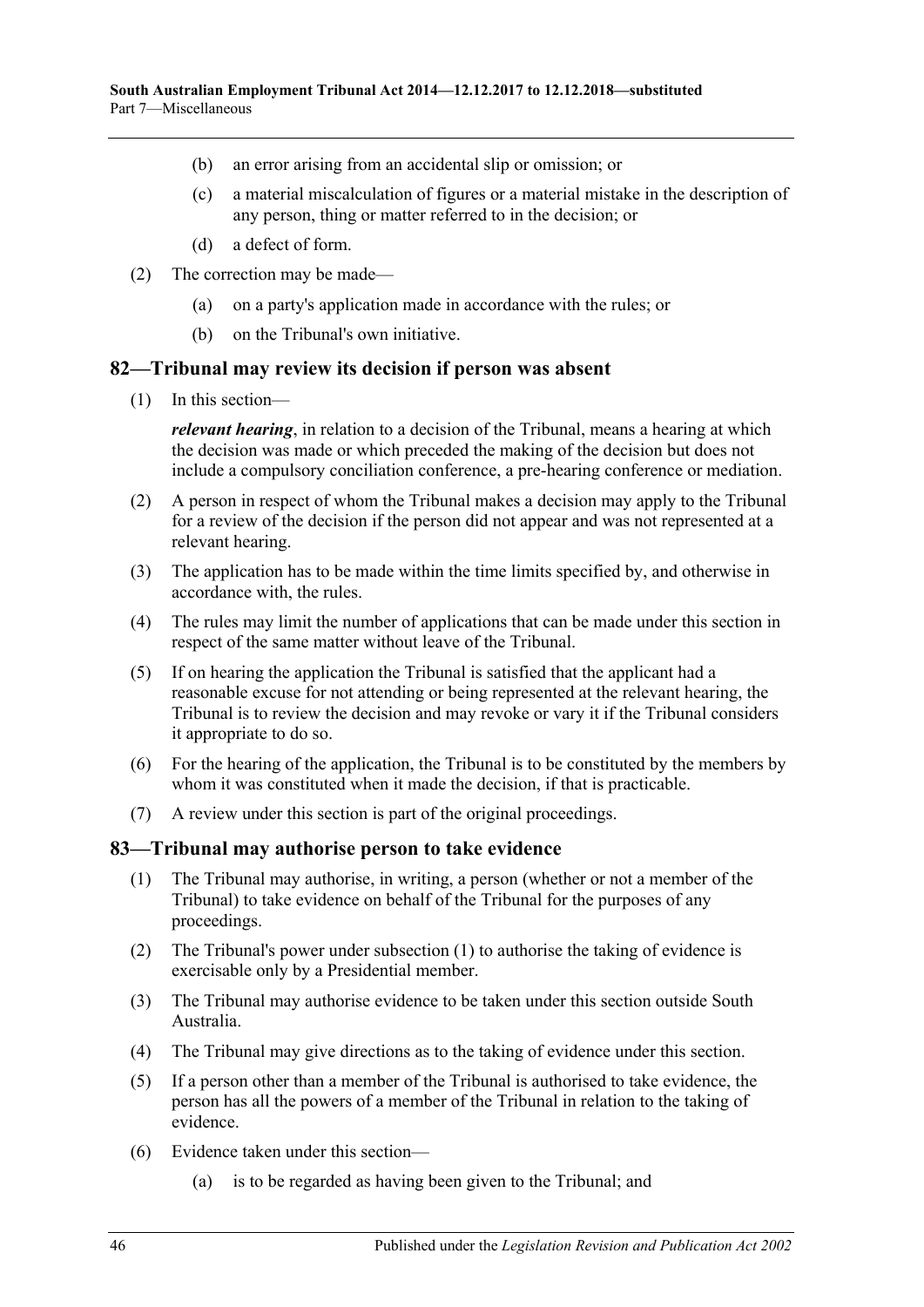(b) if taken outside South Australia, is to be regarded as having been given in South Australia.

# <span id="page-46-1"></span><span id="page-46-0"></span>**83A—Transfer of proceedings**

- (1) The Tribunal may transfer proceedings before the Tribunal to another tribunal or court (being a tribunal or court that also has jurisdiction with respect to the matter) if a member constituting the Tribunal is satisfied or considers that it would be more appropriate or expeditious for the matter to be dealt with by that tribunal or court.
- <span id="page-46-2"></span>(2) The Supreme Court or a Judge or Master of the Supreme Court may—
	- (a) order that civil proceedings before the Tribunal be transferred to the Supreme Court; or
	- (b) transfer civil proceedings in the Supreme Court that lie within the jurisdiction of the Tribunal to the Tribunal.
- <span id="page-46-4"></span><span id="page-46-3"></span>(3) The District Court or a Judge or Master of the District Court may transfer civil proceedings in the District Court that lie within the jurisdiction of the Tribunal to the Tribunal.
- (4) If proceedings are transferred to another tribunal or court under [subsection](#page-46-1) (1) or  $(2)(a)$ —
	- (a) a registrar or other member of the staff of the Tribunal must forward to the other tribunal or court—
		- (i) a file containing all documents filed in the Tribunal in the proceedings; and
		- (ii) a transcript of any evidence taken before the Tribunal in the proceedings; and
		- (iii) copies of any order made by the Tribunal in relation to the proceedings; and
	- (b) the tribunal or court may—
		- (i) receive in evidence any transcript of any evidence taken before the Tribunal in the proceedings and draw any conclusions of fact from that evidence that appear proper; and
		- (ii) adopt any findings or decision of the Tribunal that may be relevant to proceedings before the tribunal or court; and
		- (iii) adopt or make any decision, direction, determination or order in relation to the proceedings; and
		- (iv) continue any proceedings as if they had been commenced before or in the tribunal or court; and
		- (v) take other steps to promote or ensure the smoothest possible transition from 1 jurisdiction to another in connection with the operation of this section.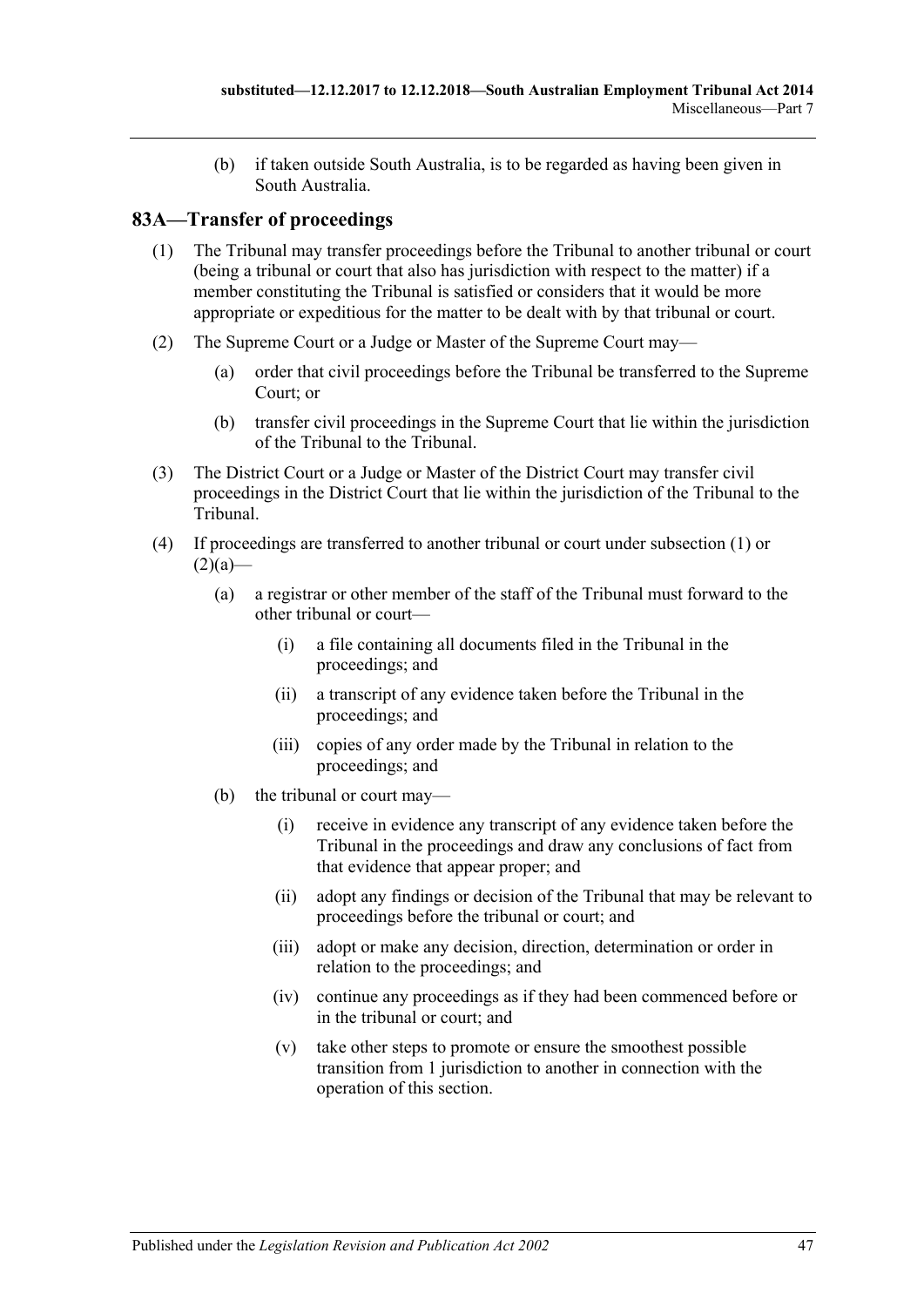- (5) If proceedings are transferred to the Tribunal under [subsection](#page-46-3) (2)(b) or [\(3\),](#page-46-4) the Tribunal may—
	- (a) receive in evidence any transcript of any evidence taken before the relevant court in the proceedings and draw any conclusions of fact from that evidence that appear proper; and
	- (b) adopt any findings or decision of the relevant court that may be relevant to the proceedings before the Tribunal; and
	- (c) adopt or make any decision, direction, determination or order in relation to the proceedings; and
	- (d) continue any proceedings as if they had been commenced before the Tribunal; and
	- (e) take other steps to promote or ensure the smoothest possible transition from 1 jurisdiction to another in connection with the operation of this section.

## <span id="page-47-0"></span>**84—Miscellaneous provisions relating to legal process and service**

- (1) Any process of the Tribunal may be issued, served or executed on a Sunday as well as any other day.
- (2) The validity of process is not affected by the fact that the person who issued it dies or ceases to hold office.
- <span id="page-47-3"></span>(3) If it is not practicable to serve any process, notice or other document relating to any proceedings in the manner otherwise prescribed or contemplated by law, the Tribunal may, by order—
	- (a) provide for service by post, or in any other way (including by substituted service) authorised by the regulations; or
	- (b) make any other provision that may be necessary or desirable for service.
- (4) Any process, notice or other document served in accordance with an order under [subsection](#page-47-3) (3) will, despite any other law, be taken to have been duly served.
- (5) A registrar is expressly authorised to make an order under [subsection](#page-47-3) (3).

## <span id="page-47-1"></span>**85—Proof of decisions and orders of Tribunal**

An apparently genuine document purporting to be a copy of a decision or order of the Tribunal and to be certified as such by a registrar will be accepted in any legal proceedings, in the absence of proof to the contrary, as a true copy of a decision or order of the Tribunal.

## <span id="page-47-2"></span>**86—Enforcement of decisions and orders of Tribunal**

- (1) If the Tribunal makes a monetary order, the amount specified in the order may be recovered in the appropriate court, by a person recognised by the regulations for the purposes of this subsection, as if it were a debt.
- (2) A person who contravenes or fails to comply with an order of the Tribunal (other than a monetary order) is guilty of an offence.

Maximum penalty: \$50 000 or imprisonment for 2 years.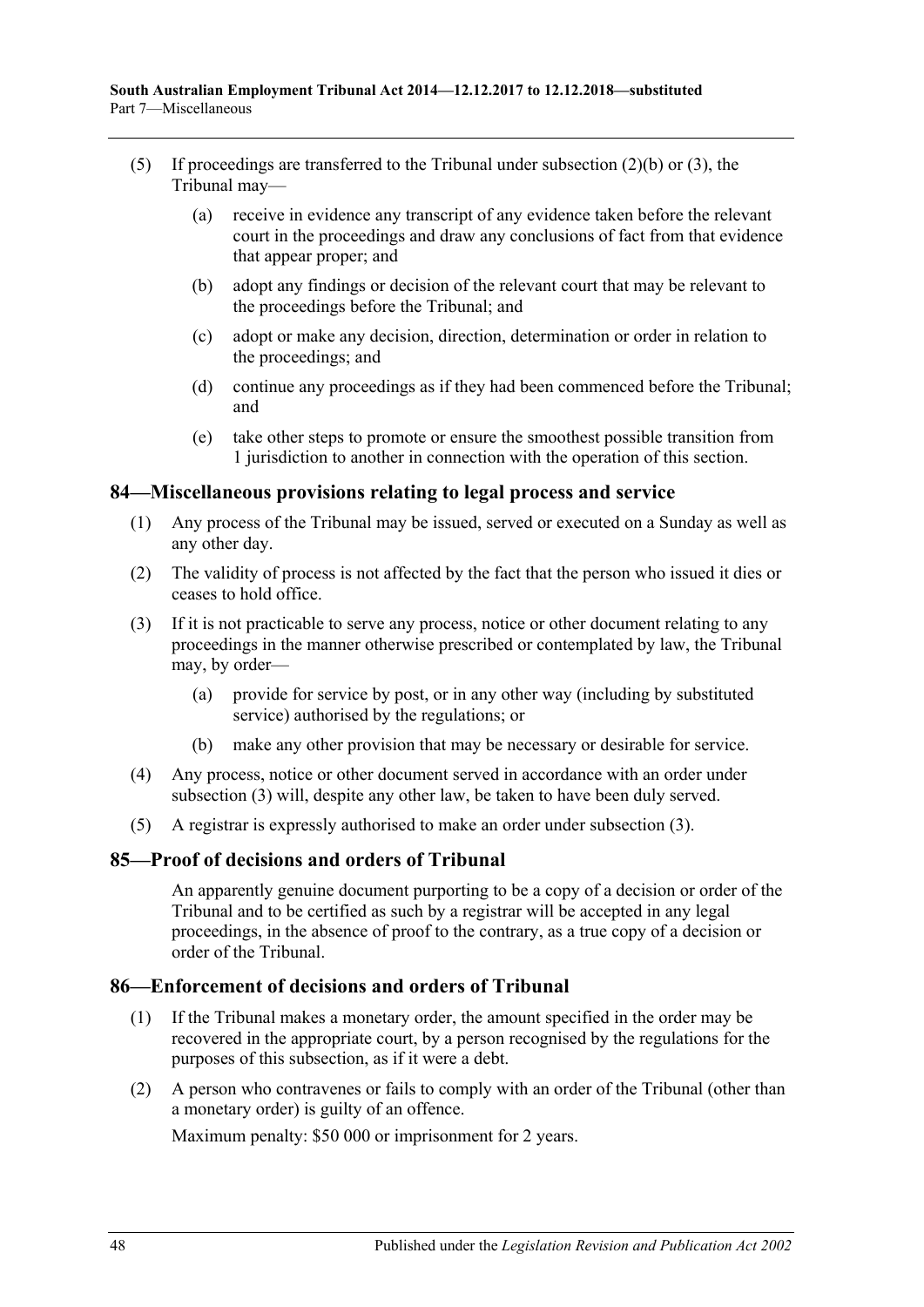(3) In this section—

*appropriate court* means—

- (a) in relation to an order of the Tribunal that is a monetary order for an amount that does not exceed the amount that represents the jurisdictional limit of the Magistrates Court for a monetary claim founded on contract—the Magistrates Court;
- (b) in any other case—the District Court;

*monetary order* includes a judgment that provides for the payment of an amount of money.

### <span id="page-48-2"></span><span id="page-48-0"></span>**87—Accessibility of evidence**

- (1) Subject to this section, the Tribunal may, on application by any member of the public, allow the applicant to inspect or obtain a copy of—
	- (a) any process relating to proceedings and forming part of the Tribunal's records;
	- (b) a transcript of evidence taken by the Tribunal in any proceedings;
	- (c) any documentary material admitted into evidence in any proceedings;
	- (d) any decision or order given or made by the Tribunal;
	- (e) any other material of a prescribed kind.
- <span id="page-48-3"></span>(2) A member of the public may inspect or obtain a copy of the following material only with the permission of the Tribunal:
	- (a) material that was not taken or received in open court;
	- (b) material the disclosure of which would be contrary to a direction or order of the Tribunal given under another provision of this or any other Act;
	- (c) a photograph, slide, film, video tape, audio tape or other form of recording from which a visual image or sound can be produced;
	- (d) material of a class prescribed by the regulations.
- (3) The Tribunal may permit inspection or copying of material referred to in [subsection](#page-48-2) (1) or [\(2\)](#page-48-3) subject to any condition it considers appropriate, including a condition limiting the publication or use of the material.
- (4) A decision by the Tribunal on an application under this section is administrative and is final and not subject to any form of review.
- (5) The Tribunal may charge a fee, fixed by regulation, for inspection or copying of material under this section.

#### <span id="page-48-1"></span>**88—Costs of proceedings**

(1) In this section—

*costs of proceedings* means costs of, or incidental to, any proceedings of the Tribunal, other than the costs of a party.

(2) The Tribunal may order that all or any of the costs of proceedings be paid by a party.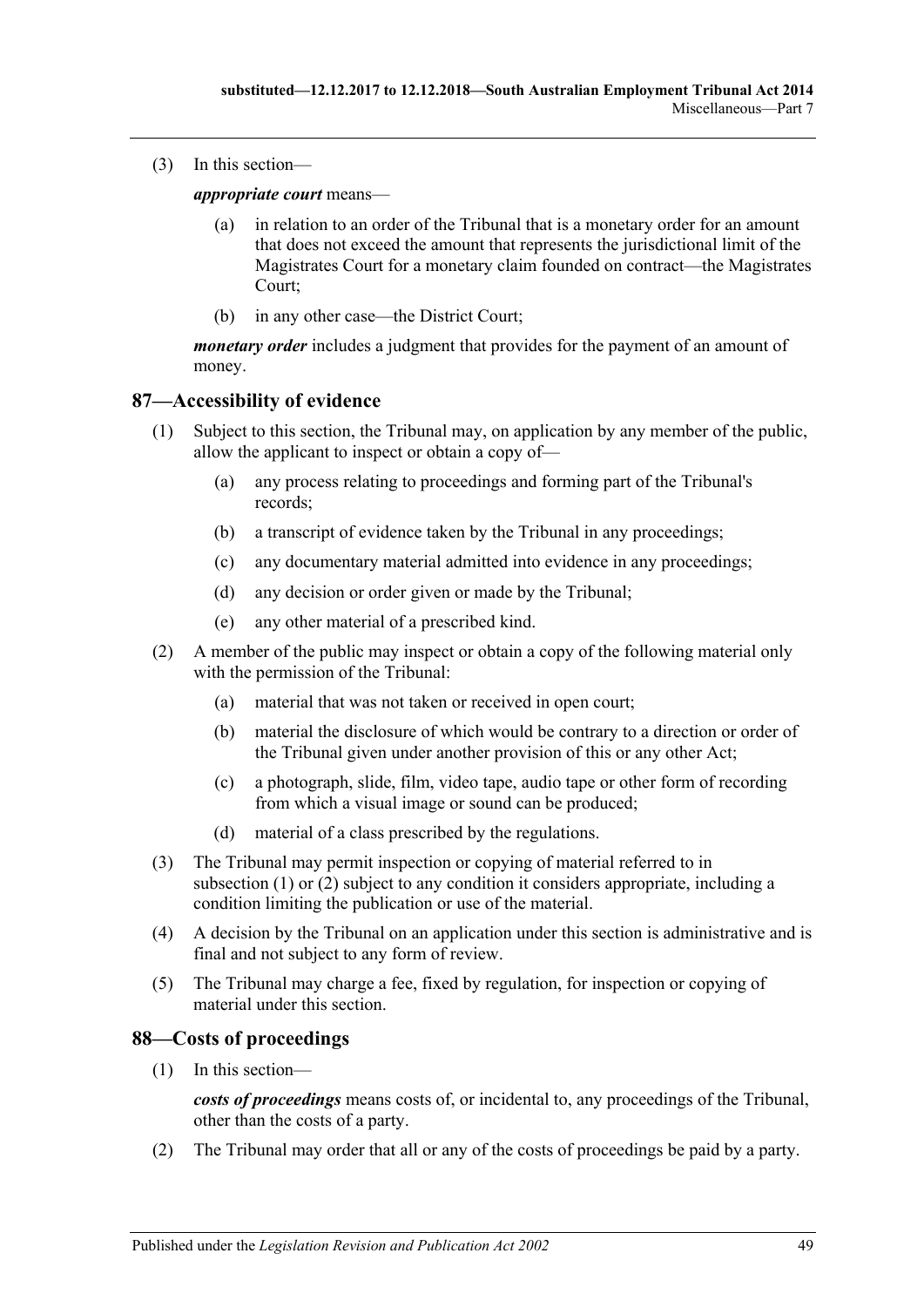- (3) If the matter that is the subject of the proceeding comes within the Tribunal's review jurisdiction, the Tribunal cannot make an order under this section against a party unless—
	- (a) the party brought or conducted the proceedings frivolously or vexatiously; or
	- (b) the Tribunal is acting in prescribed circumstances.

### <span id="page-49-0"></span>**88A—Production of persons held in custody**

If the Tribunal requires the attendance before it of any person who is held in custody in the State, the Tribunal may—

- (a) issue a summons or a notice requiring the custodian to produce that person before the Tribunal at a nominated time and place; or
- (b) issue a warrant authorising the sheriff, or a member of the police force, to take the person from the custodian and bring the person before the Tribunal.

### <span id="page-49-1"></span>**89—Annual report**

- (1) The President of the Tribunal must on or before 31 October in each year make a report to the Minister on the administration and operation of the Tribunal during the previous financial year.
- (2) The Minister must within 12 sitting days after receiving a report under this section cause copies of the report to be laid before both Houses of Parliament.
- (3) The report must include any information prescribed by the regulations.

## <span id="page-49-2"></span>**90—Additional reports**

The President of the Tribunal must, at the request of the Minister, report to the Minister on any matter relevant to the administration or operation of the Tribunal.

## <span id="page-49-3"></span>**91—Disrupting proceedings of Tribunal**

- (1) A person who—
	- (a) wilfully insults a member or officer of the Tribunal, during a sitting of the Tribunal or in going to or returning from the Tribunal; or
	- (b) wilfully disturbs or interrupts proceedings of the Tribunal; or
	- (c) misbehaves in any other way before the Tribunal; or
	- (d) wilfully disobeys an order or direction of the Tribunal,

commits a contempt of the Tribunal.

- <span id="page-49-4"></span>(2) If a party to proceedings before the Tribunal—
	- (a) contravenes or fails to comply with an order in the nature of an interlocutory order or an order (other than an order for payment of money) to do, or refrain from, a particular act; and
	- (b) makes no reasonable and adequate excuse to the Tribunal for the contravention or non-compliance,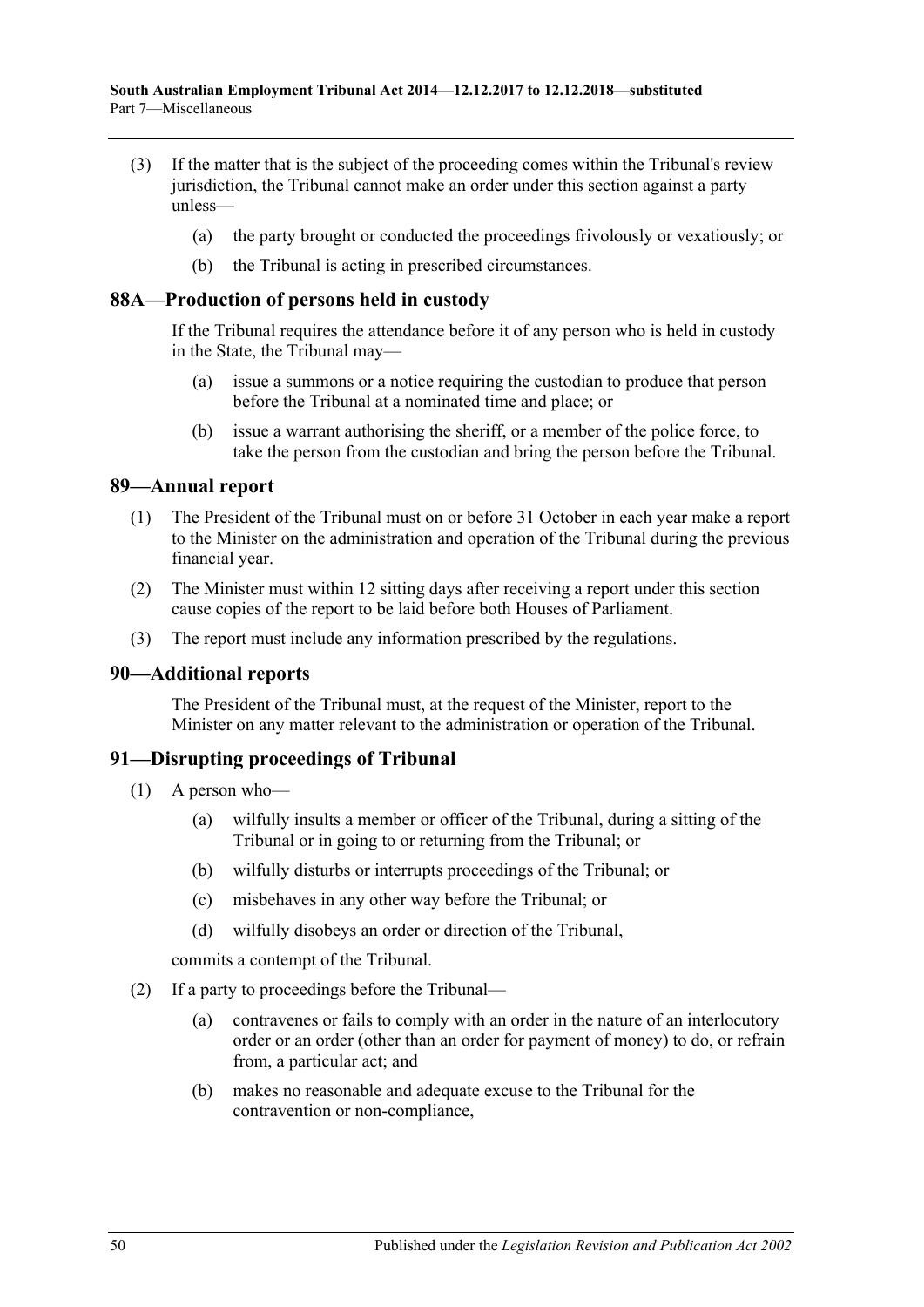the Tribunal may (without limiting its powers to deal with the matter in any other way) order that the party be not heard, or further heard, in the proceedings, or impose another procedural disability or civil penalty the Tribunal considers appropriate to the circumstances of the case.

(3) Before acting under [subsection](#page-49-4) (2), the Tribunal must give the relevant party an opportunity to be heard on the question.

# <span id="page-50-3"></span><span id="page-50-0"></span>**91A—Punishment of contempts**

- (1) A contempt of the Tribunal is a summary offence punishable by a maximum fine of \$10 000 or imprisonment for a maximum term of 6 months.
- (2) The jurisdiction to deal with an offence against [subsection](#page-50-3) (1) is vested in the South Australian Employment Court.
- (3) If a contempt is committed in the face of the Tribunal, the matter may be dealt with immediately (without the necessity of laying a charge or other formality) and the South Australian Employment Court may proceed to convict and fine the offender as it thinks fit.

# <span id="page-50-1"></span>**91B—Offences**

An offence against a provision of this Act lies within the criminal jurisdiction of the South Australian Employment Court.

#### <span id="page-50-2"></span>**92—Rules**

- (1) Rules of the Tribunal may be made—
	- (a) regulating the business of the Tribunal and the duties of the various members and staff of the Tribunal; and
	- (b) authorising the registrars and other staff of the Tribunal to exercise powers with respect to proceedings before the Tribunal and providing for the internal review of specified classes of decisions in specified circumstances; and
	- (c) regulating the practice and procedure of the Tribunal; and
	- (d) imposing obligations on persons seeking to commence proceedings before the Tribunal to take any step, including to give a notification to another person or to provide any specified information; and
	- (e) providing for the service of applications and documents; and
	- (f) imposing obligations on parties to proceedings before the Tribunal to disclose to each other the contents of expert reports or other material of relevance to the proceedings before or in connection with the hearing of the proceedings; and
	- (g) regulating the referral of a matter to mediation, the conduct of mediations or the referral of questions for investigation and report by an expert or referee; and
	- (h) regulating the form in which evidence may be taken; and
	- (i) restricting or prohibiting certain classes of persons from appearing as representatives in proceedings before the Tribunal; and
	- (j) providing for the Tribunal to waive any procedural requirement; and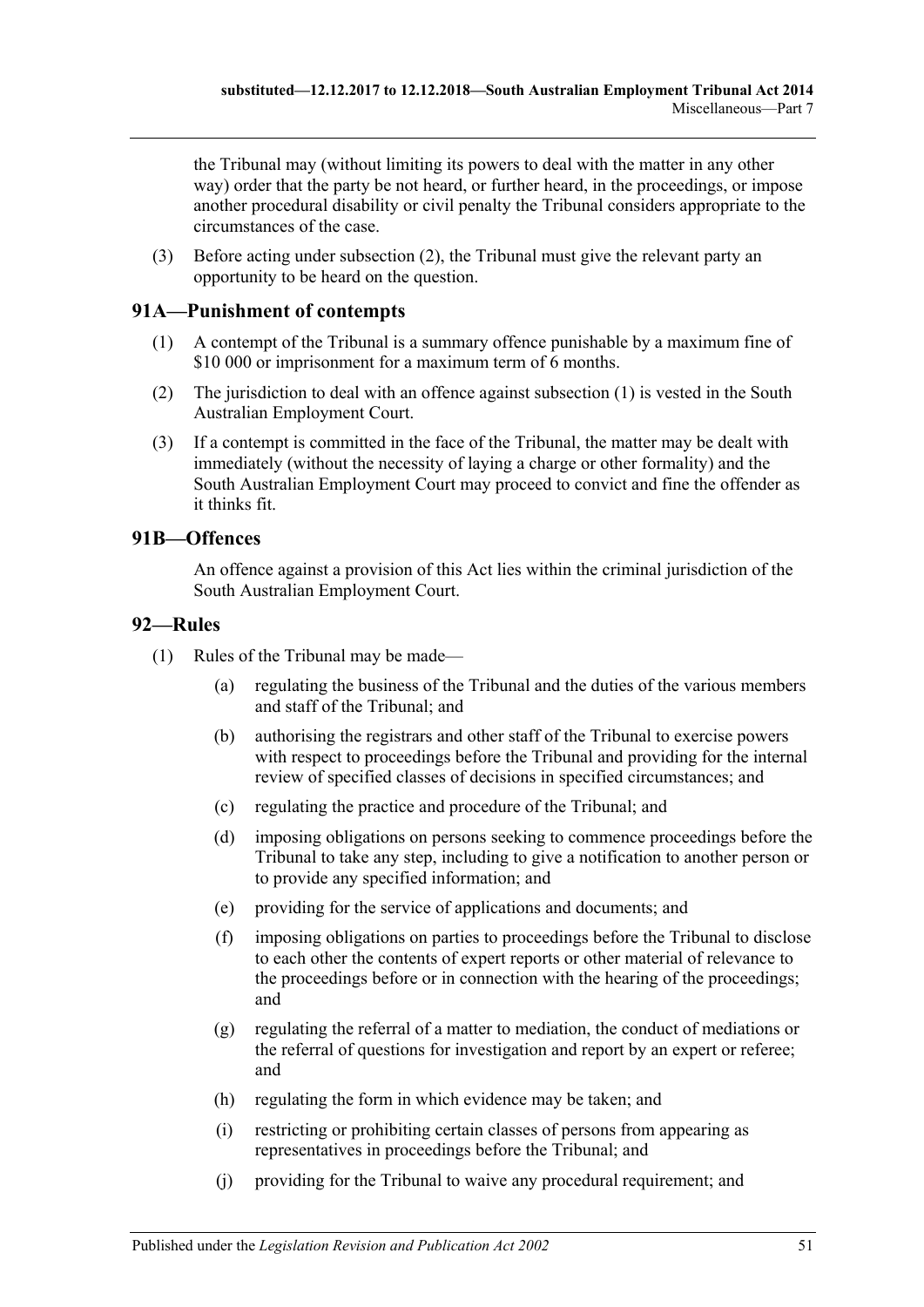- <span id="page-51-2"></span>(k) regulating costs and providing for the assessment and settling of costs; and
- <span id="page-51-1"></span>(ka) providing that a rule made pursuant to [paragraph](#page-51-2) (k) is to prevail over an inconsistent provision of a relevant Act; and
- (l) providing for witness fees; and
- (m) providing for other matters relating to the management, conduct or settlement of proceedings before the Tribunal; and
- (n) dealing with any other matters necessary or expedient for the effective and efficient operation of the Tribunal.
- (2) The power to make rules under this section includes the power to make rules in respect of any jurisdiction conferred on the Tribunal by a relevant Act.
- (3) Rules of the Tribunal may be made by the President and a Deputy President of the Tribunal after consultation with the Minister.
- (4) The rules take effect from the date of publication in the Gazette or a later date specified in the rules.
- (5) Except to the extent specified in [subsection](#page-51-1)  $(1)(ka)$ , the rules must be consistent with the regulations, and with any relevant Act.

#### <span id="page-51-3"></span><span id="page-51-0"></span>**93—Regulations**

- (1) The Governor may make such regulations as are contemplated by this Act or a relevant Act, or as are necessary or expedient for the purposes of this Act or a relevant Act.
- (2) Without limiting the generality of [subsection](#page-51-3) (1), the regulations may—
	- (a) provide information to be included in registers to be kept for the purposes of this Act; and
	- (b) prescribe matters relevant to the practice or procedures of the Tribunal; and
	- (c) prescribe and provide for the payment of fees in relation to proceedings before the Tribunal; and
	- (d) prescribe penalties not exceeding \$5 000 for contravention of, or non-compliance with, any regulation; and
	- (e) make provisions of a saving or transitional nature consequent on the vesting of jurisdiction on the Tribunal under this or another Act.
- <span id="page-51-4"></span>(3) The regulations may provide that any matter or thing is to be determined, dispensed with, regulated or prohibited according to the discretion of the President of the Tribunal or another prescribed person.
- (4) A regulation under [subsection](#page-51-4)  $(2)(e)$  may (without limiting that subsection)—
	- (a) operate in addition to any saving or transitional provision enacted under another Act in connection with the vesting of jurisdiction in the Tribunal; and
	- (b) operate so as to modify the operation or effect of another Act insofar as may be expedient in connection with the transfer of jurisdiction to the Tribunal from another entity; and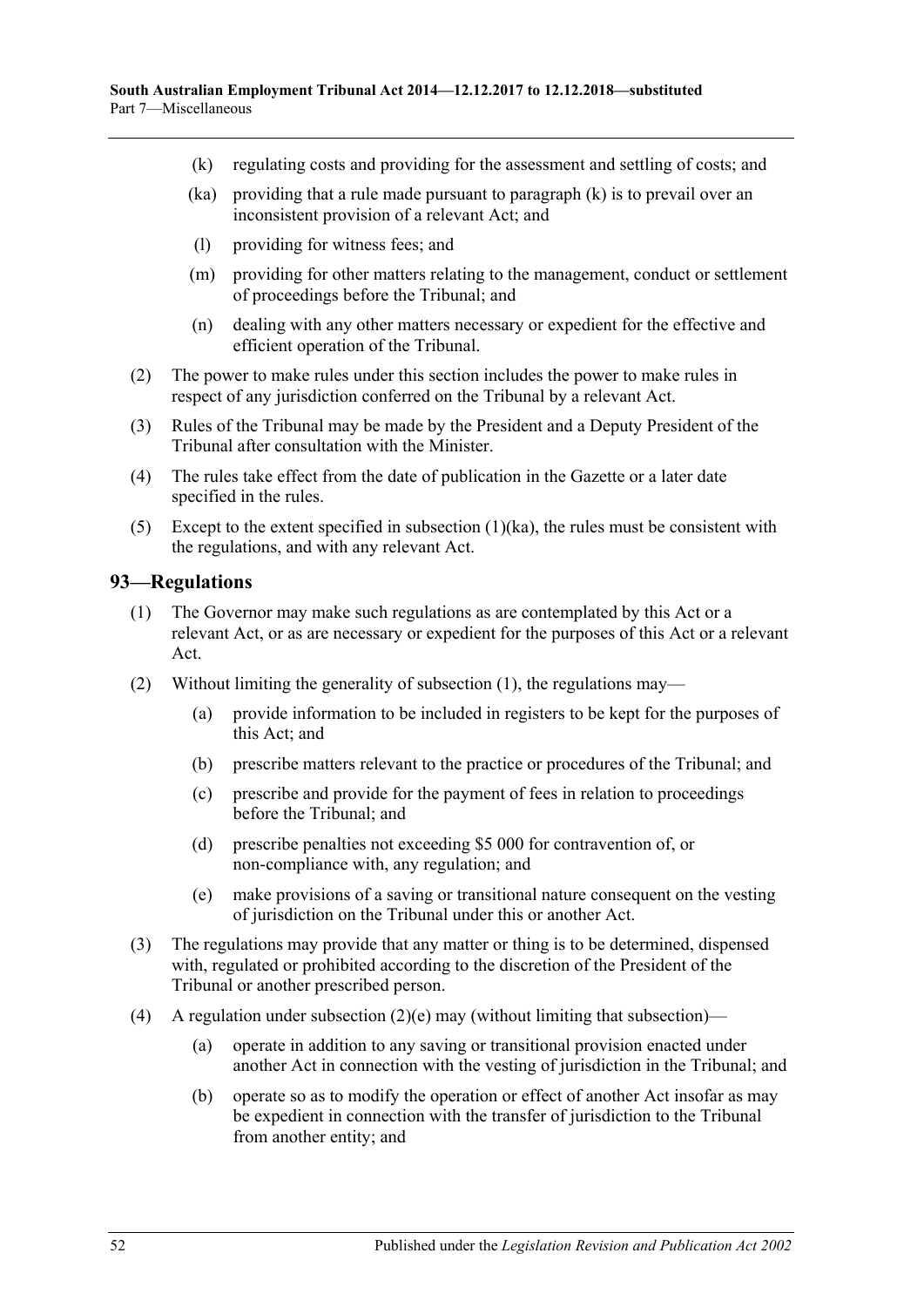(c) take effect from the day on which jurisdiction is vested in the Tribunal under another Act (including so as to provide for the retrospective operation of the regulations).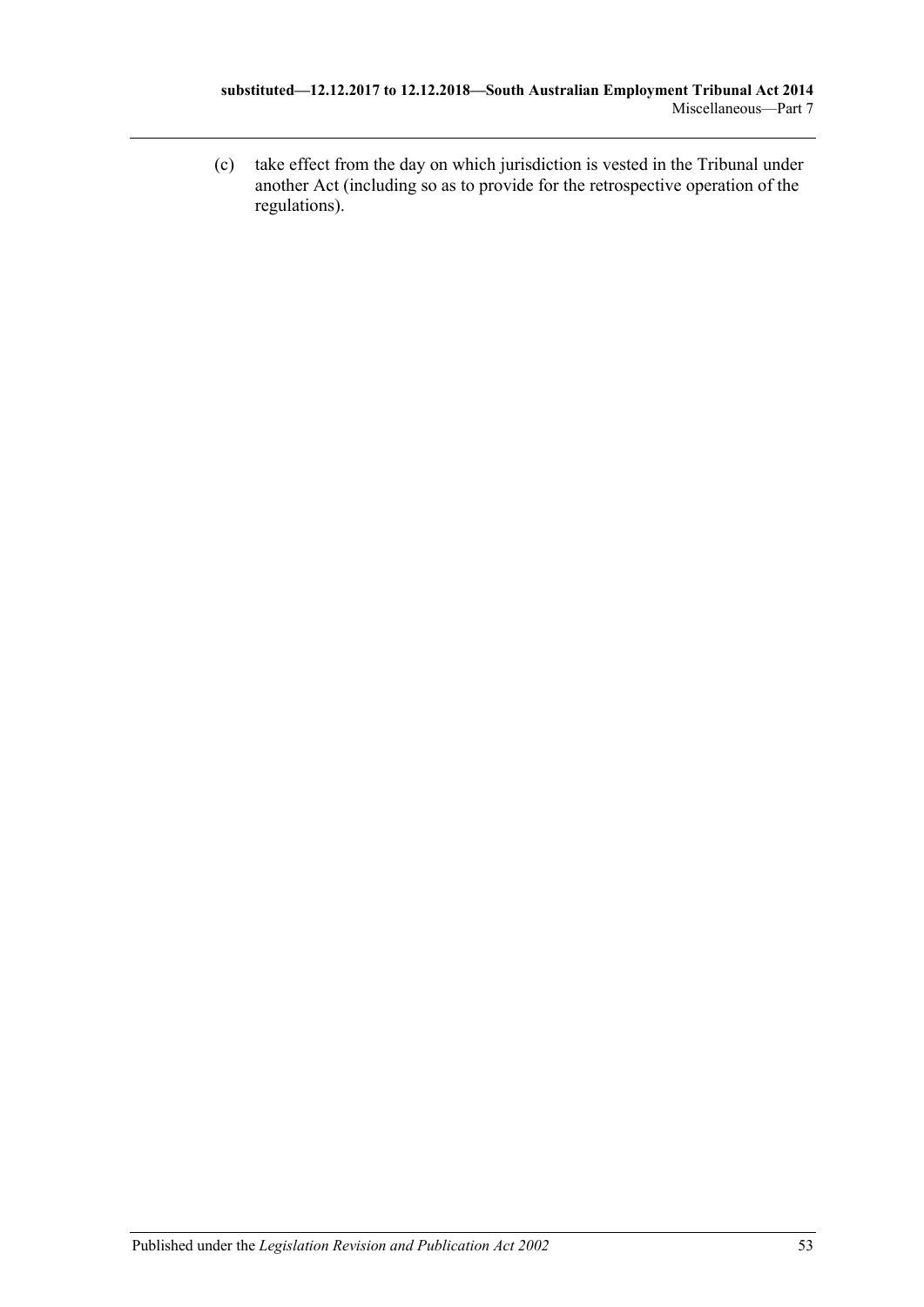# <span id="page-53-0"></span>**Legislative history**

# **Notes**

- Please note—References in the legislation to other legislation or instruments or to titles of bodies or offices are not automatically updated as part of the program for the revision and publication of legislation and therefore may be obsolete.
- Earlier versions of this Act (historical versions) are listed at the end of the legislative history.
- For further information relating to the Act and subordinate legislation made under the Act see the Index of South Australian Statutes or www.legislation.sa.gov.au.

# **Principal Act and amendments**

New entries appear in bold.

| Year No        |    | Title                                                                               | Assent     | Commencement                                                                                                                          |
|----------------|----|-------------------------------------------------------------------------------------|------------|---------------------------------------------------------------------------------------------------------------------------------------|
| 2014           | 17 | South Australian Employment<br>Tribunal Act 2014                                    | 6.11.2014  | 1.1.2015 (Gazette 18.12.2014 p6869)<br>except ss $5-9$ , $18-23$ , Pts $3-5$ ,<br>ss 79-89 & 91-1.7.2015 (Gazette<br>25.6.2015 p3076) |
| 2016 63        |    | Statutes Amendment (South<br>Australian Employment Tribunal)<br>Act 2016            | 8.12.2016  | Pt 2 (ss $4-41$ )-1.7.2017 (Gazette<br>$16.5.2017$ $p1221$                                                                            |
| 2017           | 16 | South Australian Employment<br>Tribunal (Miscellaneous)<br>Amendment Act 2017       | 23.5.2017  | Pt 2 $(s 4)$ —1.7.2017 immediately after<br>Pts 8 & 20 of 63/2016 (Gazette<br>27.6.2017 p2620)                                        |
| 2017           | 70 | <b>Statutes Amendment</b><br>(Attorney-General's Portfolio No 3)<br>Act 2017        | 12.12.2017 | Pt 11 (ss 22, 24, 26 & 27)-1.7.2017;<br>$(ss 23 \& 25)$ - 12.12.2017: s 2(1), (2)                                                     |
| $2021 \quad 2$ |    | <b>South Australian Employment</b><br><b>Tribunal (Costs) Amendment</b><br>Act 2021 | 11.2.2021  | 1.7.2017                                                                                                                              |

# **Provisions amended**

New entries appear in bold.

Entries that relate to provisions that have been deleted appear in italics.

| Provision               | How varied                                                     | Commencement |  |
|-------------------------|----------------------------------------------------------------|--------------|--|
| Pt1                     |                                                                |              |  |
| s <sub>2</sub>          | omitted under Legislation Revision and<br>Publication Act 2002 | 1.7.2017     |  |
| s <sub>3</sub>          |                                                                |              |  |
| s(1)                    |                                                                |              |  |
| conciliation<br>officer | deleted by $63/2016$ s $4(1)$                                  | 1.7.2017     |  |
| Commissioner            | inserted by $63/2016$ s $4(1)$                                 | 1.7.2017     |  |
| decision                | inserted by $63/2016$ s $4(1)$                                 | 1.7.2017     |  |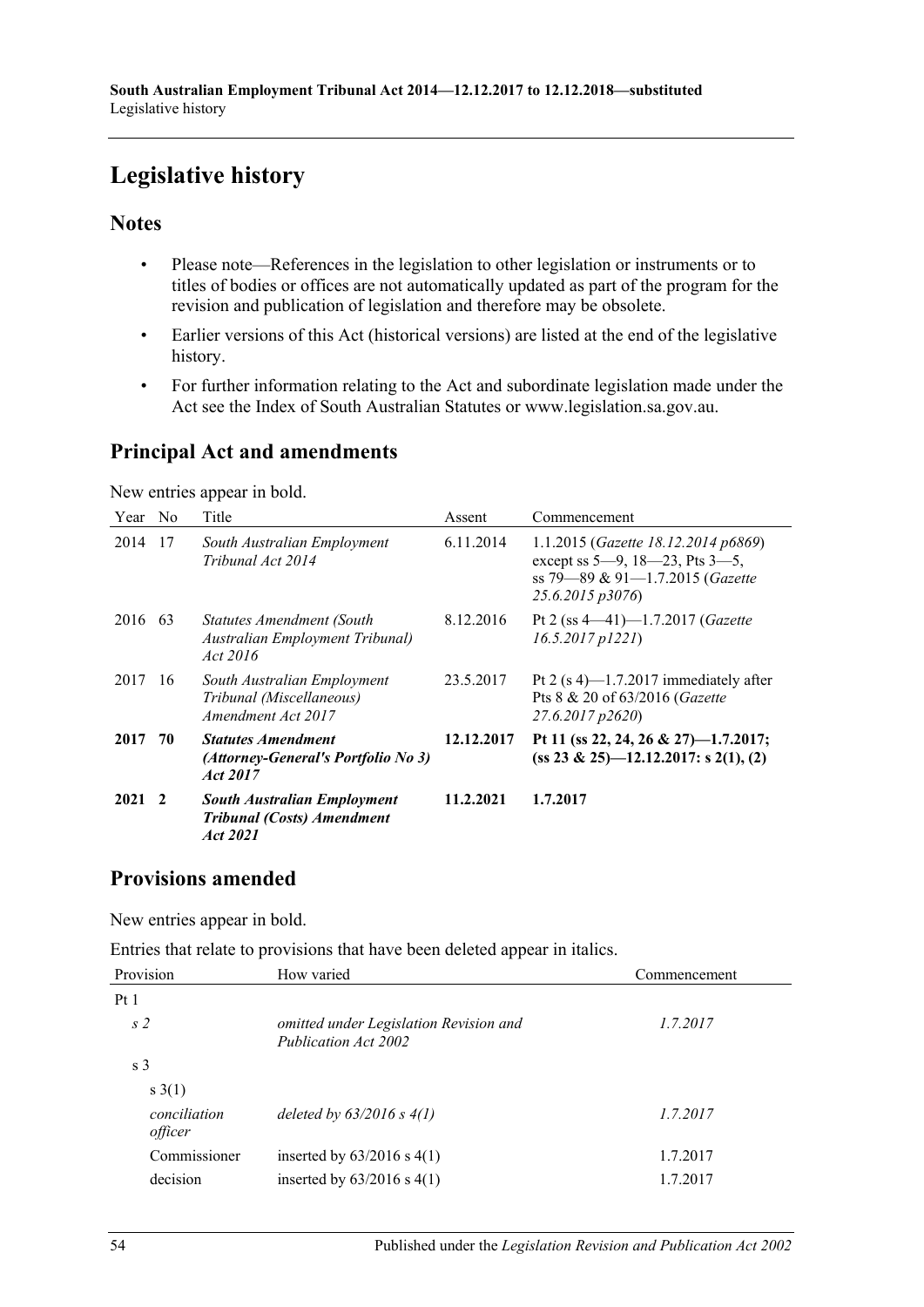| Department                           | substituted by $63/2016$ s $4(2)$                 | 1.7.2017   |
|--------------------------------------|---------------------------------------------------|------------|
| Industrial<br><b>Relations Court</b> | deleted by $63/2016$ s $4(3)$                     | 1.7.2017   |
| relevant Act                         | amended by 70/2017 s 22                           | 1.7.2017   |
| Tribunal                             | amended by $63/2016$ s 4(4)                       | 1.7.2017   |
| s <sub>4</sub>                       |                                                   |            |
| s(4(1))                              | s 4 redesignated as $s$ 4(1) by 70/2017 s 23      | 12.12.2017 |
| s(4(2))                              | inserted by 70/2017 s 23                          | 12.12.2017 |
| Pt 2                                 |                                                   |            |
| Pt $2$ Div $1$                       |                                                   |            |
| s <sub>5</sub>                       |                                                   |            |
| s 5(1)                               | s 5 redesignated as s $5(1)$ by $63/2016$ s 5     | 1.7.2017   |
| s $5(2)$ (4)                         | inserted by 63/2016 s 5                           | 1.7.2017   |
| s <sub>6</sub>                       | substituted by 63/2016 s 6                        | 1.7.2017   |
| s <sub>6A</sub>                      | inserted by 63/2016 s 6                           | 1.7.2017   |
| s 6A(4)                              | amended by 2/2021 s 4                             | 1.7.2017   |
| $s$ 6B                               | inserted by $63/2016$ s $6$                       | 1.7.2017   |
| s 7A                                 | inserted by 63/2016 s 7                           | 1.7.2017   |
| Pt 2 Div 3                           |                                                   |            |
| Pt 2 Div 3 Subdiv 1                  |                                                   |            |
| s <sub>9</sub>                       | amended by $63/2016$ s $8(1)$ , (2)               | 1.7.2017   |
| Pt 2 Div 3 Subdiv 2                  |                                                   |            |
| s 10                                 | substituted by 63/2016 s 9                        | 1.7.2017   |
| s 12                                 |                                                   |            |
| s 12(1)                              | amended by $63/2016$ s $10(1)$                    | 1.7.2017   |
| s $12(2)$ and $(3)$                  | substituted by $63/2016$ s $10(2)$                | 1.7.2017   |
| $s 12(4)$ (6)                        | inserted by $63/2016$ s $10(2)$                   | 1.7.2017   |
| Pt 2 Div 3 Subdiv3                   |                                                   |            |
| $s$ 12 $A$                           | inserted by 63/2016 s 11                          | 1.7.2017   |
| s 13                                 | substituted by 63/2016 s 12                       | 1.7.2017   |
| Pt 2 Div 3 Subdiv 5                  |                                                   |            |
| heading                              | substituted by 63/2016 s 13                       | 1.7.2017   |
| s 16                                 |                                                   |            |
| s 16(1)                              | amended by 63/2016 s 14(1)                        | 1.7.2017   |
| s 16(2)                              | amended by 63/2016 s 14(1), (2)                   | 1.7.2017   |
| s 16(3)                              | amended by 63/2016 s 14(1)                        | 1.7.2017   |
| s 16(4)                              | amended by 63/2016 s 14(2)                        | 1.7.2017   |
| s $16(6)$ (10)                       | amended by 63/2016 s 14(1)                        | 1.7.2017   |
| s 17                                 |                                                   |            |
| s $17(1)$ and $(2)$                  | amended by 63/2016 s 15(1)                        | 1.7.2017   |
| s $17(4)$ and $(5)$                  | amended by $63/2016$ s $15(1)$ —(3)               | 1.7.2017   |
| s 18                                 |                                                   |            |
|                                      | s $18(1)$ , (2) and (4) amended by $63/2016$ s 16 | 1.7.2017   |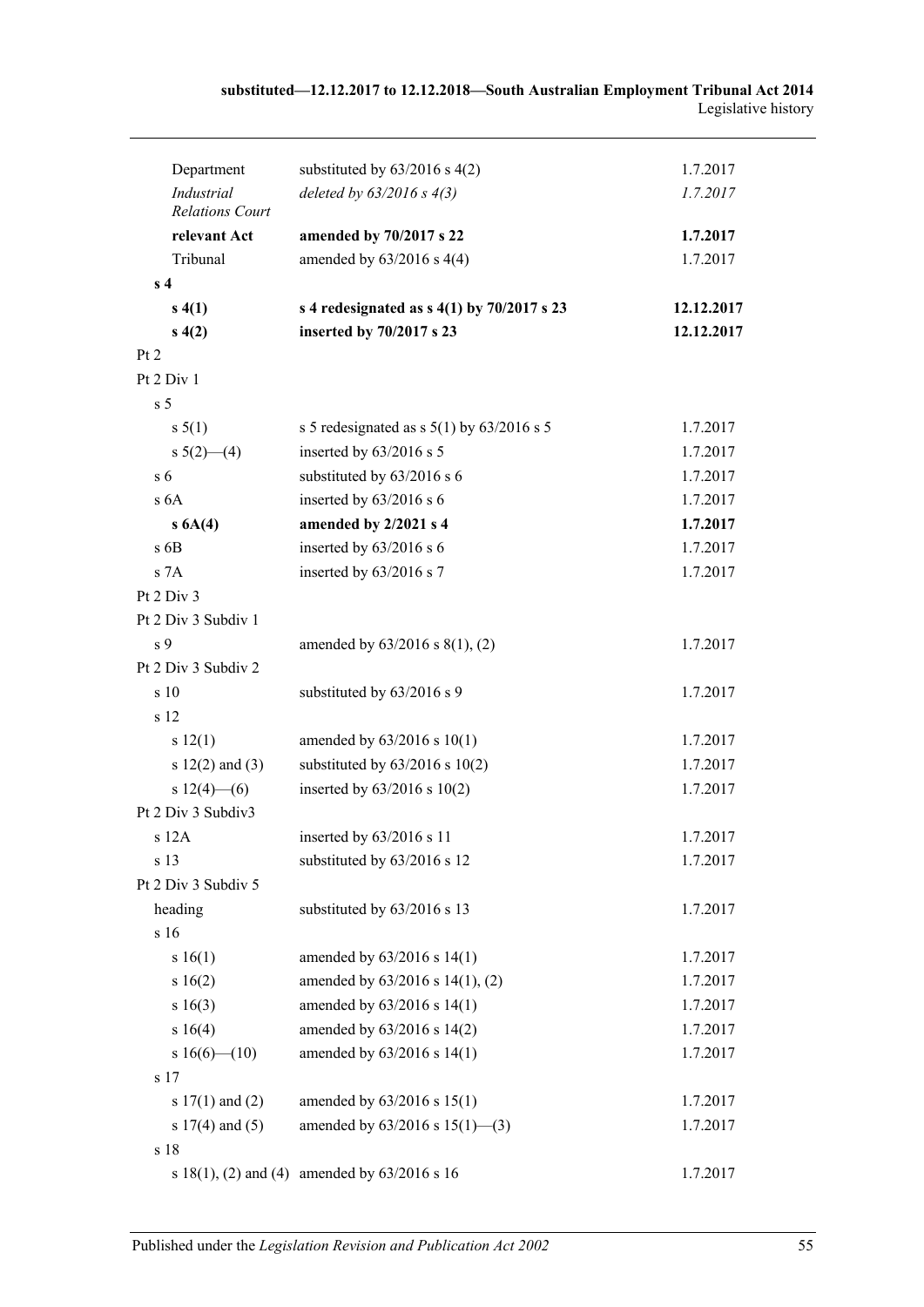| Pt 2 Div 3A           | inserted by 63/2016 s 17           | 1.7.2017 |
|-----------------------|------------------------------------|----------|
| Pt 2 Div 4            |                                    |          |
| s 19                  |                                    |          |
| s 19(1a)              | inserted by $63/2016$ s $18(1)$    | 1.7.2017 |
| s 19(3)               | amended by 63/2016 s 18(2)         | 1.7.2017 |
| s 19(5a)              | inserted by 63/2016 s 18(3)        | 1.7.2017 |
| s 20                  |                                    |          |
| $s\,20(3)$            | amended by 63/2016 s 19            | 1.7.2017 |
| s 22                  |                                    |          |
| $s\,22(1)$            | amended by $63/2016$ s $20(1)$     | 1.7.2017 |
| $s\,22(2)$            | amended by 63/2016 s 20(2)         | 1.7.2017 |
| $s\,22(3)$            | amended by 63/2016 s 20(3)         | 1.7.2017 |
| Pt 2 Div 5            |                                    |          |
| s23                   | deleted by 63/2016 s 21            | 1.7.2017 |
| Pt 2 Div 6            | inserted by 63/2016 s 22           | 1.7.2017 |
| Pt 2 Div 7            | inserted by 63/2016 s 22           | 1.7.2017 |
| Pt 2 Div 8            | inserted by 70/2017 s 24           | 1.7.2017 |
| Pt 3                  |                                    |          |
| Pt 3 Div 1            |                                    |          |
| heading               | inserted by 63/2016 s 23           | 1.7.2017 |
| s 26J                 | inserted by 63/2016 s 24           | 1.7.2017 |
| s 27                  |                                    |          |
| $s \, 27(1)$          | substituted by $63/2016$ s $25(1)$ | 1.7.2017 |
| s 27(6) and (7)       | substituted by $63/2016$ s $25(2)$ | 1.7.2017 |
| Pt 3 Div 2            | inserted by 63/2016 s 26           | 1.7.2017 |
| Pt4                   |                                    |          |
| s 32                  |                                    |          |
| $s \frac{32}{1a}$     | inserted by 63/2016 s 27           | 1.7.2017 |
| s 34                  |                                    |          |
| $s \; 34(1)$          | amended by 63/2016 s 28(1)         | 1.7.2017 |
| $s \; 34(2)$          | substituted by $63/2016$ s $28(2)$ | 1.7.2017 |
| s 45                  |                                    |          |
| $s\,45(3)$            | inserted by 16/2017 s 4            | 1.7.2017 |
| s 49                  |                                    |          |
| s $49(1a)$ and $(1b)$ | inserted by 63/2016 s 29           | 1.7.2017 |
| s <sub>52</sub>       | substituted by 63/2016 s 30        | 1.7.2017 |
| s 53                  |                                    |          |
| s 53(1)               | amended by 63/2016 s 31            | 1.7.2017 |
| Pt 5                  |                                    |          |
| s 66                  |                                    |          |
| s 66(1)               | substituted by $63/2016$ s $32(1)$ | 1.7.2017 |
| s $66(1a)$ (1e)       | inserted by $63/2016$ s $32(1)$    | 1.7.2017 |
| s66(2)                | amended by 63/2016 s 32(2), (3)    | 1.7.2017 |

#### **South Australian Employment Tribunal Act 2014—12.12.2017 to 12.12.2018—substituted** Legislative history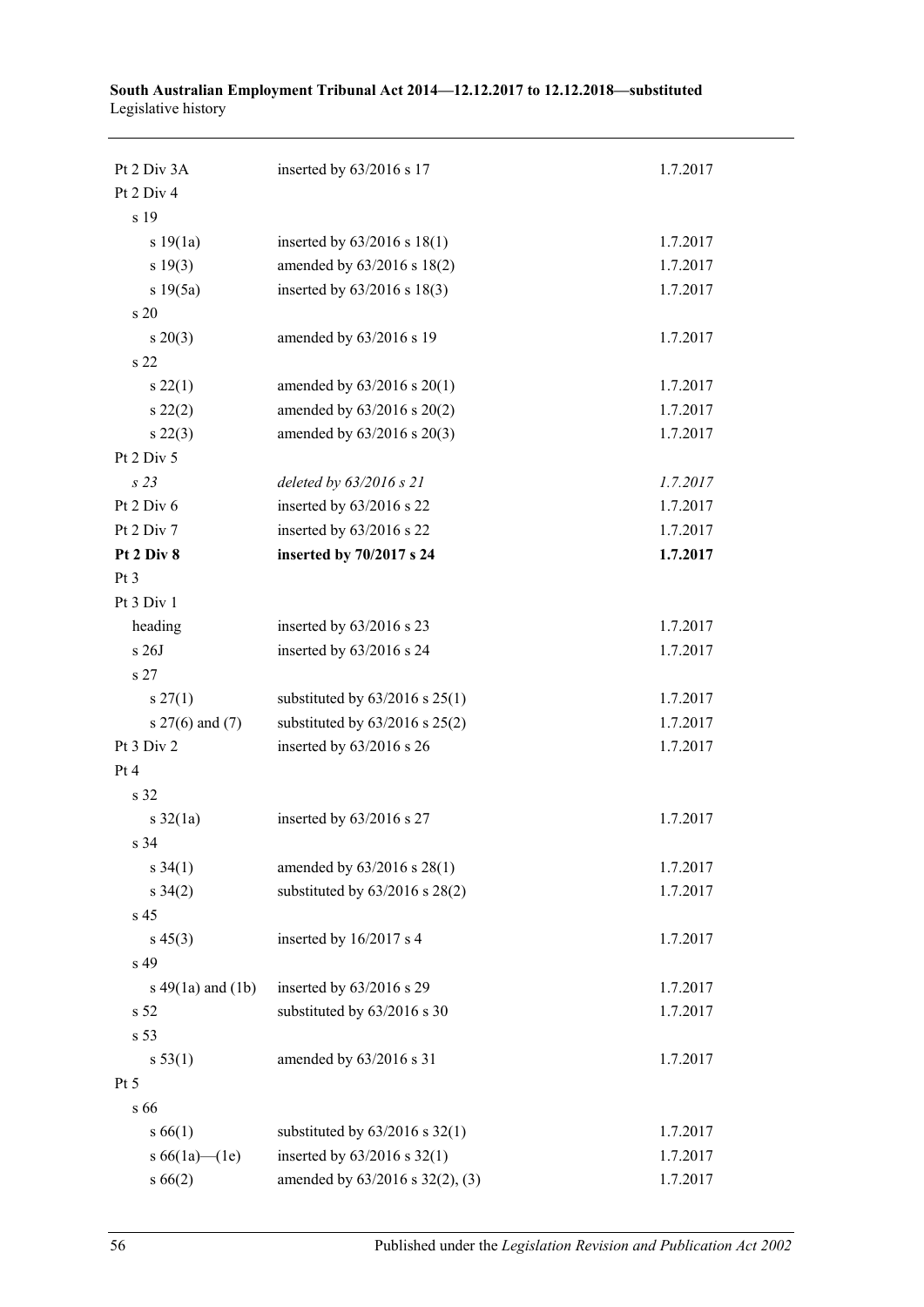| s 67            | substituted by 63/2016 s 33 | 1.7.2017   |
|-----------------|-----------------------------|------------|
| s 68            |                             |            |
| s 68(1)         | amended by 63/2016 s 34(1)  | 1.7.2017   |
| s68(3)          | amended by 63/2016 s 34(2)  | 1.7.2017   |
| s 69            |                             |            |
| $s\,69(4)$      | amended by 63/2016 s 35     | 1.7.2017   |
| s 70            |                             |            |
| $s \, 70(1)$    | amended by 63/2016 s 36     | 1.7.2017   |
| Pt 7            |                             |            |
| s83A            | inserted by 63/2016 s 37    | 1.7.2017   |
| s 86            |                             |            |
| s 86(3)         |                             |            |
| monetary order  | inserted by 63/2016 s 38    | 1.7.2017   |
| s 88A           | inserted by 63/2016 s 39    | 1.7.2017   |
| s 91            | substituted by 63/2016 s 40 | 1.7.2017   |
| ss 91A and 91B  | inserted by 63/2016 s 40    | 1.7.2017   |
| s <sub>92</sub> |                             |            |
| $s\,92(1)$      | amended by 70/2017 s 25(1)  | 12.12.2017 |
| $s\,92(5)$      | amended by 70/2017 s 25(2)  | 12.12.2017 |
| s 93            |                             |            |
| $s\,93(2)$      | amended by 70/2017 s 26     | 1.7.2017   |

#### **substituted—12.12.2017 to 12.12.2018—South Australian Employment Tribunal Act 2014** Legislative history

# **Transitional etc provisions associated with Act or amendments**

# *Statutes Amendment (South Australian Employment Tribunal) Act 2016*

# **41—Transitional provisions**

(1) In this section—

*principal Act* means the *[South Australian Employment Tribunal Act](http://www.legislation.sa.gov.au/index.aspx?action=legref&type=act&legtitle=South%20Australian%20Employment%20Tribunal%20Act%202014) 2014*;

*relevant day* means the day on which this section comes into operation;

*Tribunal* means the South Australian Employment Tribunal.

- (2) The person holding office as President of the Tribunal (other than on an acting basis) immediately before the relevant day—
	- (a) will continue to hold that office and will, if not already a judge of the District Court, be appointed as a judge of the District Court by force of this subsection: and
	- (b) will hold office taking into account the operation of section 10(2) of the principal Act, and subject to the operation of section 10(8) of the principal Act, as enacted by this Act.
- (3) A person holding office as a Deputy President of the Tribunal immediately before the relevant day—
	- (a) will continue to hold that office; and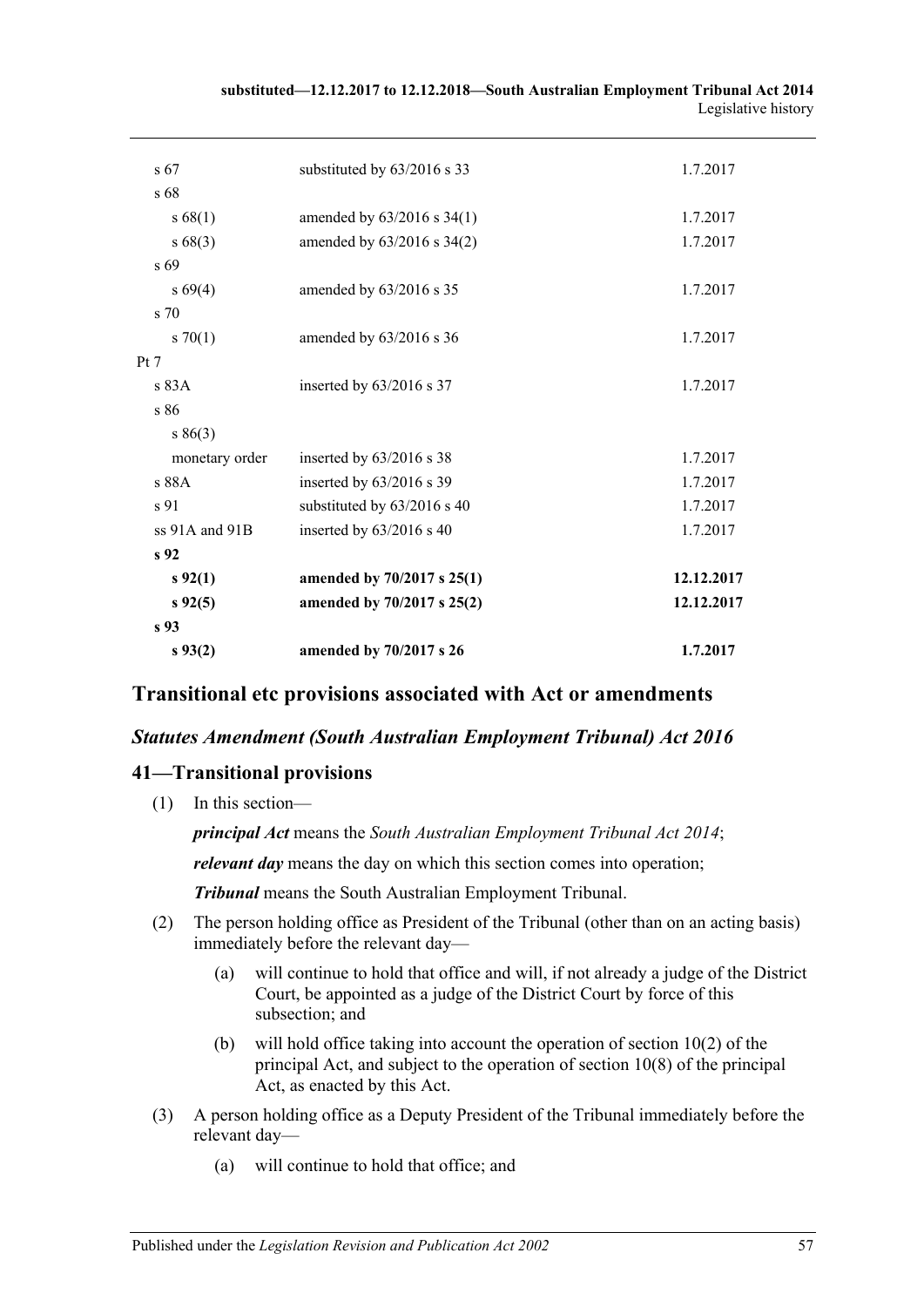- (b) will hold that office subject to the operation of section 13(11) of the principal Act as enacted by this Act—
	- (i) in the case of a judge of the District Court (including as a result of an appointment under [subsection](#page-57-0) (4))—as if the person had been appointed under section  $13(1)(a)$  of the principal Act as enacted by this Act; and
	- (ii) in the case of a magistrate—as if the person had been appointed under section  $13(1)(b)$  of the principal Act as enacted by this Act.
- <span id="page-57-0"></span>(4) A Deputy President of the Tribunal who, immediately before the relevant day—
	- (a) was not a judge of the District Court; and
	- (b) was not a magistrate,

will be appointed as a judge of the District Court by force of this subsection.

(5) A person who was, immediately before the relevant day, a conciliation officer of the Tribunal will continue in office as a Commissioner of the Tribunal on the same terms and conditions as applied to the person immediately before the relevant day.

# *Statutes Amendment (Attorney-General's Portfolio No 3) Act 2017*

# **27—Transitional provisions**

(1) In this section—

*decision*, of the Industrial Relations Court includes a direction, determination or order of the Industrial Relations Court;

*decision*, of the Tribunal, has the same meaning as in the principal Act;

*Industrial Relations Court* means the Industrial Relations Court as in existence immediately before the commencement of section 69 of the *[Statutes Amendment](http://www.legislation.sa.gov.au/index.aspx?action=legref&type=act&legtitle=Statutes%20Amendment%20(South%20Australian%20Employment%20Tribunal)%20Act%202016)  [\(South Australian Employment Tribunal\) Act](http://www.legislation.sa.gov.au/index.aspx?action=legref&type=act&legtitle=Statutes%20Amendment%20(South%20Australian%20Employment%20Tribunal)%20Act%202016) 2016*;

*principal Act* means the *[South Australian Employment Tribunal Act](http://www.legislation.sa.gov.au/index.aspx?action=legref&type=act&legtitle=South%20Australian%20Employment%20Tribunal%20Act%202014) 2014*;

*relevant day* means the day on which this section comes into operation;

*Tribunal* means the South Australian Employment Tribunal.

- (2) A decision (or purported decision) of the Industrial Relations Court made in consequence of Schedule 9 clause 59(1) of the *[Return to Work Act](http://www.legislation.sa.gov.au/index.aspx?action=legref&type=act&legtitle=Return%20to%20Work%20Act%202014) 2014* in force immediately before the relevant day will, on and from the relevant day, be taken to be a decision of the Tribunal.
- (3) A right (or purported right) to bring proceedings in consequence of Schedule 9 clause 59(1) of the *[Return to Work Act](http://www.legislation.sa.gov.au/index.aspx?action=legref&type=act&legtitle=Return%20to%20Work%20Act%202014) 2014* before the relevant day (but not so exercised before that day) will be exercised as if Part 2 Division 8 of the principal Act had been in operation before the right arose, so that the relevant proceedings may be commenced before the Tribunal.
- (4) Any proceedings that were before (or purportedly before) the Industrial Relations Court in consequence of Schedule 9 clause 59(1) of the *[Return to Work Act](http://www.legislation.sa.gov.au/index.aspx?action=legref&type=act&legtitle=Return%20to%20Work%20Act%202014) 2014* before the relevant day will, subject to such directions as the President of the Tribunal thinks fit, be transferred to the Tribunal where they may proceed as if they had been validly commenced before the Tribunal.